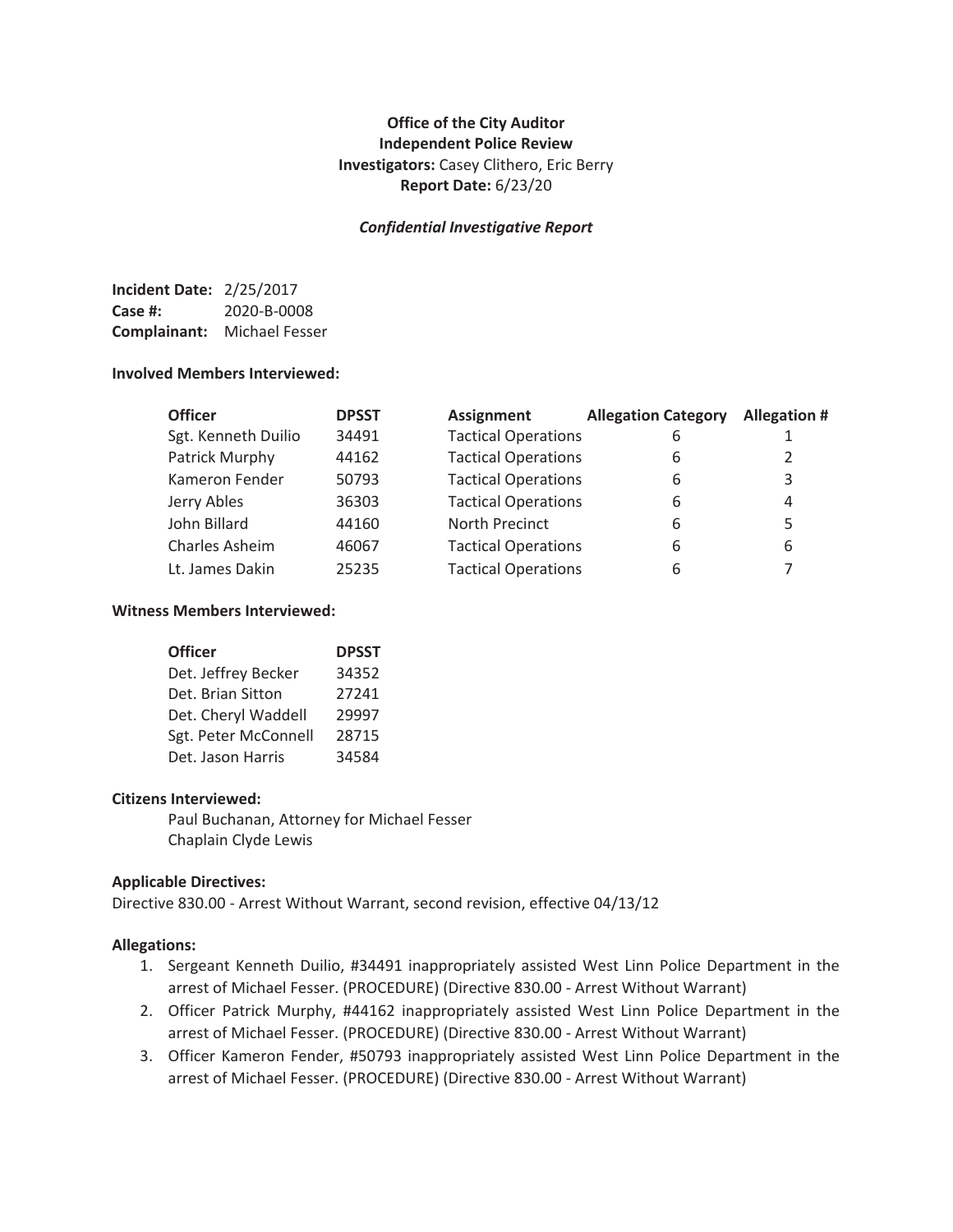#### **Case #2020-B-0008**

### **Independent Police Review Investigative Report**

- 4. Officer John Billard, #44160 inappropriately assisted West Linn Police Department in the arrest of Michael Fesser. (PROCEDURE) (Directive 830.00 - Arrest Without Warrant)
- 5. Officer Jerry Ables, #36303 inappropriately assisted West Linn Police Department in the arrest of Michael Fesser. (PROCEDURE) (Directive 830.00 - Arrest Without Warrant)
- 6. Officer Charles Asheim, #46067 inappropriately assisted West Linn Police Department in the arrest of Michael Fesser. (PROCEDURE) (Directive 830.00 - Arrest Without Warrant)
- 7. Lieutenant James Dakin, #25235 inappropriately assisted West Linn Police Department in the arrest of Michael Fesser. (PROCEDURE) (Directive 830.00 - Arrest Without Warrant)

### **Incident Overview:**

On 2/25/17, Portland resident Michael Fesser was arrested by West Linn Police Department (WLPD) detectives, with the assistance of officers from PPB's Gang Enforcement Team (GET). Mr. Fesser's arrest related to a WLPD investigation which alleged Mr. Fesser stole money from his former employer, A&B Towing. PPB personnel had contact with WLPD Detective Tony Reeves and WLPD Lieutenant Michael Stradley as they arranged and coordinated Mr. Fesser's arrest.

Mr. Fesser later reached financial settlements in a wrongful arrest lawsuit filed against WLPD, as well as an employment discrimination lawsuit against A&B Towing. Subsequent media coverage raised significant public concern regarding the circumstances of how WLPD's investigation of Mr. Fesser was initiated, as well as the actions of WLPD personnel during the investigation.

On 2/24/20, IPR opened this investigation to review how PPB came to assist WLPD in arresting Mr. Fesser, and determine whether the involved PPB officers engaged in misconduct.

#### Investigator Comments:

All materials quoted, including grammatical and spelling errors, are published as written. Further, due to WLPD Detective Tony Poitras' legal name change to Tony Reeves, the names Poitras and Reeves refer to the same person and are used interchangeably throughout this report.

#### **Investigation Narrative:**

#### *Media Coverage*

IPR first became aware of the circumstances of Mr. Fesser's arrest following the publication of a 2/12/20 *Oregonian* article entitled "Old-boy-style Racism' by Small-town Cops leads to \$600,000 Payout to Portland Man" (Exhibit 1)*,* authored by Maxine Bernstein. The article discusses the events leading to the settlement of two lawsuits filed by citizen Michael Fesser against West Linn Police Department and A&B Towing, stemming from a wrongful arrest complaint filed by Mr. Fesser in 2018.

According to the article, Mr. Fesser was accused by his employer, Eric Benson of "skimming proceeds from auction sales," and WLPD opened an investigation after Mr. Benson approached WLPD Chief Terry Timeus and asked for assistance. A&B Towing is a business in Southeast Portland, and has "no ties to West Linn." In the article, Mr. Benson and Mr. Timeus are characterized as "fishing buddies." The article indicates that prior to WLPD's investigation, Mr. Fesser had "brought concerns of racial harassment by co-workers" to Mr. Benson, and indicated that "other employees called him racist slurs and one asked him how he liked a Confederate flag that was fastened to a pickup parked in the tow company's lot." On 2/25/17, Mr. Fesser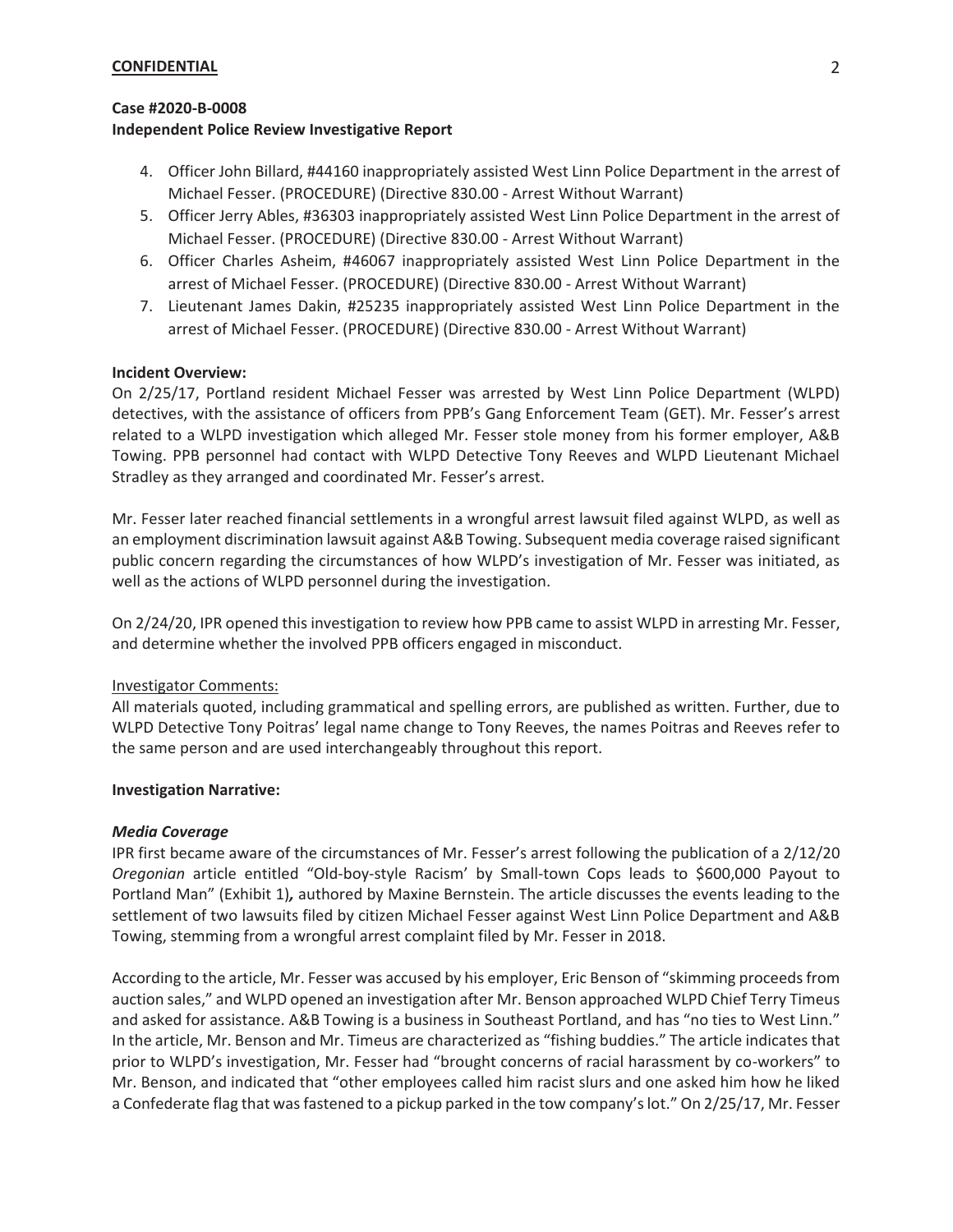was surveilled at his job by Mr. Benson and WLPD Det. Reeves via real-time audio and video. As the surveillance occurred, "racist and crude" text messages were exchanged between Mr. Benson and Det. Reeves. Also in these texts, Mr. Benson expressed concern about a discrimination lawsuit to Det. Reeves, who texted to Mr. Benson: "It's better that we arrest him before he makes the complaint (of race discrimination). Then it can't be retaliation." Other concerning text communication between Mr. Benson and Det. Reeves identified in the article is characterized as follows:

*As the surveillance went on, Benson and Reeves exchanged sexually explicit and homophobic banter, referencing themselves and the police chief, and made racist comments about Fesser, their text messages revealed. At one point, Benson told Reeves that he regretted Fesser's arrest wasn't going to happen in Clackamas County because he had hoped to "make sure he was with some real racist boys." Benson added: "Dreams can never come true I guess" and followed up, writing, "Oh did I say that? I'm a bad person. I have some anger issues going on with him right now."* 

And:

*At another point, Benson sent Reeves a photo of his dog. Reeves messaged, "Hope Fesser doesn't get her in the law suit." Benson wrote back, "Hahaha. She is not a fan of that type of folk. She is a wl (West Linn) dog."* 

The Oregonian article further indicates that as a result of WLPD's investigation, Mr. Fesser was arrested on 2/25/17 in Southeast Portland after leaving an auction at A&B Towing. Regarding Mr. Fesser's arrest, the article indicates:

*Although Reeves later admitted that officers hadn't found any signs of wrongdoing by Fesser during the surveillance, he told another West Linn officer, along with five Portland officers, to stop Fesser as he headed home from work that day about 5 p.m. "My game my rules," Reeves wrote to the tow company's owner just before police moved in.* 

The Oregonian article further indicates that Mr. Fesser was taken to Portland's East Precinct and questioned by WLPD officers, who confiscated his cellphone. Det. Reeves asked Mr. Fesser for the code to his phone "in case [he] was able to obtain a search warrant," and Mr. Fesser declined to provide the code. The article further indicates:

*Fesser was then taken to the downtown jail in Portland, booked on an aggravated theft allegation and released. That night, Reeves had notified Benson that West Linn police had found a letter in Fesser's car "about the work place and discrimination" and Benson alerted his fishing buddy, according to text messages obtained by Fesser's lawyer.*

The Oregonian article further indicates that when Mr. Fesser attended his arraignment, he learned that Multnomah County had declined to file charges on the theft charge. In September 2017, Mr. Fesser filed a lawsuit against Mr. Benson for "racial discrimination and retaliation," which "led Benson to press West Linn police about Fesser's theft charge, court records show. West Linn police, in turn, asked the Multnomah County District Attorney's Office to revive the case." In November 2017, a grand jury indicted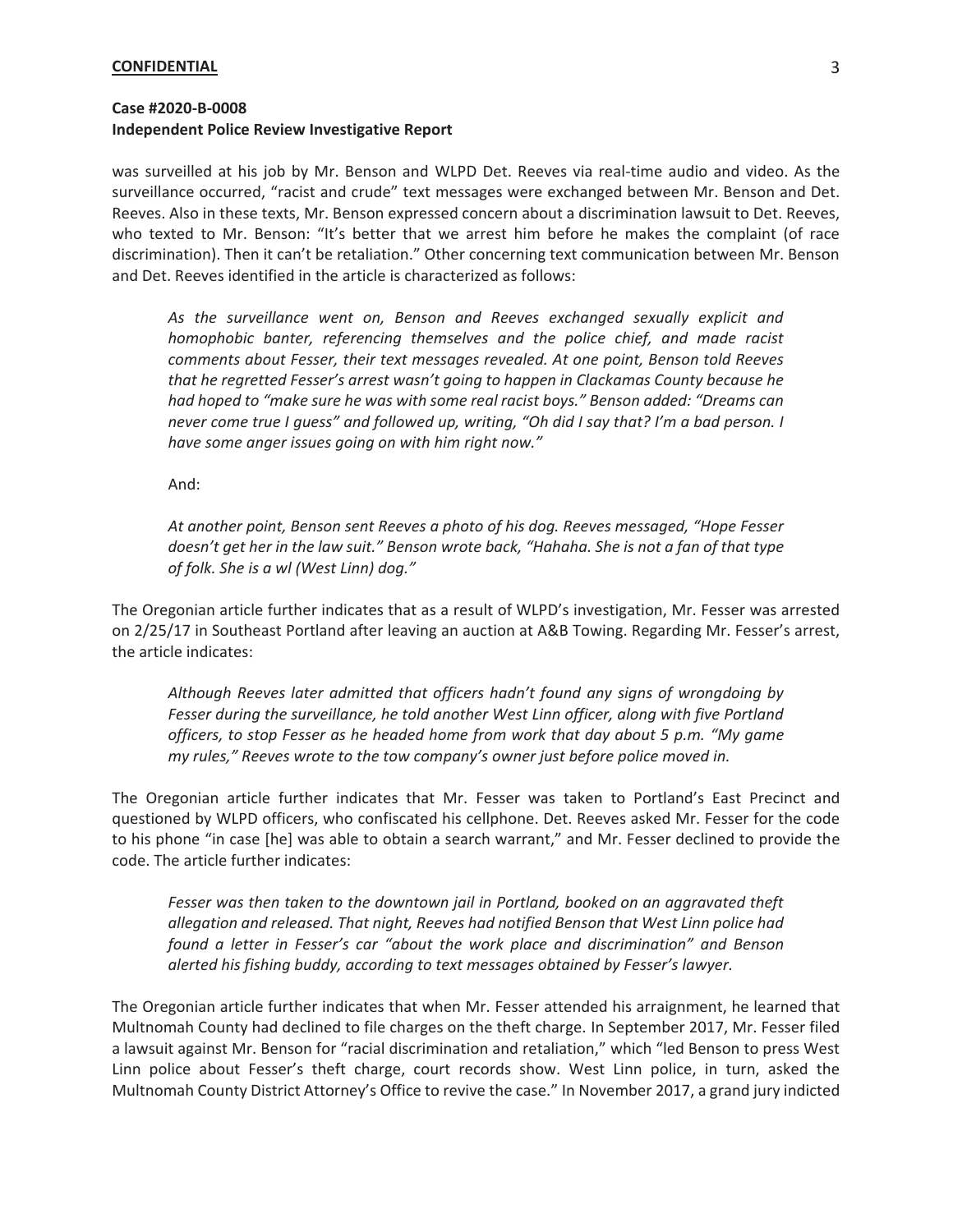Mr. Fesser on five counts of aggravated theft based on the testimony of Det. Reeves and Mr. Benson, as well as other witnesses described by WLPD as "shady" and "dirty." However, those charges were "precipitously dropped" after Mr. Fesser's lawsuit proceedings produced the text messages between Det. Reeves and Mr. Benson, which Det. Reeves had deleted. Det. Reeves also testified that his text message exchange with Mr. Benson contained "no homophobic or racist remarks sent between them." Mr. Fesser received a settlement of \$415,000 in his lawsuit against Mr. Benson and A&B Towing.

Of further relevance to PPB, the Oregonian article indicates that WLPD Lt. Michael Stradley, a former PPB Gang Enforcement Team officer, "had told Reeves that Fesser was a gang associate." Further, "Stradley was the one who helped get Portland gang enforcement officers to assist in Fesser's arrest." In a later deposition, Lt. Stradley later "admitted that he hadn't had any interactions with Fesser for more than two decades," and "acknowledged that his characterization was based partly on who he remembered Fesser was hanging out with in the late 1980s and 1990s and that he saw Fesser attend gang-related trials."

#### *PPB Statement*

On 2/13/20, PPB published a press release (Exhibit 2) entitled *PPB Provides Further Context for PPB Actions with West Linn PD*. It states:

*There has been significant public concern regarding an investigation led by West Linn Police Department officials into Mr. Michael Fesser that resulted in a civil settlement to Mr. Fesser as a result of allegations of misconduct by members of the West Linn Police Department. While the City of Portland was not party to the lawsuit resulting in the settlement, Portland Police Bureau and City resources were used in effecting the arrest of Mr. Fesser. This release is designed to directly describe what is currently known about PPB's involvement and how PPB's interactions with other jurisdictions generally work. Here is some key context based on the information known at this time:* 

*West Linn PD Detective Poitras contacted a PPB Sergeant and requested assistance with an arrest of Mr. Fesser. West Linn Detective Poitras relayed he had probable cause to arrest Mr. Fesser for a felony crime. Mr. Fesser worked in Portland. On February 25, 2017, Portland Police Bureau members assisted with the arrest, then transported Mr. Fesser to*  East Precinct where he was interviewed by the West Linn Detective. The Officers then *transported Mr. Fesser to the Multnomah County Detention Center,* 

*In Oregon, it is legally permissible and common practice for officers from one agency to arrest a criminal suspect based on a request from and representation by an officer from another agency that there is probable cause for arrest. For example, if an officer from another jurisdiction contacts a PPB officer and represents they have probable cause to arrest a subject for domestic violence and they believe the person is in our jurisdiction, the PPB officer will assist and attempt to locate the individual and make an arrest based upon the other officer's representation that there is probable cause for the arrest,* 

*Probable cause means an officer has information to believe a person more likely than not committed a criminal offense,*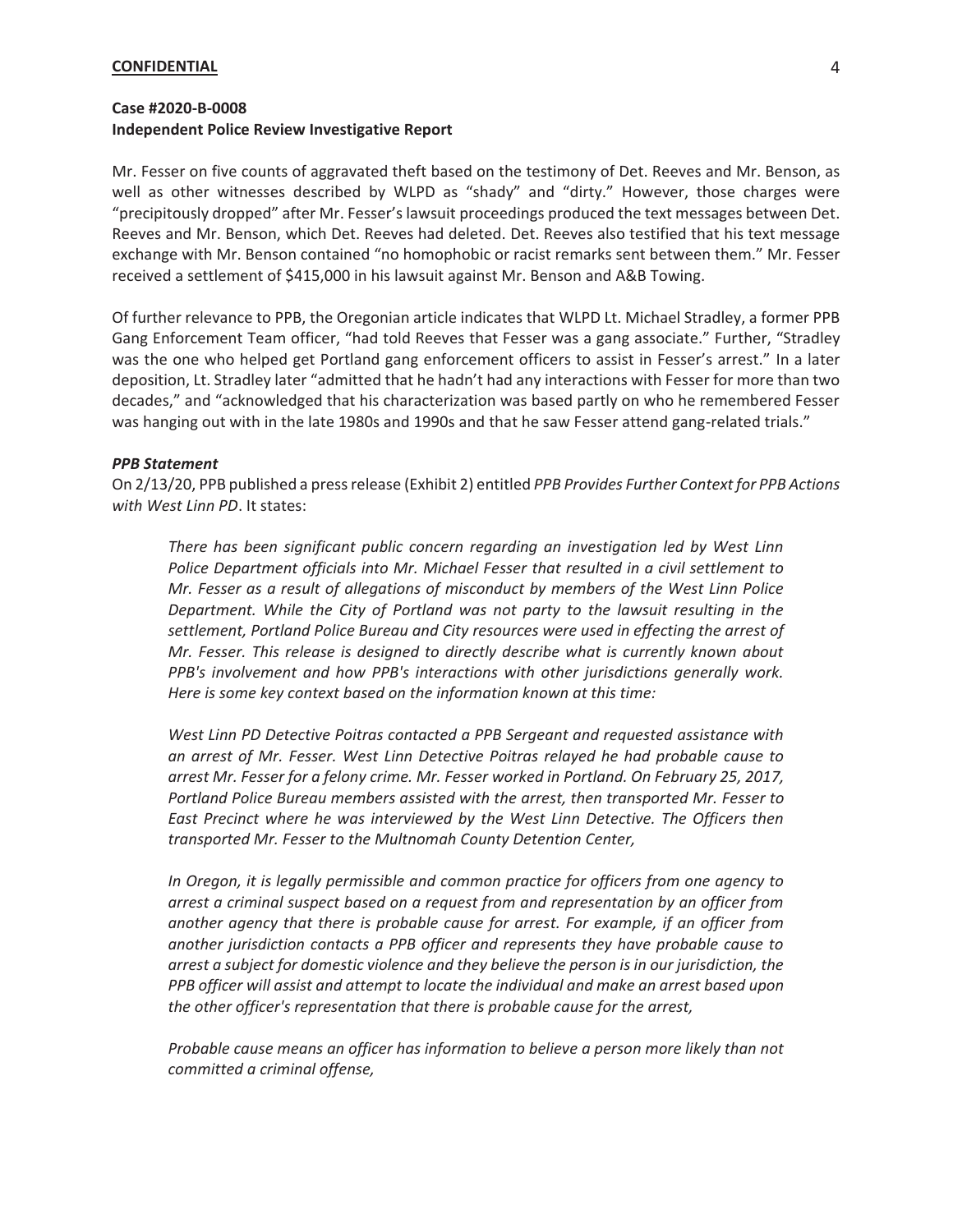## **Case #2020-B-0008 Independent Police Review Investigative Report**

*Officers in the State of Oregon swear an oath, which includes being truthful and upholding the laws.* 

*Officers rely upon what other officers tell them to be truthful and ethical, such as when probable cause is relayed. There are processes in place internally and externally to discipline, terminate and/or decertify sworn members who are untruthful.* 

*On November 10, 2017, a West Linn Lieutenant contacted a Portland Police Officer regarding an on-going West Linn investigation and represented that there were safety concerns about Mr. Fesser, who had an outstanding felony warrant from Multnomah County related to their investigation. The PPB officer wrote a report to create a vCAD flag for the address identified by West Linn as the victim's address. Flagging an address as a "hazard" in the dispatch system is a common practice across all disciplines who partner with dispatch,* 

*vCAD flags are "hazard flags" in the internal dispatch system. They are used by many law enforcement, fire, and emergency medical services providers and dispatch to share critical information. Examples of critical hazard information could include premise access information, or any officer safety information that will affect the way in which a call is dispatched or any information that will alert the call taker at the Bureau of Emergency Communications to be aware of known issues at an address. Another example could be dangerous and/or known armed subjects at a location.* 

#### *Relevant Statute*

Oregon Revised Statute 133.310(2) (Exhibit 49) addresses the authority of a peace officer to make an arrest without a warrant based on information provided to them by another officer. It states:

*A peace officer may arrest a person without a warrant when the peace officer is notified by telegraph, telephone, radio or other mode of communication by another peace officer of any state that there exists a duly issued warrant for the arrest of a person within the other peace officer's jurisdiction.* 

Case precedent indicate this authority extends to when an officer is notified there is probable cause to arrest a person.

#### *External Findings Regarding the Conduct of West Linn PD Personnel*

On May 29, 2020, the Clackamas County District Attorney's office (CCDA) released its *Brady v. Maryland Report Concerning the West Linn Police Department's Investigation of Michael Fesser,* in which the office determined that WLPD Chief Timeus and Det. Reeves committed Brady violations in the WLPD investigation that led to the indictment in *State of Oregon v. Michael Fesser.* Specifically, the report's conclusion was that that Chief Timeus "was responsible for initiating a criminal investigation outside the City of West Linn based on a personal relationship, which is highly improper," and that the investigation was initiated without evidence that Mr. Fesser was engaging in criminal conduct. The report further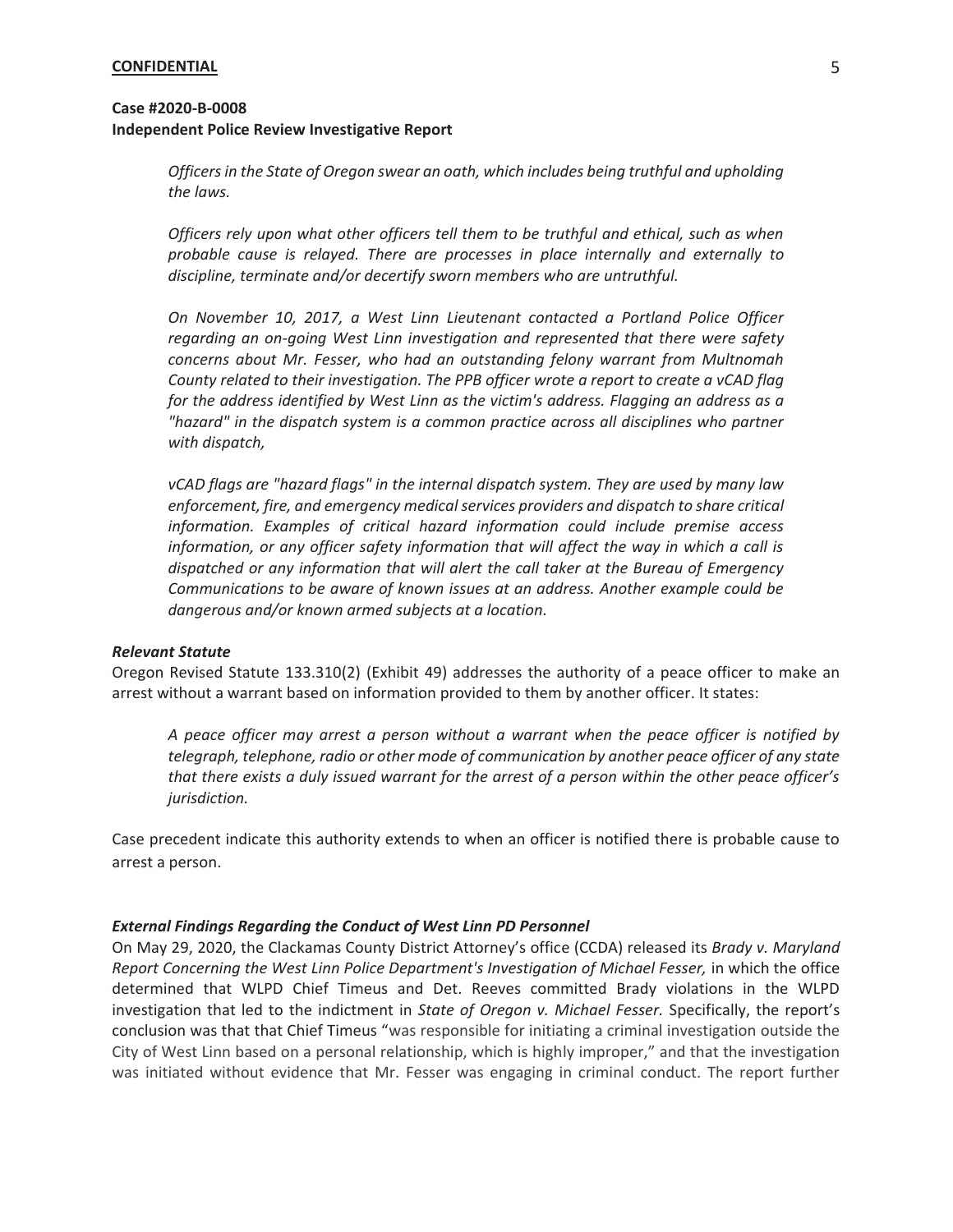concluded that Chief Timeus' "failure of leadership created a culture that allowed this to happen" (Page 41).

The report further concluded that Det. Reeves engaged in the following conduct in matters involving Mr. Fesser:

*Failure to Preserve Exculpatory Evidence: Det. Reeves intentionally deleted exculpatory and impeachment evidence in the form of text message conversations between Eric Benson and himself that include, but are not limited to, racial epithets/slurs, a motivation to fabricate the theft allegations, and an appearance of improper collusion between the parties to defeat Michael Fesser's civil claims.* 

*Unlawful Recording: Det. Reeves was complicit in recording statements from Mr. Fesser and other individuals during a February 25, 2017, auction without the parties' consent.* 

*Improper Seizure and Disclosure of Confidential Attorney-Client Information: Det. Reeves seized legal paperwork from Mr. Fesser documenting and discussing his legal intentions and information about the filing of a racial discrimination lawsuit against the alleged victim, Mr. Benson. Det. Reeves then provided Mr. Benson with some of this paperwork. His actions were inappropriate and a violation of Mr. Fesser' s attorney-client privilege as this was a document Mr. Fesser was preparing with help from his attorney. Even if the document was in some way not considered to be privileged, it doesn't change the fact that Det. Reeves seized this letter, didn't document it in his report and immediately provided it to Mr. Benson.* 

*Failure to Disclose Exculpatory/Impeachment Evidence: In additional to the text messages, the detective failed to disclose or document additional relevant exculpatory/impeachment evidence that includes, but is not limited to:* 

- x *Bias/impeachment evidence about Mr. Benson's fear that Mr. Fesser was going to file a racial discrimination lawsuit.*
- x *Mr. Benson's use of racial slurs and epithets.*
- x *Failure to include information about surveillance of the February 25, 2017 auction, during which Mr. Fesser did not commit any criminal act, and destruction of notes relating to that auction.*
- x *Failure to include information about Chief Timeus' relationship with Eric Benson in investigative reports.*

*The weight of the evidence is that these omissions were not merely negligent, inadvertent or due to a lack of experience. The effect was to mislead, as a reasonable investigator would be aware that this information is relevant and material in a criminal investigation.*  (CCDA Brady Report, Page 38-40)

As a result of its investigation, the CCDA determined that "Det. Reeves' conduct was "of such a nature and degree that our office will not call him as a witness in any criminal case" (Page 39), and recommended to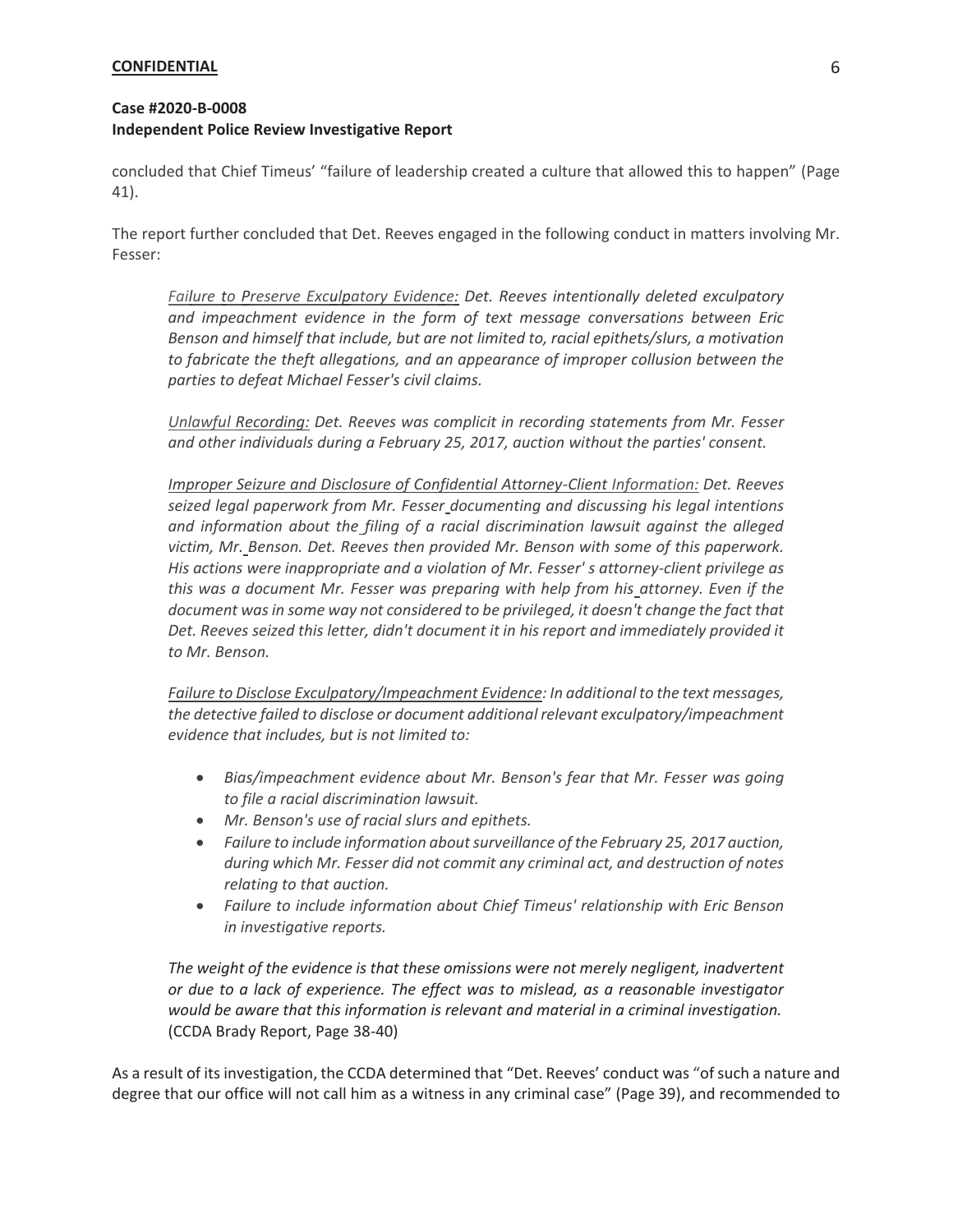## **Case #2020-B-0008 Independent Police Review Investigative Report**

the Oregon DPSST that the certifications of both Det. Reeves and Chief Timeus be revoked. Further, the report concluded:

*The totality of the circumstances in this particular case indicate a troubling pattern of deceit by omission. Det. Reeves and Chief Timeus failed to adhere to their Brady obligations in this case. Their conduct was not merely negligent, inadvertent or the result of a momentary lapse of judgment. It continued throughout the course of the investigation. It reflects negatively on their honesty, judgment and sense of fair play that every suspect and victim deserves.* (CCDA Brady Report, Page 39)

#### *Civil Litigation Materials*

Materials were provided to IPR by Mr. Fesser's attorney Paul Buchanan as well as the CCDA, and are substantial in volume. Materials used in IPR's investigation include those relevant to PPB's assistance to WLPD in Mr. Fesser's arrest on 2/25/17, and include the following:

#### Mr. Fesser's legal complaint

Mr. Fesser's Third Amended Complaint (Exhibit 4) against the City of West Linn and others asserts in summary that WLPD engaged in "*Violations of the First, Fourth and Fourteenth Amendments of the United States Constitution," and that Mr. Fesser was subject to "false arrest, false imprisonment, malicious prosecution, intentional infliction of emotional distress, defamation, and invasion of privacy, as well as unlawful surveillance activity."* 

(Fesser Third Amended Complaint, Pages 1-2)

Mr. Fesser's complaint is focused on the conduct of WLPD personnel, but contains the following information relevant to PPB's assistance to WLPD on 2/25/17:

*19. Nevertheless, immediately following the auction, on the afternoon of February 25, 2017, Sgt. Reeves and Sgt. Boyd, with the participation of Portland Police officers, arrested Mr. Fesser in Portland, based on Sgt. Reeves' and Lt. Stradley's false representations to the Portland Police that the WLPD Defendants had "probable cause" for an arrest.*

*35. Immediately after the surveillance effort at the Portland auction where plaintiff was employed, Sgt. Reeves' texted "my game my rules!" Moments later, Sgt. Reeves and Sgt. Boyd with the assistance of the Portland Police secured the arrest of Mr. Fesser in public on a city street in Portland as Mr. Fesser was leaving work for the day.*

*36. Portland police records show that Portland Police officers some of whom, on information and belief, knew Lt. Stradley from his prior service as a Portland Police Officer with the Gang enforcement Team, accepted without question the West Linn Defendants' assertions that there was probable cause to arrest Mr. Fesser. Upon information and belief, Lt. Stradley instructed Portland Police Officers to have Portland Police's Gang Enforcement Team assist the West Linn Defendants in arresting Mr. Fesser, even though the allegations against him were wholly unrelated to any suspected gang activity.*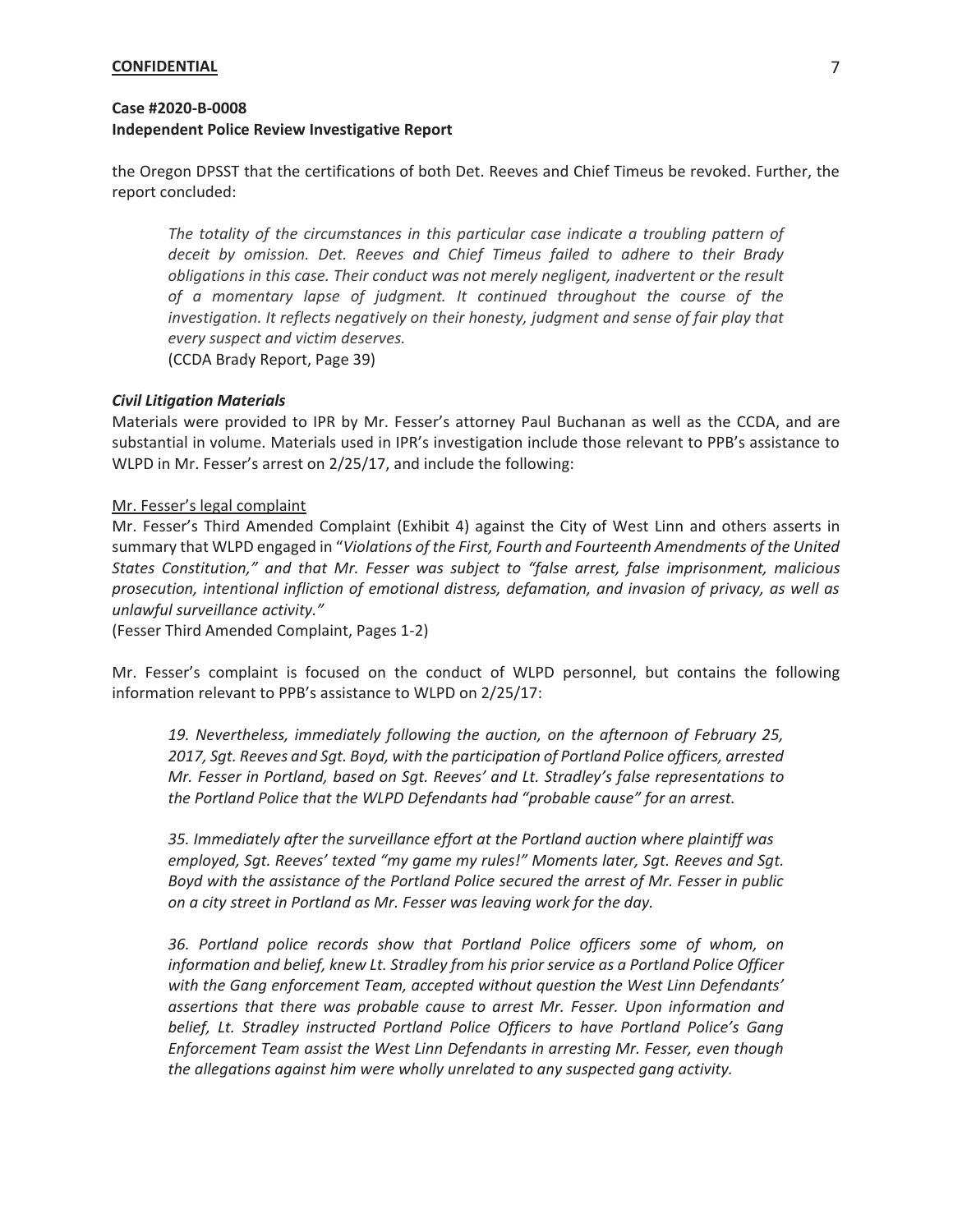*37. As he was being handcuffed, one of the Portland Police officers who knows Mr. Fesser from Mr. Fesser's years of doing ministry work in local prisons expressed his discomfort with the situation, stating, "Mike, this is not my call. I don't want to be here. We're just assisting West Linn."*

#### Fesser vs. WLPD Interrogatories:

Civil litigation materials provided to IPR contain interrogatories (Exhibit 5) submitted to WLPD on behalf of Mr. Fesser, and were reviewed for relevance to PPB's assistance in Mr. Fesser's arrest. Relevant content is excerpted below:

*INTERROGATORY NO. 9: Identify and describe all facts that support or relate to the assertion in paragraph 75 of your Answer that "Portland Police Bureau was involved in the surveillance, arrest, and detention" of plaintiff including the dates of such involvements, the persons involved, the nature of the involvement and all documents that record or refer to any such document.* 

*RESPONSE: Portland Police Bureau report #2017-57472 – Authored by PPB Officer Patrick M. Murphy (DPSST #44162), describing additional PPB personnel involved as Sergeant Ken Duilio, Officer [John] Billard, and Officer Kameron Fender. The narrative of this report describes Sgt. Duilio as having communications with current WLPD Sgt. Tony Reeves regarding probable cause to arrest Fesser. It further describes Officer Billard and Sgt. Duilio as being involved in the traffic stop of Fesser. It describes Officer Billard, Sgt. Duilio, Officer Fender, and Officer Murphy as being present for the arrest of Fesser. Officers Murphy and Fender then drove Fesser to the PPB East Precinct, detaining him within. Officers Murphy and Fender later drove Fesser to Multnomah County Detention Center and lodged him within. Dates of involvement for all above-listed PPB personnel are limited to February 25, 2017. West Linn Police Report #2017-270 – Authored by Det. Tony Reeves (DPSST #44804). Portions of this narrative describe unspecified PPB personnel "staged in the area with the intent to arrest Michael Fesser…following the auction."*

*Other portions of the narrative describe "…Fesser was taken into custody by Portland Police officers.", "I met with Fesser at the PPB East Precinct." Further, text messages between Det. Reeves and Eric Benson state that PPB personnel "are here" with Det. Reeves while he was assisting in surveillance and that the PPB "Gang unit is in the area not with me." Beyond the documentary information above, Mike Stradley reached out to PPB on or about February 1, 2017, prior to WLPD undertaking its investigation. Stradley knew Fesser from prior police experience and discussed the case via telephone with Dave Hendrie at PPB. PPB declined to take the case because it was below their investigative threshold and PPB couldn't put resources on it. On information and belief, Stradley reached out to two other individuals at PPB, but was unable to get anyone to take the case. Stradley contacted Travis Fields at PPB, who was interested in the case, but had to decline because he was leaving soon on an international motorcycle trip. With that information, Timeus agreed to have WLPD investigate through Tony Reeves, who then contact Sgt. Teig at PPB regarding the case, Fesser's background, and his investigative role. Following arrest, Stradley and*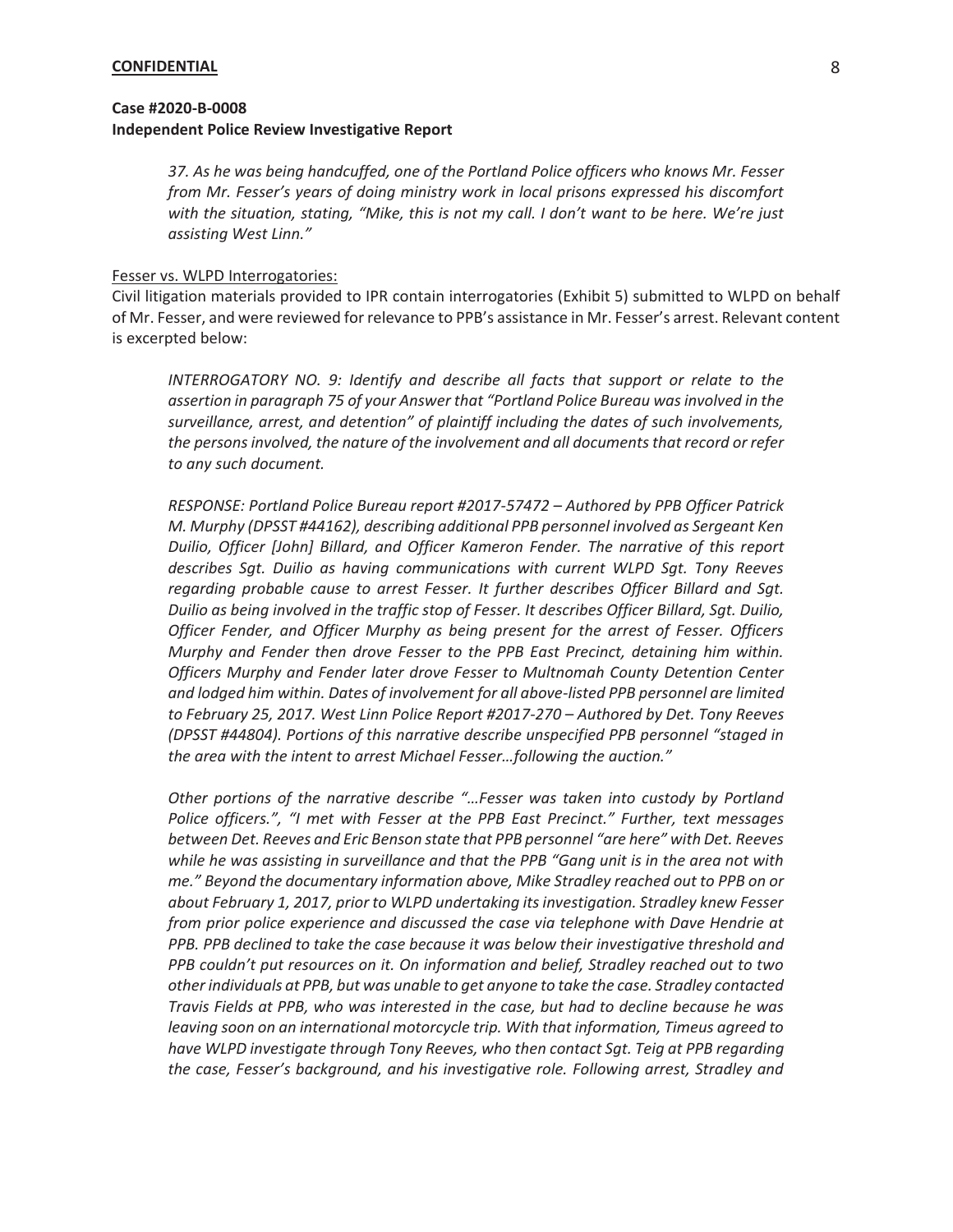## **Case #2020-B-0008 Independent Police Review Investigative Report**

*Reeves contacted PPB to discuss access to the criminal case file and prosecution, as disclosed in the document evidence produced.* 

*On or about March 15, 2017, Stradley spoke with Jason Harris at PPB regarding assisting Reeves with the case. WLPD 000715. Toni Tracy from WLPD emailed Jason Harris at PPB regarding access to the WLPD police report on or about March 16, 2017. WLPD000717. Tony Reeves emailed Toni Tracy, Stradley, and Jason Harris at PPB on March 16, 2017 regarding Harris accessing WLPD police reports on "regin." WLPD000720. Jason Harris responded on March 24, 2017 that he was out of the office, but would like to discuss the case over the phone. WLPD000827. Tony Reeves responded with his contact information that day. WLPD000829. Tony Reeves spoke with Jason Harris over the phone following this e-mail, but does not recall the details, other than the general fact that there was no further information or progress in the Fesser case. On December 28, 2017, Stradley emailed Peter McConnell and Charles Asheim at PPB regarding issuing the flyer of Fesser's photograph in connection with the warrant issued for his arrest. WLPD000728. On February 1, 2017, Tony Reeves emailed Jeff Becker at PPB confirming his discussion with Teig at PPB about the new Fesser case and describing the background and his intent to handle the case.*

*INTERROGATORY NO. 13: Describe in detail what information the WLPD provided to the Portland Police Bureau regarding WLPD's representation that it had probable cause to arrest plaintiff, including the specific facts alleged in support of probable cause, the dates the information was provided and the persons giving and receiving such information.* 

*RESPONSE: Defendant WLPD objects to the vague nature of the request, because reasonable minds can differ regarding adequately "detailed" descriptions. This Request also seeks information beyond the knowledge of any named defendant. Former WLPD Lt. Mike Stradley communicated with and coordinated with the Portland Police Bureau regarding the facts and circumstances giving rise to the arrest. Defendants Reeves and Boyd coordinated with PPB just prior to the arrest, but provided no details underlying the arrest.*

### Civil Deposition of Mr. Fesser

A civil deposition of Mr. Fesser (Exhibit 20) was conducted on 8/20/19, and the subject of the deposition were items relevant to his lawsuit against WLPD. In relevant summary, portions of the transcript related to PPB indicate the following:

Mr. Fesser stated that he recognized Sgt. Duilio, and indicated that when he was pulled over, Sgt. Duilio walked up to his vehicle at the traffic stop and stated "'Michael, I have nothing to do with this. I'm just here assisting West Linn Police" (Fesser Deposition, Page 50, Lines 10-11). Mr. Fesser indicated that he was arrested by WLPD, and that WLPD officers placed him in handcuffs and into the back of a PPB patrol vehicle. Mr. Fesser was transported by a PPB officer to East Precinct, where he was placed in a holding cell for approximately 15 minutes. Mr. Fesser was then walked to an interview room where WLPD officers identified themselves, and began asking questions about alleged theft, and asked for the code to his phone. Once the interview concluded, Mr. Fesser was again placed in a holding cell for approximately 10- 30 minutes, and was then placed in a PPB vehicle and transported to the Justice Center by a PPB officer.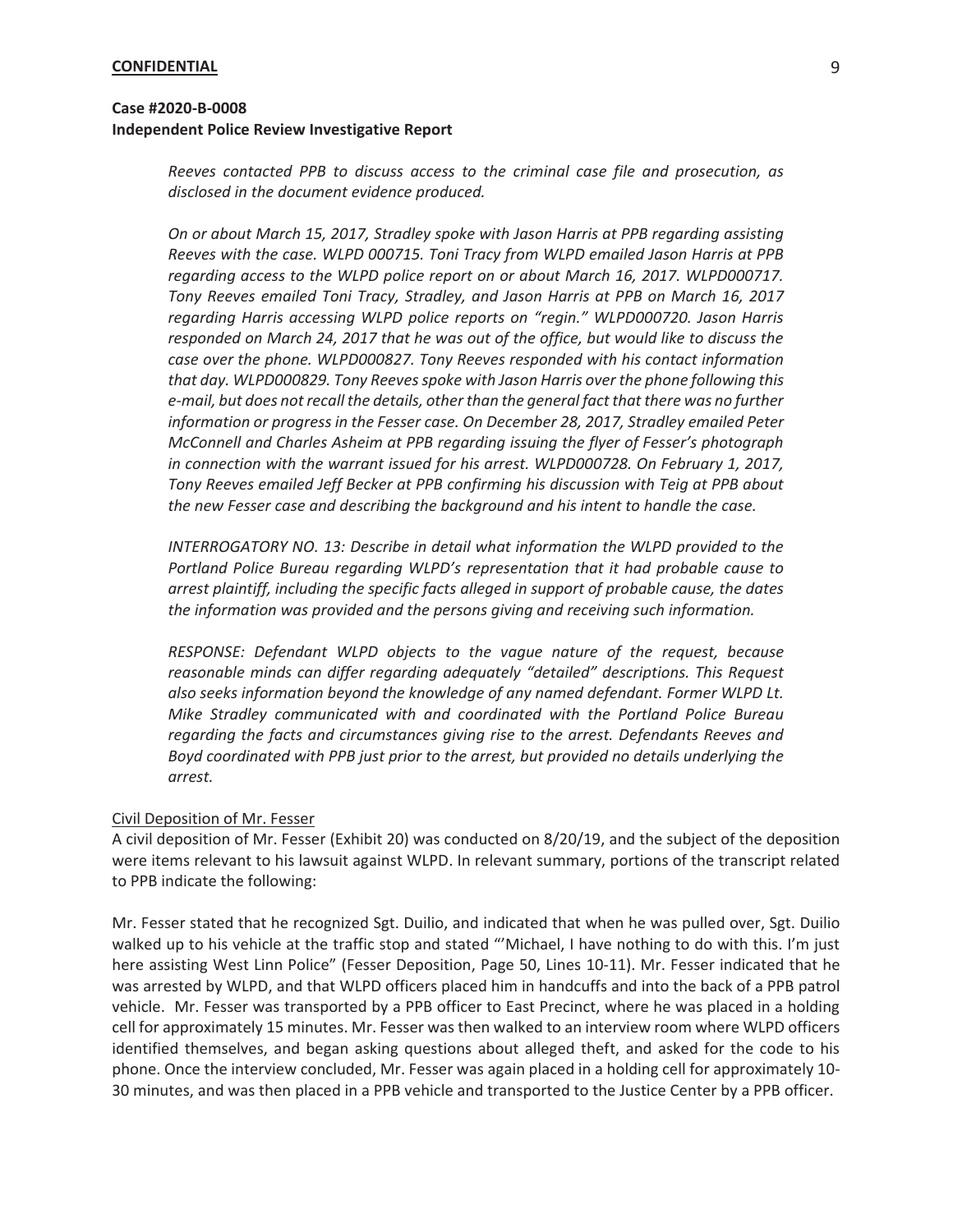## **Case #2020-B-0008 Independent Police Review Investigative Report**

#### Civil Depositions of WLPD Personnel

Depositions of former WLPD Captain Neil Hennelly, former WLPD Lt. Stradley, WLPD Det. Reeves and others were conducted by Mr. Fesser's attorney Paul Buchanan during civil litigation proceedings, and provided to IPR by the CCDA. The depositions were reviewed for relevance to action taken by PPB, and are excerpted and summarized below.

Civil deposition of former WLPD Captain Hennelly (Exhibit 6) was conducted on 8/26/19, and indicates in relevant summary that he testified to the following: The goal was to have PPB run the investigation of Mr. Fesser and have Det. Reeves shadow the Portland Investigator. As a former PPB officer, Lt. Stradley "has everybody in the bureau, just about, I think, on speed dial." (Hennelly Deposition, Page 19, Lines 4-5). When Lt. Stradley conducted outreach to facilitate this request, the PPB member who would normally conduct such an investigation was going on vacation, and Chief Timeus decided that the investigation would be conducted by WLPD Detectives Reeves and Boyd.

Civil deposition of former Lt. Stradley (Exhibit 7) was conducted on 6/19/19, and indicates in relevant summary that he testified to the following: Lt. Stradley recalled that he and Mr. Fesser "had lots of interactions over the years" (Stradley Deposition Page 29, Lines 9-10), but could not recall a specific interaction occurring in at least the prior 20 years, and Lt. Stradley could not recall if he ever arrested Mr. Fesser. Lt. Stradley was enlisted as a resource to contact PPB, due to having served as a PPB Gang Enforcement Team officer and his familiarity with PPB personnel. Lt. Stradley informed Det. Reeves that the case involving Mr. Fesser could be better handled by PPB, because "it sounded like a case that should be thoroughly investigated and I knew it would be hard for [Det.] Reeves to investigate this case by himself" (Stradley Deposition, Page 45, Line 24 – Page 46, Line 2). Lt. Stradley further testified that he contacted PPB on two occasions; the first was at the outset of the investigation because he believed the investigation should be handled by PPB. Lt. Stradley concluded that PPB detectives "just weren't interested" (Stradley Deposition, Page 67, Line 21). The second contact was after WLPD had probable cause to arrest Mr. Fesser, when Lt. Stradley connected Det. Reeves with Sgt. Duilio to arrange for GET to make the arrest. Lt. Stradley testified that he contacted PPB Sgt. Duilio because PPB did not generally have the resources to standby and assist on an arrest, but that GET had the capability to do so. Lt. Stradley further testified that he had no involvement in the planning of Mr. Fesser's arrest. When asked if he knew whether Portland Police did its own analysis as to whether there was probable cause to arrest Mr. Fesser, Lt. Stradley stated "I have no idea" (Stradley Deposition, Page 54, Line 1).

Civil deposition of Det. Reeves (Exhibit 8) was conducted on 3/15/19, and indicates in relevant summary that he testified to the following: Det. Reeves reached out to PPB Sgt. Teig about wanting to open an investigation into Mr. Fesser on or before 2/1/17 at the direction of Lt. Stradley. Det. Reeves indicated that he recalled speaking with Sgt. Teig "about the case, Fesser's background, and Portland Police Bureau's unwillingness to take it" (Reeves Deposition Page 79, Lines 8-10), but could not recall what Sgt. Teig stated about Mr. Fesser's background, or why PPB would not take the case. Det. Reeves also emailed PPB Det. Becker (Exhibit 14) because the case involving Mr. Fesser "seemed like a pretty substantial embezzlement case and something [he] had not done before" (Reeves Deposition, Page 77, Line 7). Det. Becker did not provide Det. Reeves with any assistance, and Det. Reeves could not recall if Det. Becker returned his email.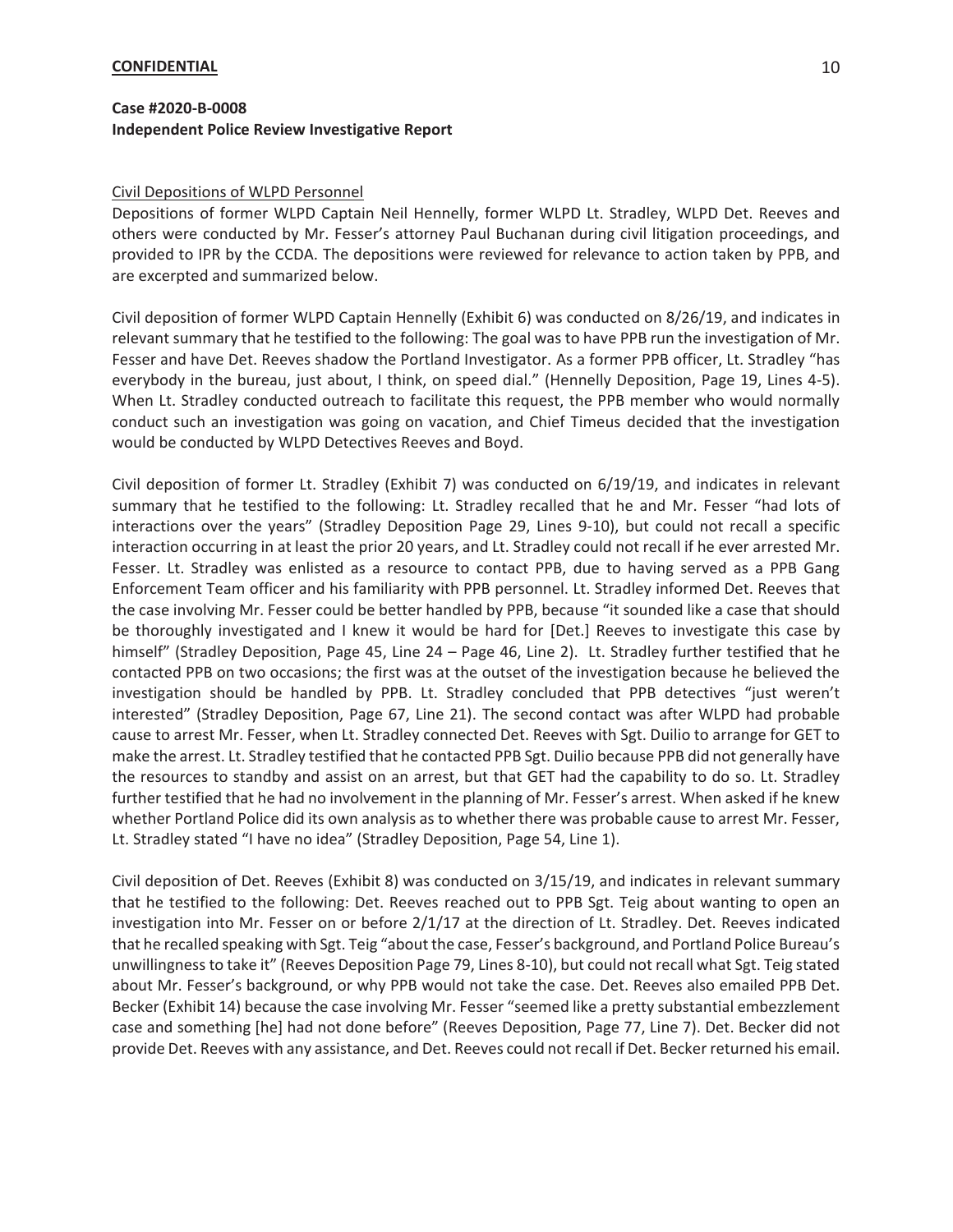Det. Reeves further testified that he had probable cause to arrest Mr. Fesser based on witness accounts. Det. Reeves indicated that PPB chose the location where Mr. Fesser would be arrested, and believed it was Lt. Stradley who had communicated with PPB to arrange the arrest. Det. Reeves learned about Mr. Fesser's "criminal past involving gangs" from Lt. Stradley, and also learned that "the gang unit was involved - or aware of him and that's who was choosing to do the arrest" (Reeves Deposition, Page 166, Lines 20-24).

## *Police Records*

.

PPB Operations Plan: In facilitating WLPD's request for assistance in arresting Mr. Fesser, PPB created an operations plan (Exhibit 9) for the mission to make the arrest. The document lists Mr. Fesser's demographic, vehicle, and descriptive information. Personnel assignments subsection lists Sgt. Duilio, and Officers Billard, Fender, Murphy, and Ables, and WLPD Detective Poitras as participants in the mission. The *Background Information* subsection indicates "Fesser is suspected of defrauding the owner of A&B Towing (Agg Theft 1). Fesser has no arrests since the mid-1990s. S1 is wearing Grey shirt/ grey vest and blue jeans. PC for Agg Theft 1." *Takedown Instructions* subsection indicates: "Traffic stop after leaving auto as directed by UC (undercover) detectives." *Mission* subsection indicates:

*Assist West Linn Police detectives by making a traffic stop and arrest of Fesser after he leaves auction. West Linn Detective Poitras will be UC plain clothes and call Sgt Duilio*  when Fesser leaves the Auction. Sgt Duilio will then relay the info on X9. Uniform GET will *then conduct a Traffic Stop and take Fesser into custody.*

WLPD police report #2017-270 (Exhibit 10) contains Det. Reeves' initial and supplemental narratives describing his activities in the investigation of Mr. Fesser. Det. Reeves' initial narrative indicates that he was contacted by Mr. Benson, who reported that Mr. Fesser had been embezzling money from his business. Mr. Benson estimated his losses at more than \$200,000 over a period of 3 years. Det. Reeves' narrative further indicates that his resulting investigation revealed that Mr. Fesser had embezzled at least \$10,800 between 10/22/16 and 2/11/17 by selling vehicles for a higher price than he reported to Mr. Benson and keeping the difference. Det. Reeves' narrative further indicates that he "contacted later various auction customers to verify the prices and confirmed the discrepancies."

Det. Reeves' supplemental narrative for the above report indicates the following regarding PPB's assistance in Mr. Fesser's arrest:

*On February 26th, 2017 Detective Boyd and I attended the A&B Towing auction located at 5838 SE 111th Ave. Portland, Or. Portland Police Staged in the area with the intent to arrest Michael Fesser for Aggravated Theft 1 following the auction. After the auction Fesser was taken into custody by Portland Police Officers without incident.*

Det. Reeves' supplemental narrative further indicates that after Mr. Fesser's arrest, he searched Mr. Fesser's vehicle, which contained the auction list, a title to a vehicle sold at the auction with \$500 attached to it, and several other documents labeled with Mr. Fesser's own dealership. Once at the PPB East Precinct, Mr. Fesser agreed to an interview, and responded to questions about missing money by stating "I don't have anything to say about that." Det. Reeves ended the interview, as "it was clear at this time that Mr. Fesser was not going to participate."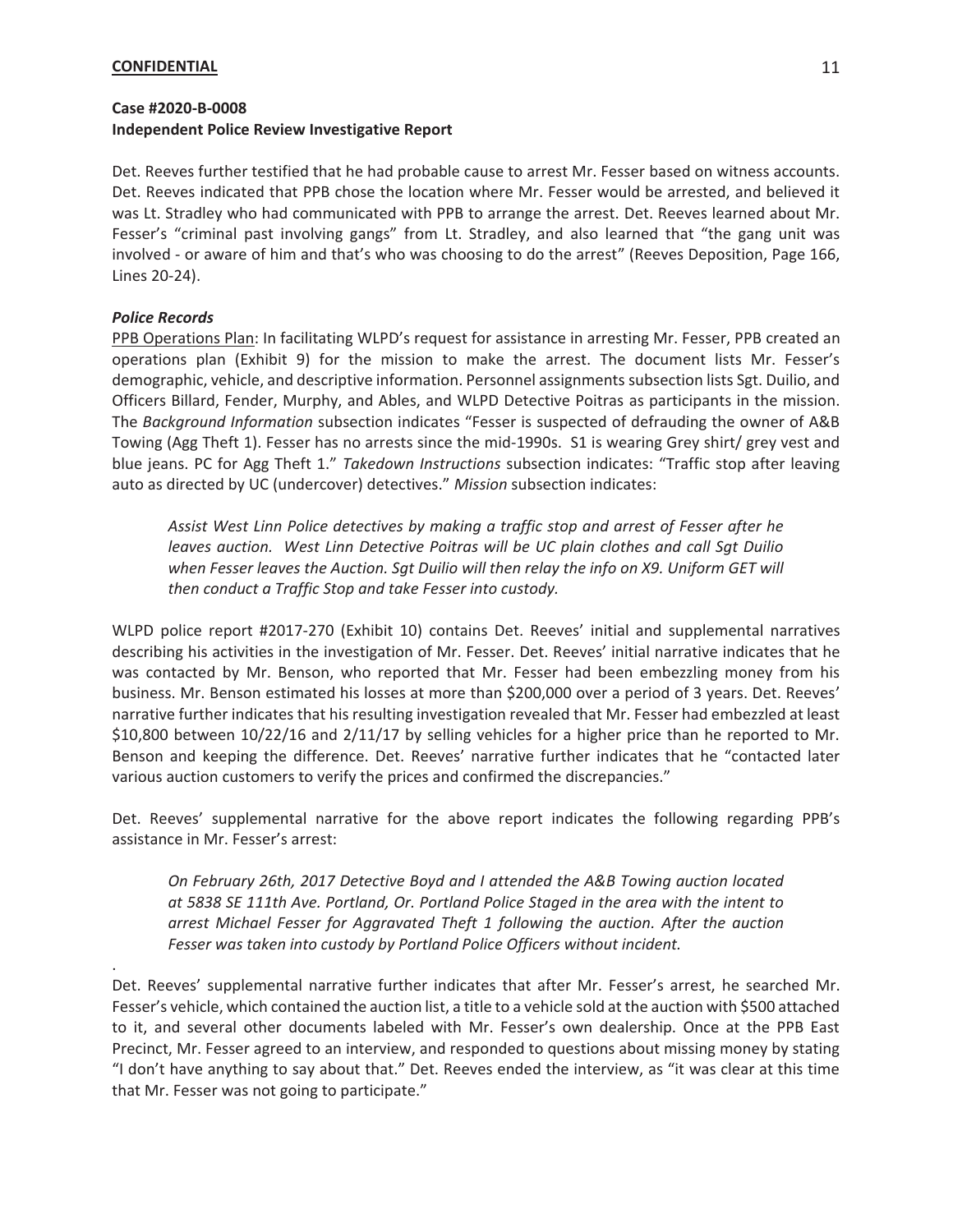# **Case #2020-B-0008 Independent Police Review Investigative Report**

Det. Reeves' supplemental narrative further indicates that when examining the paperwork seized from Mr. Fesser's vehicle, he found correspondence between Mr. Fesser and a law firm. Det. Reeves "sealed all of the items in a large envelope," and contacted Mr. Fesser and indicated that he could retrieve the items.

Of note, Det. Reeves' narrative does not contain documentation of communication with PPB in advance of the date of Mr. Fesser's arrest, or other information outlining the process for arranging assistance from PPB. Det. Reeves' narrative also does not include information indicating that he was party to audio and video surveillance of Mr. Fesser during the auction, his text communication with Mr. Benson, or the fact that he shared correspondence between Mr. Fesser and a law firm with Mr. Benson. Further, the date of the arrest is incorrectly listed as 2/26/17.

vCAD entry for BOEC call #PP17-57475 (Exhibit 11) indicates that on 2/25/17, Officers Ables, Billard, Fender, Murphy, Asheim, and Sgt. Duilio responded to SE 102<sup>nd</sup> Ave. and SE Foster Rd. in Portland for a traffic stop. Initial remarks were: "NO PLT BLK RANGE ROVER." The call was cleared by J – Assignment Completed. Dispatcher remarks indicate that Mr. Fesser was transported to PPB's East Precinct at 1814 hours, and later transported to MCDC at 1845 hours.

PPB police report #2017-57475 (Exhibit 12), authored by Ofc. Murphy documents the 2/25/17 arrest of Mr. Fesser, and identifies PPB Officers Fender and Billard, Sgt. Duilio, and WLPD Det. Poitras as involved officers. Narrative information indicates the following:

*While working in the area of SE 102nd Ave/SE Foster, we assisted West Linn PD with the arrest of Michael Fesser. Det. Poitras had been in contact with Sgt. Duilio and stated that he had probable cause to arrest Michael Fesser. Ofc. Billard and Sgt. Duilio initiated a traffic stop with Michael Fesser, and Ofc. Fender and I arrived as cover. Michael Fesser was taken into custody, and placed in the back of our patrol car. We then transported Michael Fesser from the stop location to East Precinct, and we placed Michael Fesser into a holding cell upon arrival at East Precinct. Once Det. Poitras had concluded speaking with Michael Fesser, we transported Michael Fesser to MCDC* 

PPB Report #2017-681577 (Exhibit 13), authored by Ofc. Asheim, indicates in relevant summary:

*On 11/10/17 at 1700hrs I was contacted by Lt. Stradley regarding an ongoing large theft investigation where SB Michael Fesser was the main suspect. SB Fesser had just been indicted in Multnomah County for Theft I and at the time of this report a felony warrant exists for his arrest in this case. West Linn Police had investigated this large theft case as it was reported to them by VI Eric Benson, a resident of their city. In the past SB Fesser had made threats to assault VI Benson, his employees, and to damage his business. This business, A&B Towing, is located in Portland at 3455 SE 21st Ave. Lt. Stradley was concerned that when SB Fesser was arrested he may follow through with these mentioned threats. SB Fesser has a* 

*Based on this information the listed business should be flagged with this information for the next 90 days if possible. Officers who are dispatched to calls at this location should be*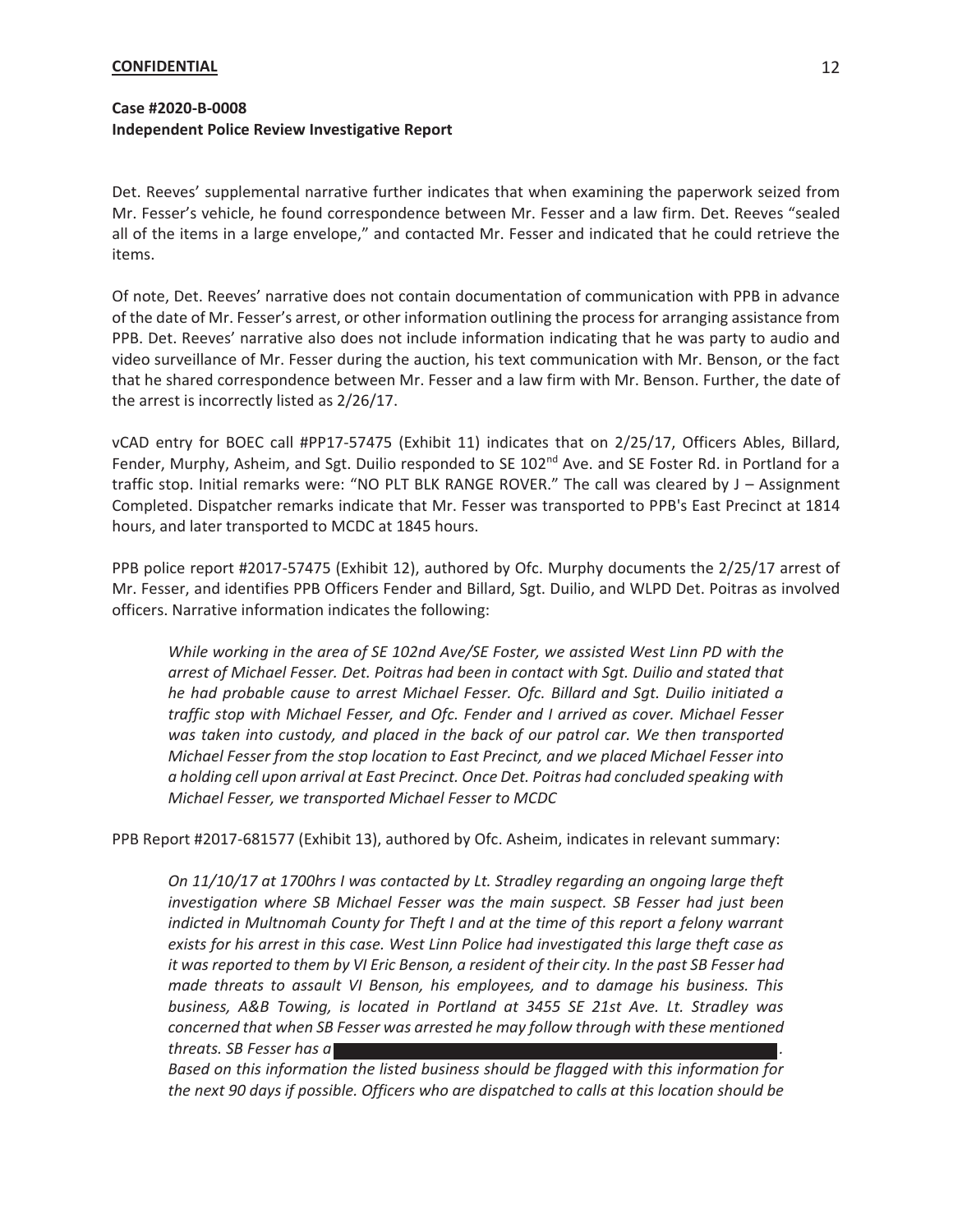*made aware of the specific threats and parties involved for their safety and so they can properly respond.* 

### *WLPD Outreach to PPB Detectives*

During this investigation, IPR obtained and reviewed email messages acquired by identifying PPB employees and key words relevant to PPB's assistance in the arrest of Mr. Fesser. IPR queried the email accounts of those PPB employees including the involved GET officers and others, using the key words "West Linn," "Fesser," "Timeus," "Poitras," "Reeves," "Stradley," Krueger," "Benson," and variations of "A&B Towing." The search produced a series of emails documenting outreach by Det. Reeves to PPB Sgt. Teig and Det. Becker regarding WLPD's investigation of Mr. Fesser. In addition to the retrieved emails, Mr. Buchanan provided further emails to IPR that were obtained through civil litigation discovery.

Det. Reeves' 2/1/17 email to PPB Det. Becker (Exhibit 14) indicates:

*I just talked to Teig about a case I would like to work on Fesser. He is auctioning cars for A&B Towing and skinning money. The owner is willing to front cash for me to buy cars and get PC for a warrant. This is all new to me and I will definitely need some help and I hear you are the guy for that. Can you contact me at your earliest convenience?* 

Det. Becker's 2/16/17 email to Det. Sitton (Exhibit 15) indicates that Det. Reeves' inquiry was referred to Det. Sitton. Text from the email contains the following:

*Hey I tried calling your desk but no answer so I figured I'd email instead. West Linn Detective Tony Poitras has an embezzlement case that involves possibly \$100,000 in losses. It involves A&B towing and an employee/contractor that sells cars at auction. He has allegedly been skimming profits for the last three years. They initially came to me since I'm a car dude but it's becoming apparent that this is not in my wheelhouse. There's supposedly two books being kept and other financial records involved. Can you, or another WCC Detective contact the West Linn detective to advise him on how to proceed? I can assist on whatever car information is needed or any other way I can be useful. I just don't want to embarrass myself on the financial end of things. Thanks for any help. The info is below.*

Det. Waddell's 2/22/17 email to Det. Reeves (Exhibit 16) indicates that the inquiry resulted in Det. Waddell providing a referral to Det. Reeves. Text from the email indicates the following:

### *Detective Poitras:*

*I was forwarded your information regarding advice on how to proceed with a \$100,000 embezzlement case involving A&B Towing. I suggest you reach out to the Oregon DOJ on this one and here are some contact names and numbers if you don't have any. [Contacts omitted].*

A 3/17/17 email from Lt. Stradley to WLPD Administrative Assistant Toni Tracy (Exhibit 17) was provided to IPR by Mr. Buchanan. Text from the email indicates the following: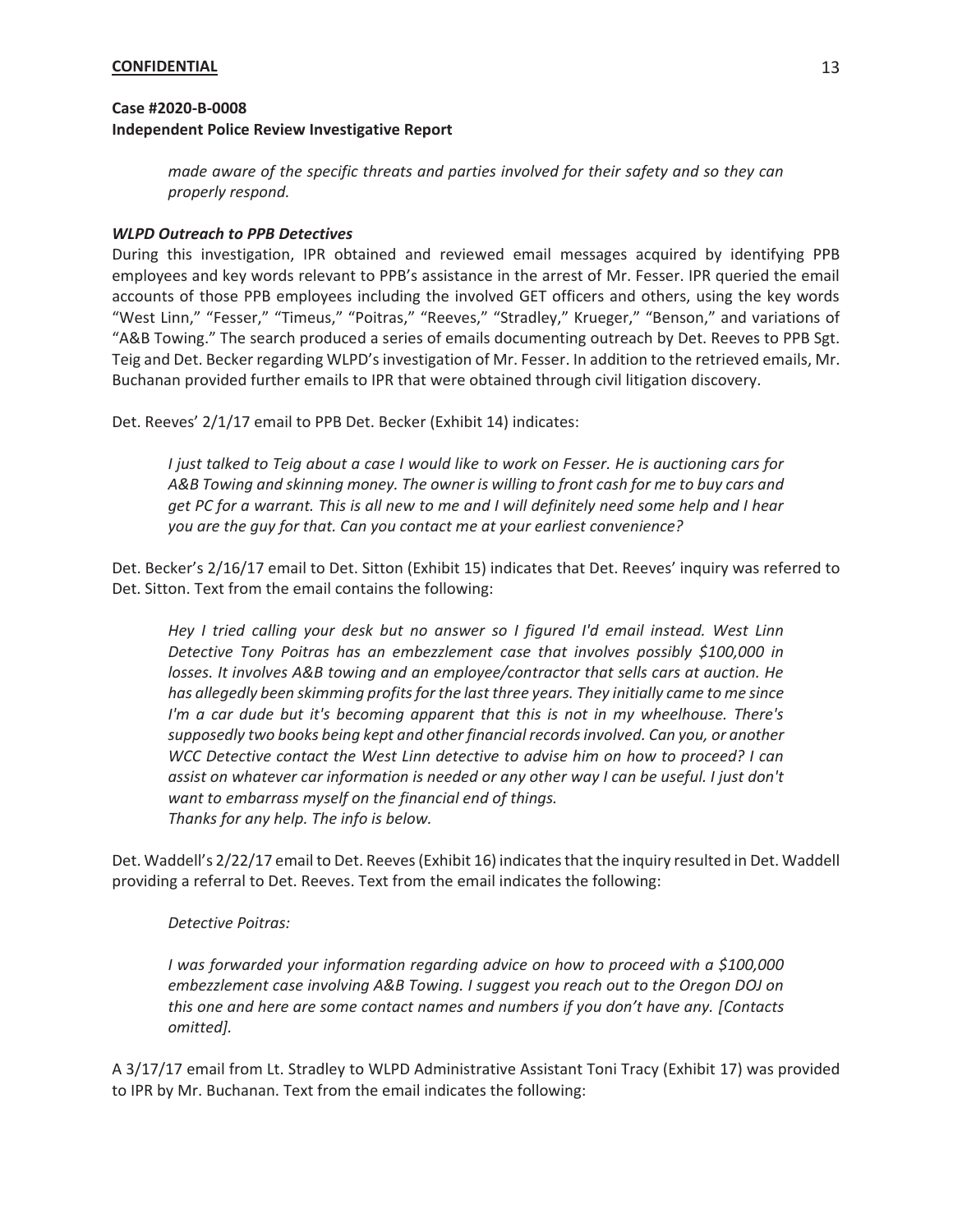# **Case #2020-B-0008 Independent Police Review Investigative Report**

#### *Toni,*

*I talked to Jason Harris today at PPB. He is going to help Tony with his case on Michael* Fesser. They guy who was stealing from A and B Towing. Jason told me the Mult. County *DA's Office still does not have any reports. I'm guessing where you sent it, they did not get to the correct place. Will you please contact the Mult. County DA's Office and find out where they need the aggravated Theft 1 reports. Will you also send a copy of the report to Det. Jason Harris at: Jason.Harris@portlandoregon.gov. Thank you! Strad.* 

A 12/28/17 email from Lt. Stradley to Ofc. Asheim and Det. McConnell, states: "Pete and Charlie, Get this flier out to whoever you think! Strad." That email contained an attached flyer (Exhibit 19) created by WLPD and entitled "Officer Safety Info." The flier displays a photograph of Mr. Fesser, lists Det. Reeves as the investigating officer, and contains the following narrative information:

*Michael Fesser D.O.B. has a felony warrant as of 12/ 28/ 17 at 1057 hours. Fesser is known to work at MLK Auto 7062 N.E. MLK, Portland, OR 97211 and has access to multiple vehicles. He has been seen at the dealership recently. His actual home address is unknown. Fesser also frequents Highland Christian Center located at 7600 NE Glisan St, Portland, OR 97213. He checks in at this location every Sunday at around 1130 hours. Fesser is 6' 5" tall and weighs approximately 200 LBS. Any help in locating and arresting Fesser on his warrant would be appreciated.* 

A 12/30/17 email from Ofc. Asheim to Lt. Stradley (Exhibit 18), provided to IPR by Mr. Buchanan, states:

*I printed this up and it is in the North Precinct all-box. On the port flier we got that also and were able to ID the guys they were looking at. We will continue to look for Fesser and now all of North Precinct will too. Take care, Asheim.* 

For further information regarding the above emails and subsequent actions involving PPB Detectives and WLPD, please see the *Interviews Conducted* section below*.*

### **INTERVIEWS CONDUCTED**

Mr. Fesser declined to be interviewed for this investigation, however, IPR interviewed Mr. Fesser's attorney Paul Buchanan to identify areas of concern regarding Mr. Fesser's 2/25/17 arrest. Further interviews were conducted with PPB members regarding the content areas of WLPD's 2/1/17 outreach to PPB detectives, in addition to the GET operation to assist WLPD in the arrest of Mr. Fesser on 2/25/17.

All interviews were audio recorded and professionally transcribed. Summaries of relevant portions of those interviews follow in this report, and are not intended to memorialize all statements made during the interviews. Further, filler language such as "um," "uh," and the like were omitted for brevity and readability where appropriate. Content expressed in active voice without quotations are paraphrased representations of statements made during interviews. For full context and understanding, transcripts should be read in their entirety and are present in the case file.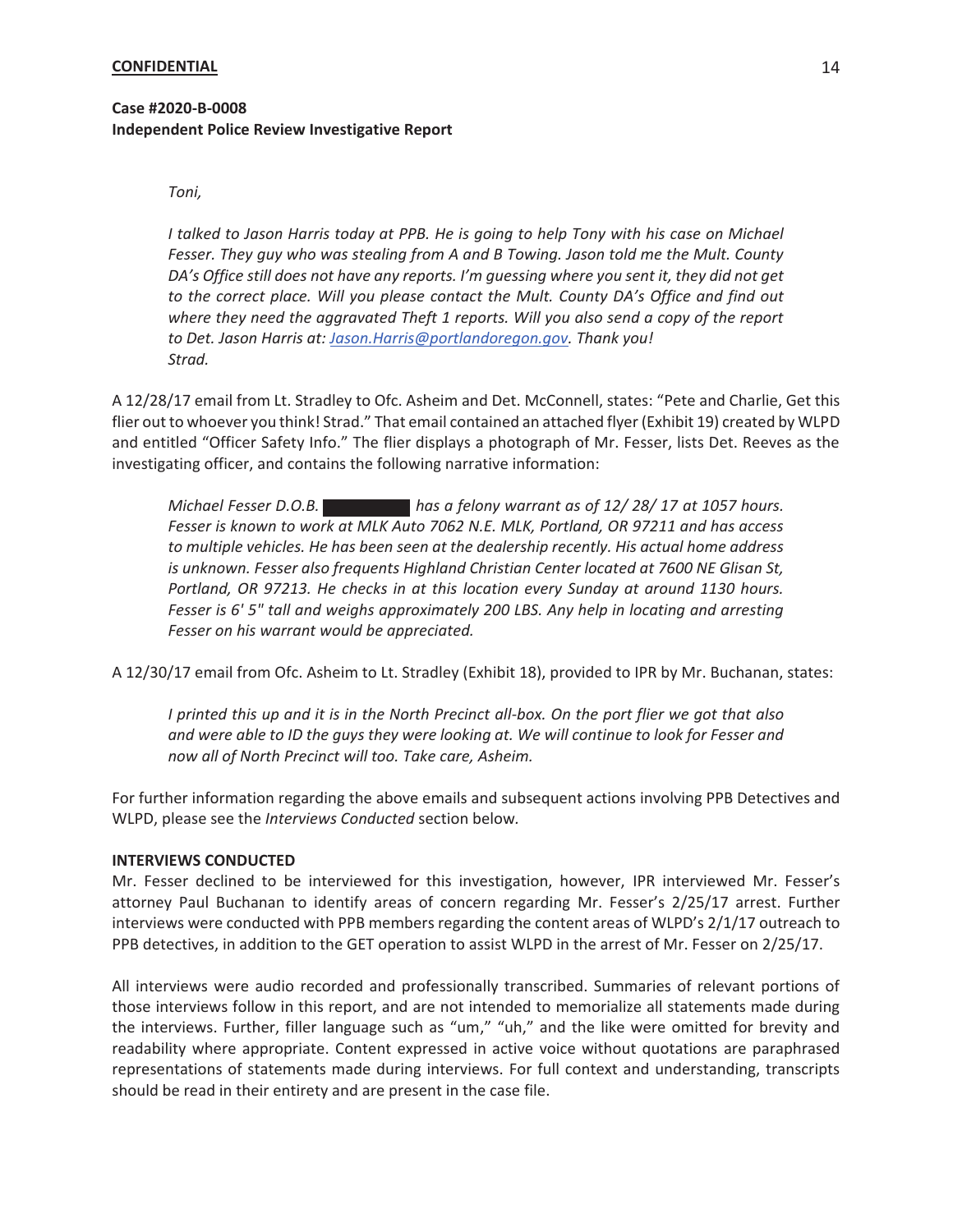# **Case #2020-B-0008 Independent Police Review Investigative Report**

#### 4/16/20 Interview with Paul Buchanan, Attorney for Mr. Fesser

Mr. Buchanan indicated that he is interested in learning if there is any standard for how PPB operates when assisting another agency in making an arrest. Mr. Buchanan believes the documentation suggests that PPB "didn't perform any of their own analysis of whether there was probable cause for arrest and just participated" (Lines 52-54) in the arrest of Mr. Fesser. Mr. Buchanan expressed concern with Lt. Stradley's involvement in Mr. Fesser's arrest, indicating that "Stradley, because of his former role at the Portland Police was the primary conduit between West Linn and the Portland Police for this whole issue" (Lines 145-148). Regarding Mr. Stradley, Mr. Buchanan further stated:

*I'm sure this is not anything like the worst case of this but where you have somebody like Stradley who essentially testified in summary that, you know, he remembered Michael from literally 30 years ago or so and based on that memory and nothing really else. Couldn't testify that he remembered Michael ever being arrested, testified that he ever saw Michael doing anything improper but he believed that Michael was associated with gangs, he said, and based on that, 30 years later, he managed to get the Gang Enforcement Task Force involved in an arrest based on, I think, a tremendously flimsy allegation.* 

(Lines 87-96).

Mr. Buchanan further indicated that Mr. Benson's only evidence that Mr. Fesser was stealing from him was that "he thought that he should've been making more money," and further stated:

For that to be sufficient for not only the West Linn Police but then the Portland Police, and *not only the Portland Police, but the Gang Enforcement Task Force to arrest somebody on a city street, I mean that suggests to me there's something really, really wrong." (Lines 104-108)* 

Mr. Buchanan expressed further concern about the email sent to PPB Det. Becker (Exhibit 14) by Det. Reeves, which he believes may indicate that PPB had more significant involvement in the period leading up to Mr. Fesser's arrest.

Mr. Buchanan was asked to comment on the alleged statement attributed to a PPB sergeant during Mr. Fesser's arrest, to the effect of "Michael, this is not my call, I don't want to be here, we're just assisting West Linn." Mr. Buchanan stated:

*I don't know that it was by a sergeant. I'm not sure which officer it was but I guess the significance, I think, it has is it may reflect some insecurity about maybe the propriety of what they were doing, some concern perhaps that maybe there wasn't a legitimate basis*  for this arrest. I don't know, but I think it could be read that way. I mean if they really *thought Michael was stealing hundreds of thousands of dollars from this company, it doesn't seem like they would want to distance themselves from this in that way. (Lines 221-230)*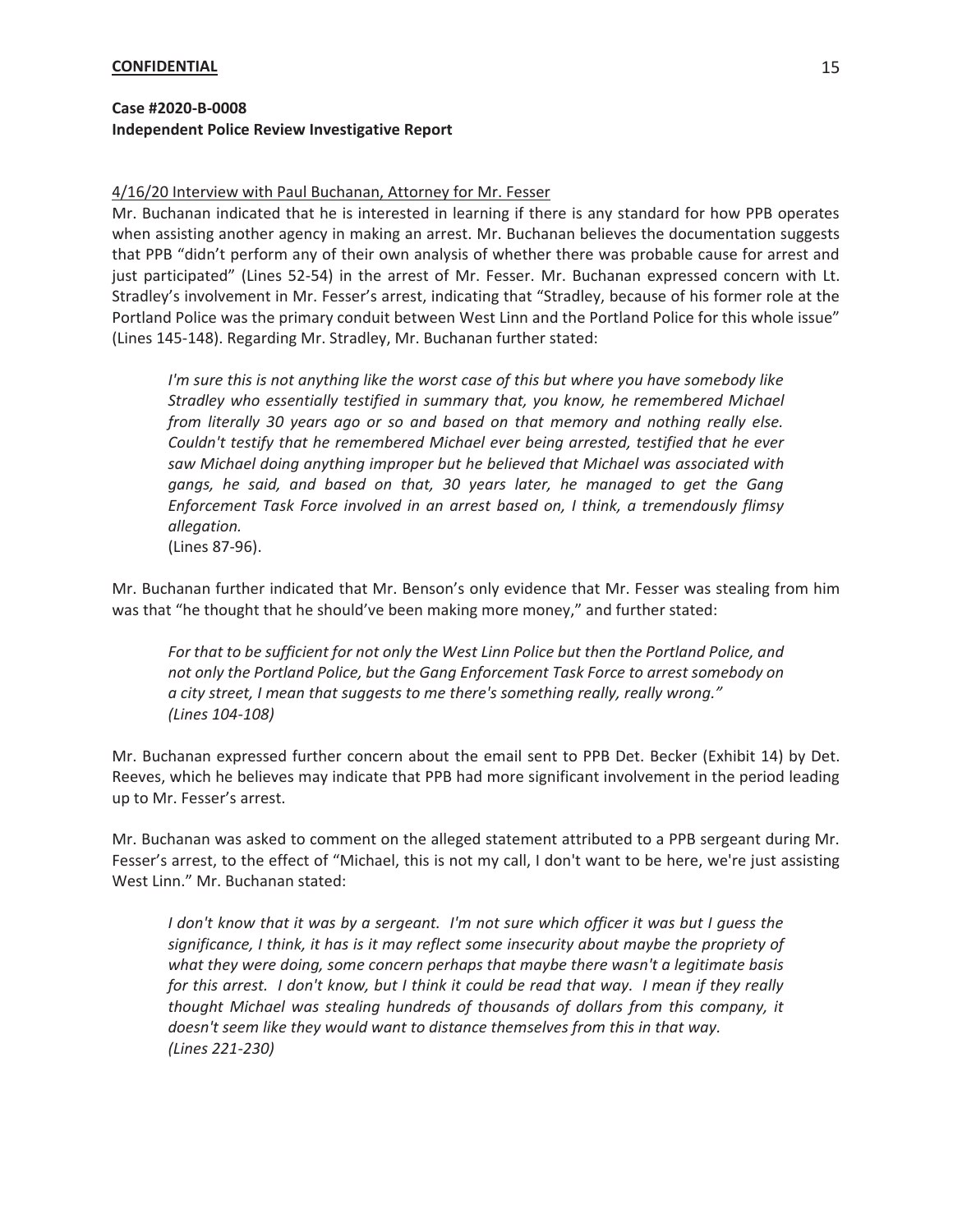Mr. Buchanan believes WLPD did not have valid probable cause to arrest Mr. Fesser, and based this belief on the evidence, depositions of those involved, and the fact that "they didn't have a very compelling argument on that" during civil litigation. Prompted by the statement in Mr. Fesser's lawsuit (Exhibit 4) that "Lieutenant Stradley made false representations to the Portland Police that the West Linn PD defendants had probable cause for an arrest," Mr. Buchanan indicated that he was not "privy" (Line 358) to specific statements made to PPB by WLPD.

When asked if he believed PPB acted in good faith in assisting WLPD in the arrest of Mr. Fesser, Mr. Buchanan stated:

*I don't know, that's a good one or a hard one. You know, I don't think – Portland Police was never the focus of our litigation. You know, we didn't take depositions of any of these people so I feel like the information that I personally have about, you know, what the Portland Police were told and what they knew is not enough for me to confidently say one way or the other on that. I have concern that Portland Police simply accepted this and I think that a lot of the good faith/not good faith to me probably depends on stuff that I don't know.* 

(Lines 369-377)

Mr. Buchanan indicated that he did not know the substance of what WLPD shared with PPB, but they communicated that they had probable cause. Mr. Buchanan further indicated "I don't have enough information to say with confidence that Portland didn't ask what's that based on and I also have the sense that West Linn probably didn't feel compelled to volunteer that" (Lines 429-432).

When asked what he hoped this investigation would accomplish, Mr. Buchanan indicated:

*The police actors here, you know, should have to answer for their conduct in this and there's obviously degrees of culpability among the different people involved and probably even among the different police forces involved, although I do think like there's a lot we don't know about Portland Police still.* O*ne thing that I hope is that somebody, you guys I guess, you know, get to the bottom of, you know, what was the Portland Police's involvement in this in the early stages. What are those relationships, you know, that STRADLEY continued to maintain?*  (Lines 609-617)

Mr. Buchanan further indicated:

*I* also think, and *I* say this to employers all the time, investigations are good things in and *of themselves. You know, they send messages to people that you're going to be held accountable and bad things could happen to you and you're going to have to answer questions about your conduct and you're going to face some peril if your conduct is bad, and I think all that is a good thing for the Portland Police because they have so much power. So I'm hoping all those kinds of things sort of fall out of your investigation and if there's bad stuff – you know, if there's bad-faith actions that happen by the Portland Police and I think there might be, I hope the people are held accountable for it.*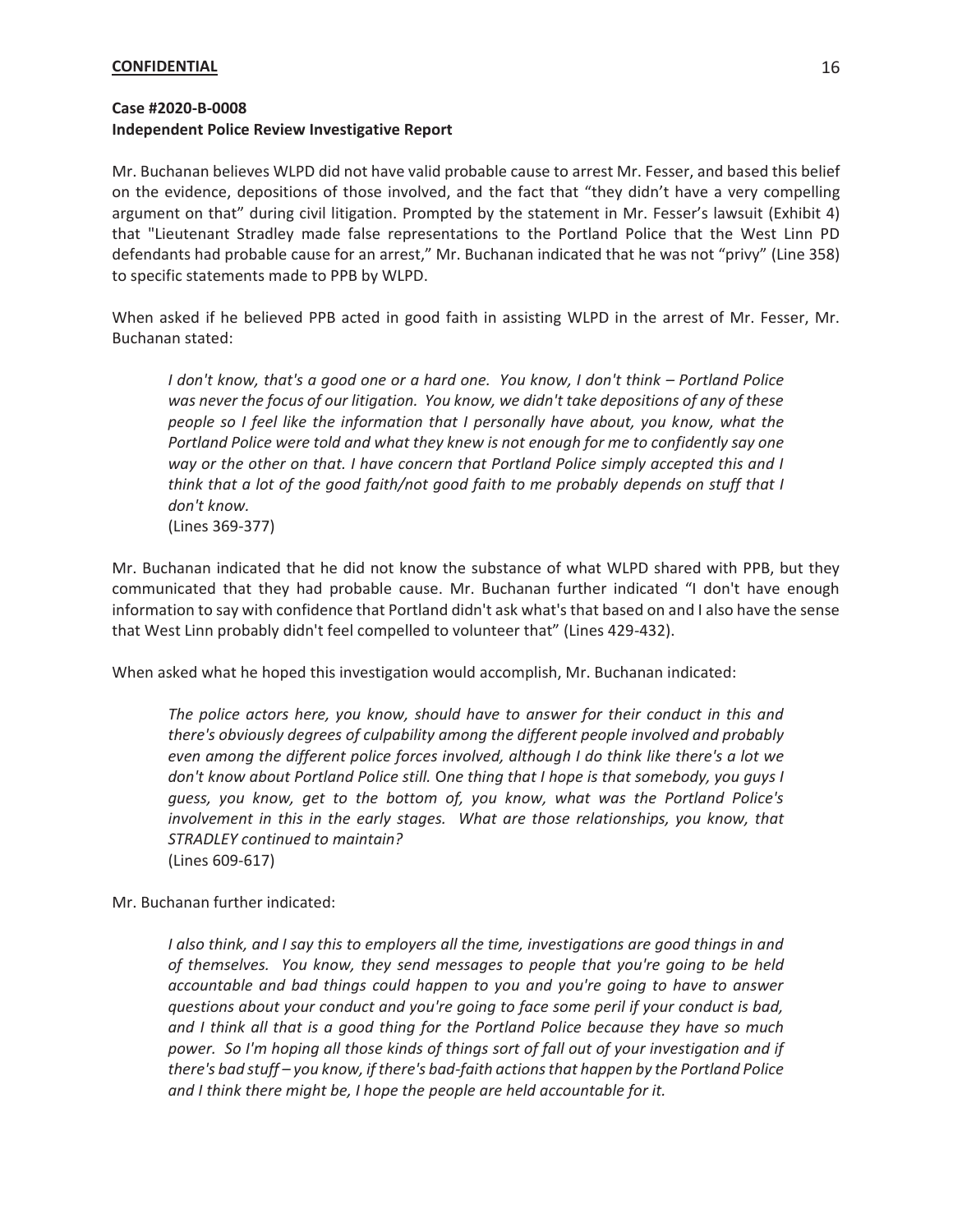(Lines 676-687)

## *IPR Interviews with PPB Detectives*

## 5/22/20 IPR Interview, Detective Cheryl Waddell

Det. Waddell indicated in summary that she did not recall sending the 2/17/17 referral email to Det. Poitras (Exhibit 16), and that her only recollection of her role in the case involving Mr. Fesser was when the email was provided to her prior to the interview. Regarding Det. Reeves' request for assistance, Det. Waddell stated "it just wasn't anything that we were going to do and I just have not kept it in my memory. It was not anything of substance to me" (Lines 64-66). Det. Waddell stated that she likely received the request for assistance because she was the acting sergeant at the time, and that she did not recall who sent it to her. Det. Waddell indicated that she did not recall having any communication with WLPD before or after assisting Det. Reeves with the referral. When asked why PPB Detectives Division would decline to take the case, Det. Waddell indicated that it was due to the size of the case, and that PPB Detectives are "overworked" and that "we have our own cases" (Lines 186-189). Referring to the email from Det. Poitras to Det. Becker (Exhibit 14), Det. Waddell indicated that the manner in which Det. Poitras planned to establish probable cause was "not the way financial people work. Not the way we do it" (Lines 350-351), but that nothing seemed suspicious about the email. Det. Waddell added that detectives working financial crimes rely on paper trails and records rather than undercover work and confidential informants.

## 5/25/20 Interview, Detective Brian Sitton

Det. Sitton indicated that when he read the news coverage of Michael Fesser's settlement, he "remembered something coming through our office about a tow company and an auction. It rang a bell for me, and that was it." Det. Sitton stated that when he was notified by IPR of the email sent to him by Det. Becker (Exhibit 15), "I was completely surprised to see that email," and "oh, look at that, this did come across my desk definitively" (Lines 81-83). Det. Sitton and Det. Waddell sit back-to-back in the detectives' office, and he did not recall getting the email, or if or in what form he may have shared it with Det. Waddell.

Det. Sitton further did not recall Det. Becker attempting to call him, or if he returned Det. Becker's call. Det. Sitton indicated that when such requests come through the detectives' office, they "try to figure out who's going to be the best to serve it" (Lines 125-126), and that "it's not uncommon for us to refer things to other agencies on the state level if we think that it would be better served there" (Lines 143-147). Det. Sitton could not recall who he talked to about the case but believes he may have talked with Det. Becker or Det. Harris. Det. Sitton stated: "I didn't have anything to do with this case other than receive this email and I didn't have any intention of working this case or know any of the facts of the case" (Lines 327-329). Det. Sitton further indicated that he did not have any communication with Det. Reeves, and does not believe he sent or received any other emails regarding Mr. Fesser.

# 5/25/20 IPR Interview, Detective Jeff Becker

Det. Becker indicated in summary that he was ordered by Sgt. Teig to contact Det. Reeves because "he [Reeves] had a case that involved A&B Towing, which he knew that through my other duties I had some familiarity with." As a VIN inspector, Det. Becker was required to visit tow lots on a regular basis and inspect vehicles for the purpose of identification. Det. Becker "had no knowledge of theft at AB Towing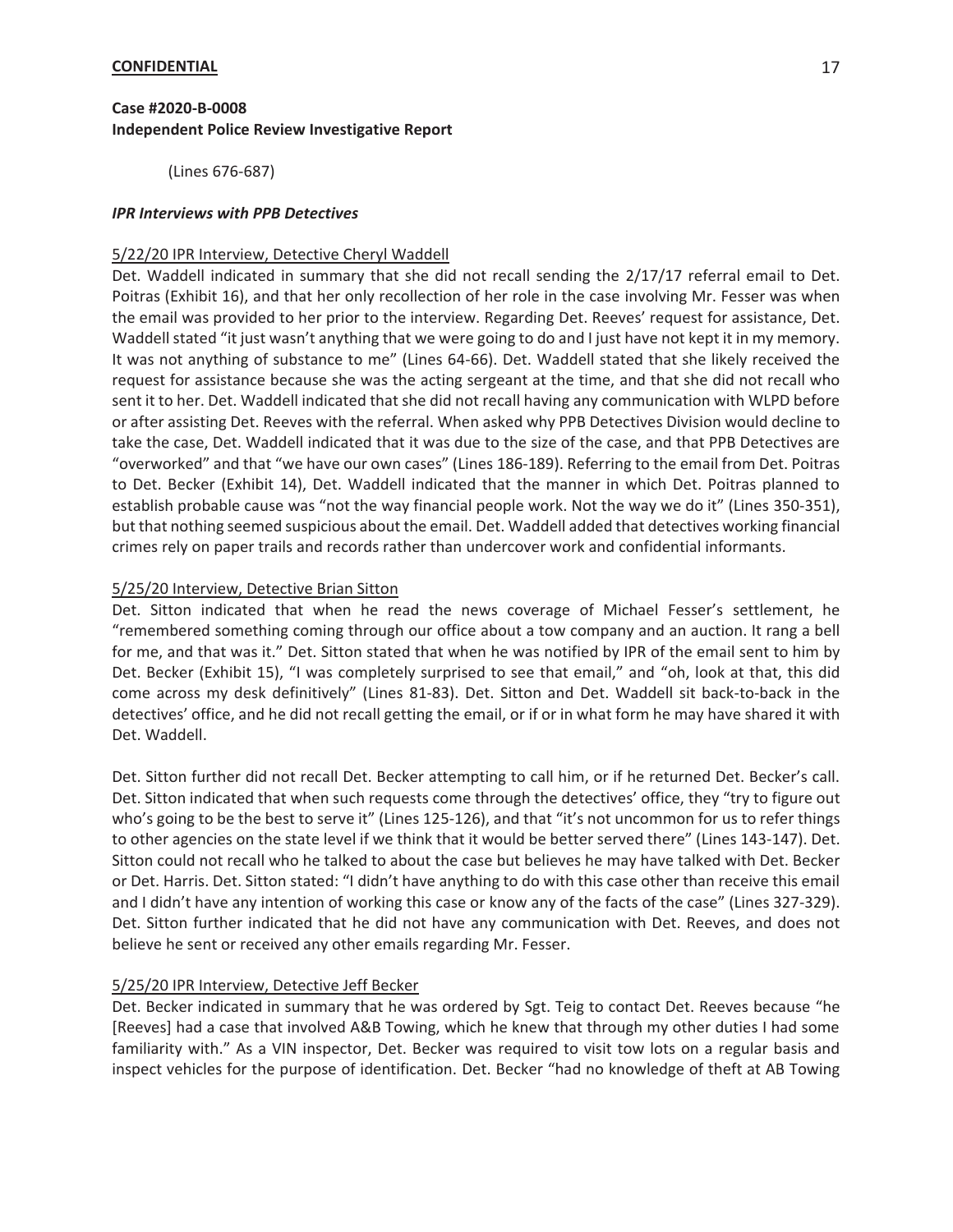prior to talking to the detective of West Linn" (Lines 103-104). When asked what he recalled about his conversation with Det. Reeves, Det. Becker indicated:

*What I recall is what I wrote in the email to Detective Sitton which was that, you know, three years ago I would have to just refer to what I wrote in the email which was that he told me that Michael Fesser was embezzling money from A&B Towing, and he estimated that the total theft was in excess of \$100,000. I don't know how he arrived at that sum, but that's what he told me. And then he told me that he was looking to do a case for the investigation into this theft of that money, and he explained to me basically that involved some ledgers and some books stuff that I have no familiarity with. So, as he explained the case to me, I quickly became aware that it had less to do with actual motor vehicles and more to do with the actual finances. And so, yeah, that's the probable cause he described to me was theft of money via car sale auctions.*  (Lines 110-122)

When asked if there was anything of concern shared by Det. Reeves, Det. Becker stated:

*The only irregular thing was that he was a West Linn detective with a case at a Portland venue which I assume was the reason he was calling us is so he could get the case to the proper agency which is what I attempted to do by sending it to people who do financial cases.* 

(Lines 159-163)

When asked why he referred the inquiry on to Det. Sitton, Det. Becker stated:

*As I said, I don't have financial forensic accounting investigation skills. I do car, and now I do computer forensics and related things, but I don't do bookkeeping/financial crimes,*  and he described an embezzlement case which by the instrumentality of the car, that *would be what he was doing allegedly was skimming profits and then keeping some kind of record of it, either A&B or him or both. I don't know. But I don't do financial crime investigations, particularly not that at that time. I was a police officer, not a detective.*  (Lines 170-178)

Det. Becker indicated that he did not perceive of the WLPD investigation as in any way improper based on his conversation with Det. Reeves. Det. Becker did not speak with anyone else from WLPD, but followed up with Sgt. Teig , and believes he spoke with Det. Harris, who was the detective assigned to East Precinct where A&B Towing is located. Det. Becker "never received any documents or records or reports about what was alleged," and "didn't have anything to go on and no work to do" (Lines 300-303). The last thing Det. Becker recalled about the case involving Mr. Fesser was his email to Det. Sitton, who did not email him back. Det. Becker was not aware of the GET operation to assist WLPD in arresting Mr. Fesser.

### 5/28/20 IPR Interview, Detective Peter McConnell

Det. McConnell indicated that he was a detective assigned to DCT at the time of the WLPD investigation of Mr. Fesser. Regarding the investigation, Det. McConnell stated: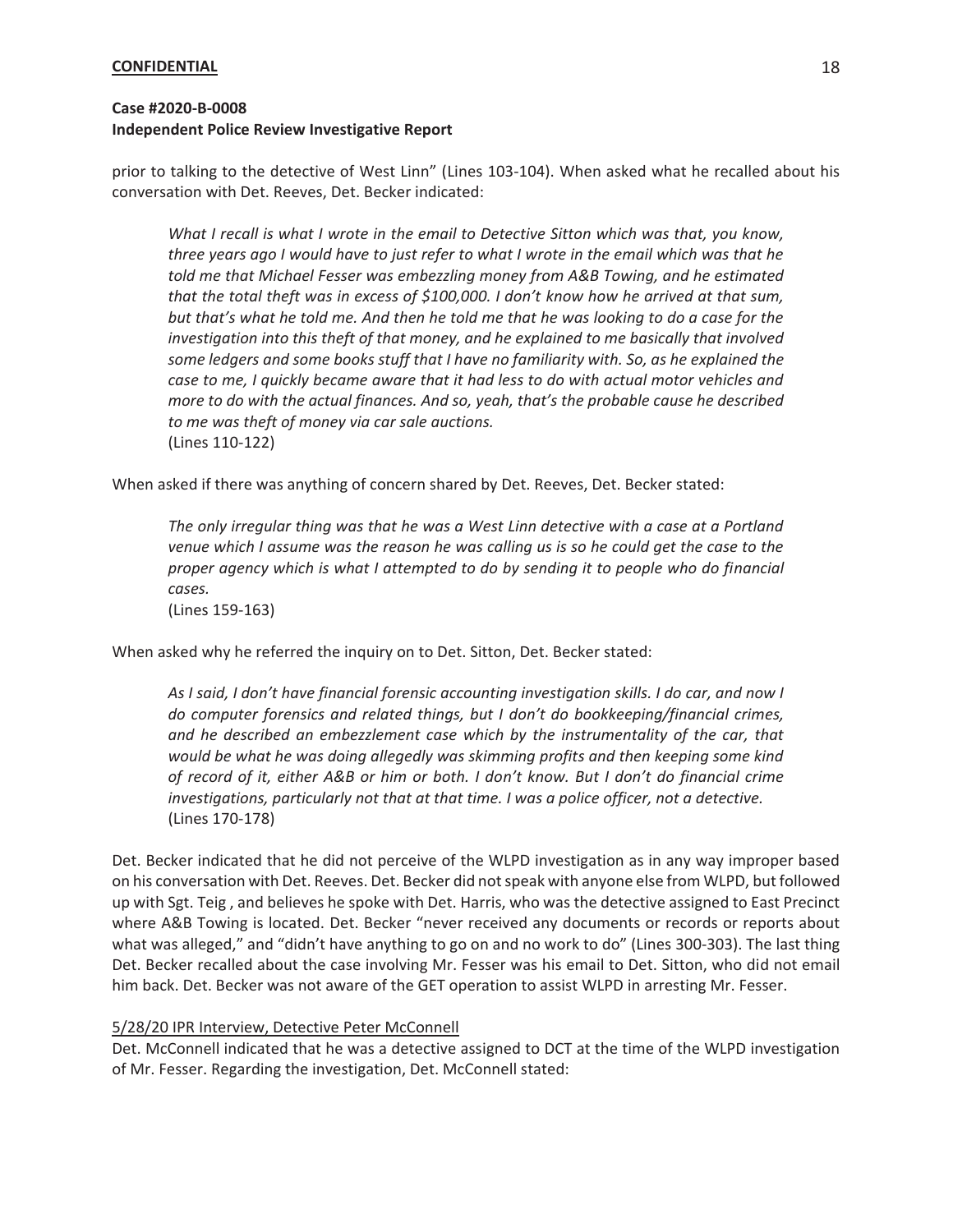# **Case #2020-B-0008 Independent Police Review Investigative Report**

*I was not involved in this investigation. I did not participate in any way to my recollection. I was aware that a request had been made to look into allegations involving Mr. Fesser through – I think at the time it was Lieutenant Mike Stradley of the West Linn PD. He was a former police officer, and I know, but to my recollection, I did not participate in this traffic stop. I did not participate in any investigation, and I don't have any further information than that.*  (Lines 85-92)

Det. McConnell was asked how he became aware of the investigation, and stated: "I don't specifically remember. I honestly would be guessing, and my best guess is that I received a phone call or email from Lieutenant Mike Stradley" (Lines 103-104). Det. McConnel further stated: "I don't know when the investigation started or the time period of the investigation. I just don't have specifics. I'm not positive that it was Mike Stradley that told me about it, but that's my belief" (Lines 108-111). Det. McConnell was not aware of any of the details of WLPD's investigation, but assumes that if Lt. Stradley called him, "he gave me an overall that there's some kind of theft involved, but I never looked into the allegations or did any investigation myself" (lines 121-123). Det. McConnell had no recollection of any conversation or email communication with Lt. Stradley, but speculated that this was how he became aware of the investigation. Det. McConnell did not recall whether he referred the matter to anyone else.

When asked if he was aware of the GET operation to arrest Mr. Fesser, Det. McConnell indicated that he did not recall if he was aware of the traffic stop before it occurred. Det. McConnell indicated that he would not have any concern for the veracity of information given to him by Lt. Stradley, and described him as a "fine police officer and an honorable individual" (Lines 243-244) based on having worked directly with him at PPB.

6/11/20 IPR Interview, Detective Jason Harris (Exact quotes notated by audio timestamps pending transcription).

In summary, Det. Harris indicated that he did not provide assistance to WLPD in its investigation of Mr. Fesser, and that he did not do any investigative work on the case. Det. Harris further stated "everything I've learned about the investigation, I've learned in the last few months" (6:10). Det. Harris was not aware of the email communication between WLPD and PPB Detectives in February 2017, and was not aware of the GET operation to arrest Mr. Fesser. Det. Harris indicated that at a time he could not specify, he was contacted by Lt. Stradley and asked to contact Det. Reeves to assist with the case. Det. Harris could not recall any other details of his conversation with Lt. Stradley. Det. Harris contacted Det. Reeves at a time he believes was after Mr. Fesser's arrest, and Det. Reeves informed him that he was busy with other cases, and would call Det. Harris back if he needed assistance. Det. Harris was not contacted again by Det. Reeves.

Det. Harris indicated that he did not receive any underlying information regarding the investigation of Mr. Fesser, and further indicated that he did not review any related WLPD reports when he spoke with Lt. Stradley or Det. Reeves. Det. Harris indicated that he worked on the same shift as Lt. Stradley at North Precinct "for a period of time," and indicated that he would not have any concern for the veracity of information provided to him by Lt. Stradley.

### *IPR Interviews with Involved PPB Members*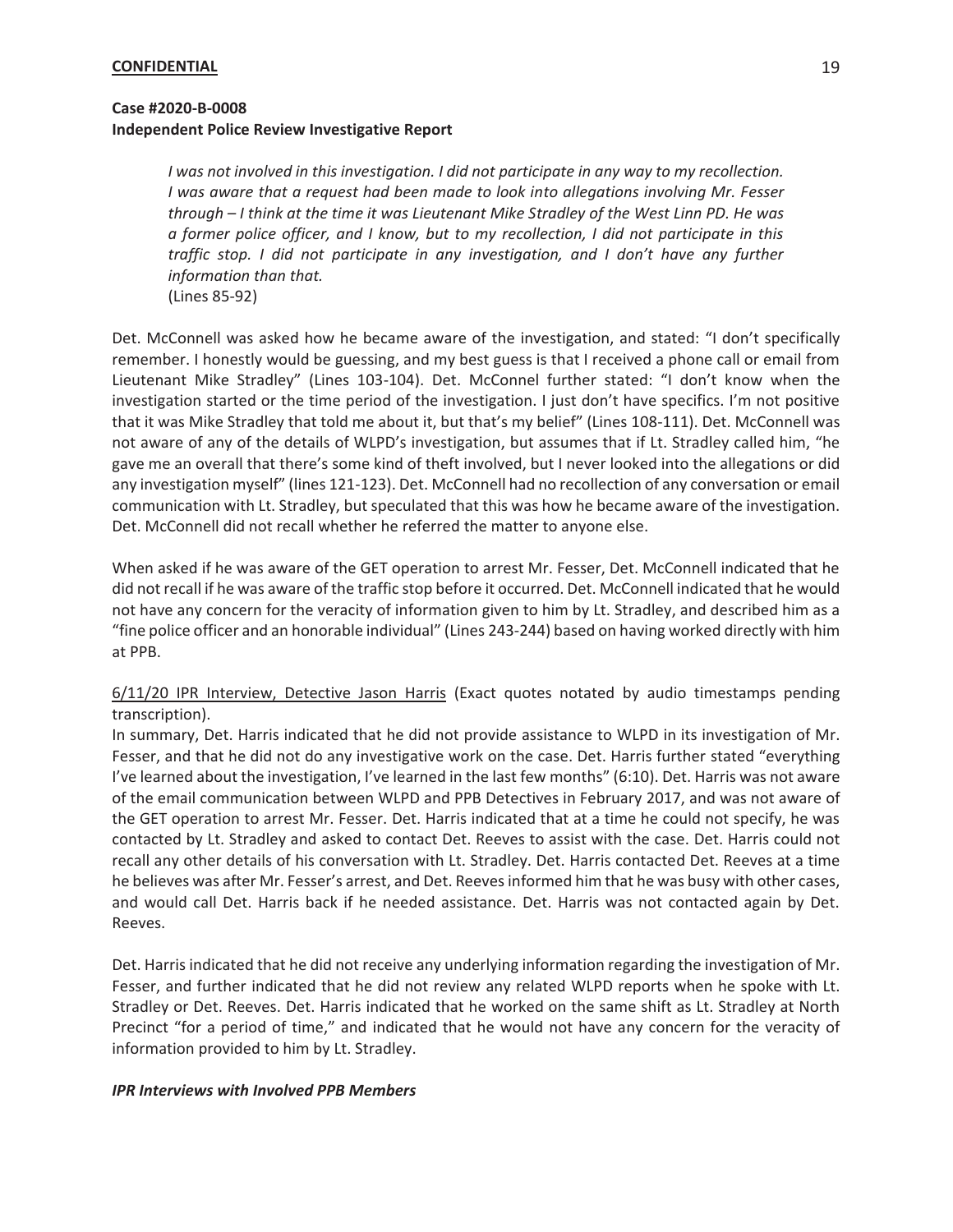## **Case #2020-B-0008 Independent Police Review Investigative Report**

### 5/11/20 IPR Interview, Officer Jerry Ables

Ofc. Ables indicated in summary that he was not a member of GET at the time of the operation to arrest Mr. Fesser, but was working an overtime shift to assist with the operation. Ofc. Ables further indicated that he did not recall if he stopped at the location of the arrest, and would not be able to recall any dialog or other interaction between Mr. Fesser and PPB and WLPD personnel at the scene. Ofc. Ables indicated he had no role in drafting the operations plan for the mission, but such plans are commonly used and usually written or approved by a sergeant. Ofc. Ables further indicated that agencies providing assistance to one another in making arrests outside their jurisdiction are "fairly rare, but it does happen" (Lines 138- 139).

Ofc. Ables indicated that the viewing of documentation in addition to the operations plan and the warrant do not occur in all cases, and did not recall if he viewed any of the information underlying the probable cause to arrest Mr. Fesser. When asked if he would have any concern for the veracity of probable cause communicated by another agency, Ofc. Ables stated:

*No. Another officer within my agency or another agency, comes to me and says, hey, I have probable cause to arrest this guy. I take his word for it. That way it's a trusting between all of us together. It's the same thing if I went to Gresham PD and said, hey, I've got probable cause to arrest Joe Blow. Will you help me arrest him?*  (Lines 202-207)

When asked if he had contact with Det. Reeves, Ofc. Ables stated: "I couldn't even pick him out of a picture. I don't know who he is" (Lines 269-270). Ofc. Ables further indicated that he recalled talking to Lt. Stradley on only one occasion unrelated to the matter involving Mr. Fesser.

When read the allegations, Ofc. Ables indicated that he did not believe the PPB members involved in the arrest of Mr. Fesser provided inappropriate assistance to WLPD. Lt. Dakin was not listed as an involved member at the time of the interview, and therefore Ofc. Ables did not address the allegation against Lt. Dakin.

### 5/11/20 IPR Interview, Officer Patrick Murphy

Regarding the arrest of Mr. Fesser, Ofc. Murphy recalled that he understood that he and others would be assisting WLPD with taking Mr. Fesser into custody. Ofc. Murphy indicated that the arrest was for an aggravated theft involving cars and a tow yard, and that officers would be assisting WLPD by conducting a traffic stop of Mr. Fesser near A&B Towing. Sgt. Duilio and Ofc. Billard initiated the traffic stop, and Officers Murphy and Fender were present as cover officers. Regarding the traffic stop, Ofc. Murphy stated:

*The stop was a normal traffic stop in the sense that it was calm. Mr. Fesser was taken into custody based on the probable cause that the West Linn detectives had. There was no yelling or use of force or any issues, and Officer Fender and I took Mr. Fesser from the stop location, and we provided transport in our patrol vehicle from the stop location to East Precinct. When we got to East Precinct, we put Mr. Fesser into a holding cell until the West Linn detectives arrived shortly thereafter to bring him into an interview room and speak to him. And once the West Linn detectives were done speaking with Mr. Fesser, Officer*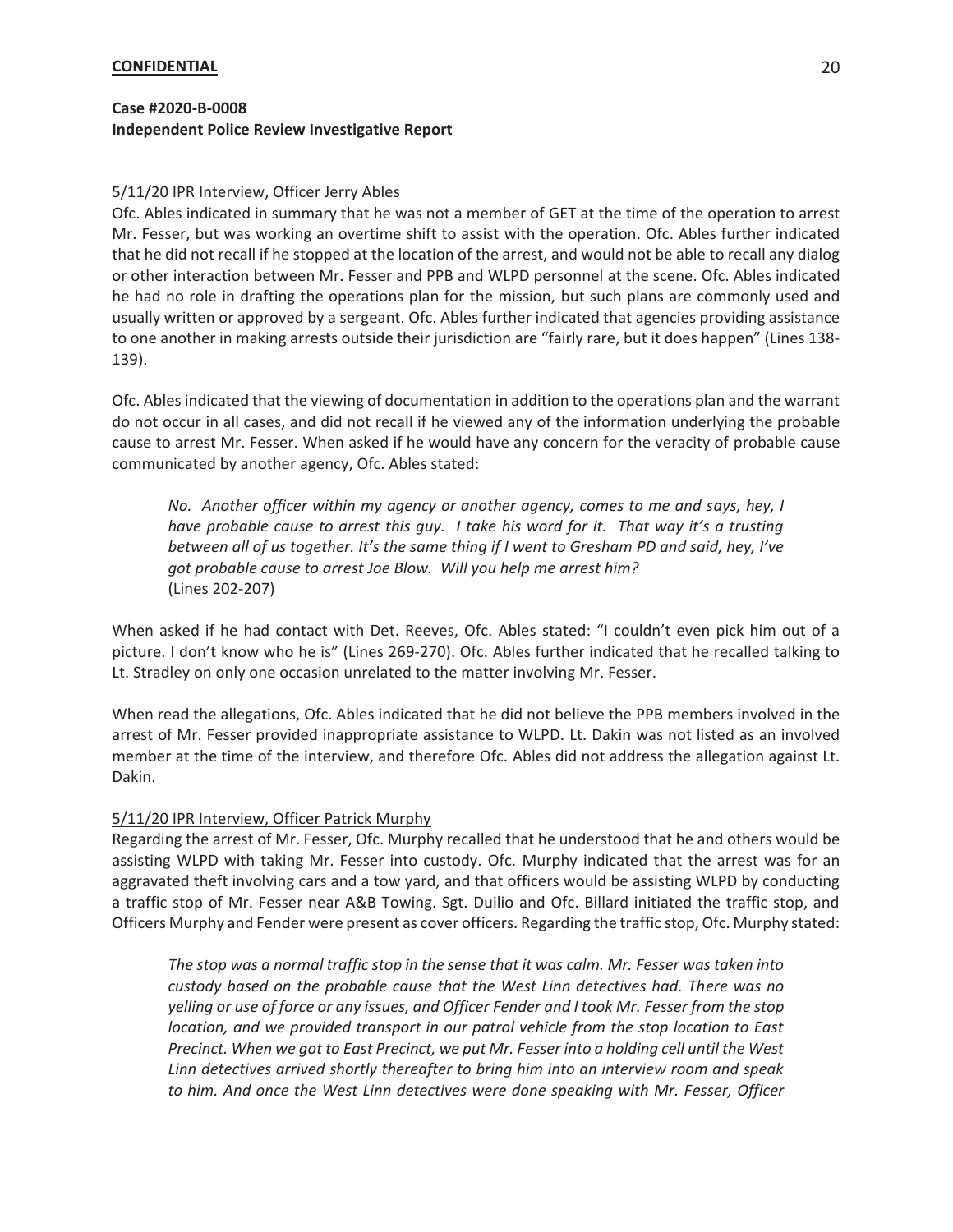# **Case #2020-B-0008 Independent Police Review Investigative Report**

*Fender and I transported him to intake at MCDC. And that was the extent of my or our contact with him.*  (Lines 86-96)

Ofc. Murphy indicated that the contact at the stop lasted less than thirty minutes, and that he did not recall having any dialog with Mr. Fesser. Further, Mr. Fesser did not seem combative or agitated during the contact, and no force was used during the arrest. Ofc. Murphy did not recall hearing Sgt. Duilio state "I have nothing to do with this. I'm just assisting West Linn PD" (Lines 225-226) to Mr. Fesser. Officers Murphy and Fender walked Mr. Fesser back to their patrol vehicle and transported him from the stop location to East Precinct, and placed him in a holding cell until WLPD detectives arrived and conducted their interview. Once the interview was concluded, officers Murphy and Fender transported Mr. Fesser to MCDC for intake. Ofc. Murphy did not recall having any dialog with Mr. Fesser during either of the transports.

Ofc. Murphy indicated that he did not have any concern for the veracity of the probable cause communicated by WLPD for Mr. Fesser's arrest. When asked whether PPB conducts any evaluation of probable cause communicated by other agencies when providing assistance, Ofc. Murphy indicated that this is typically done by a supervisor. Ofc. Murphy further indicated that officers are under the impression that the other agency has "done their homework," and is not "just putting out probable cause just for the sake of doing so" (Lines 124-125). Ofc. Murphy added:

*When we were told, again via my sergeant, or he was told that these West Linn detectives*  had probable cause for the arrest, we were all under the impression that it was valid and *sounded as such.*  (Lines 129-131).

Ofc. Murphy indicated that he did not communicate with Lt. Stradley or Det. Reeves prior to the operation to arrest Mr. Fesser, and did not recall having any previous contact with Mr. Fesser in his duties prior to the operation. Ofc. Murphy further indicated that PPB provides assistance to other agencies infrequently, and that other agencies provide similar support to PPB. On these occasions, PPB uses an operations plan to inform officers of pertinent information such as vehicles, locations, associates, violent history, and any red flags.

Responding to the allegations in this investigation, Ofc. Murphy indicated that all of the allegations against the listed members were "not true." As noted above, Lt. Dakin was not listed as an involved member at the time of the interview, and therefore Ofc. Murphy did not address the allegation against Lt. Dakin.

### 5/13/20 IPR Interview, Officer Charles Asheim

Ofc. Asheim indicated in summary that he was informed by Sgt. Duilio that WLPD was investigating a theft occurring at a towing company. Ofc. Asheim believed that WLPD Lt. Stradley and a detective had communicated this information to Sgt. Duilio, and that WLPD "asked members of our team to do a stop on Mr. Fesser and arrest him" (Lines 92-94). Ofc. Asheim indicated that he arrived at the scene 8 minutes after the stop occurred, and did not have any role in the stop. At the time Ofc. Asheim arrived, Mr. Fesser was already handcuffed and in the back of a patrol car. Ofc. Asheim had PPB Chaplain Clyde Lewis riding with him, and asked officers at the scene if they needed assistance, and they indicated that they did not.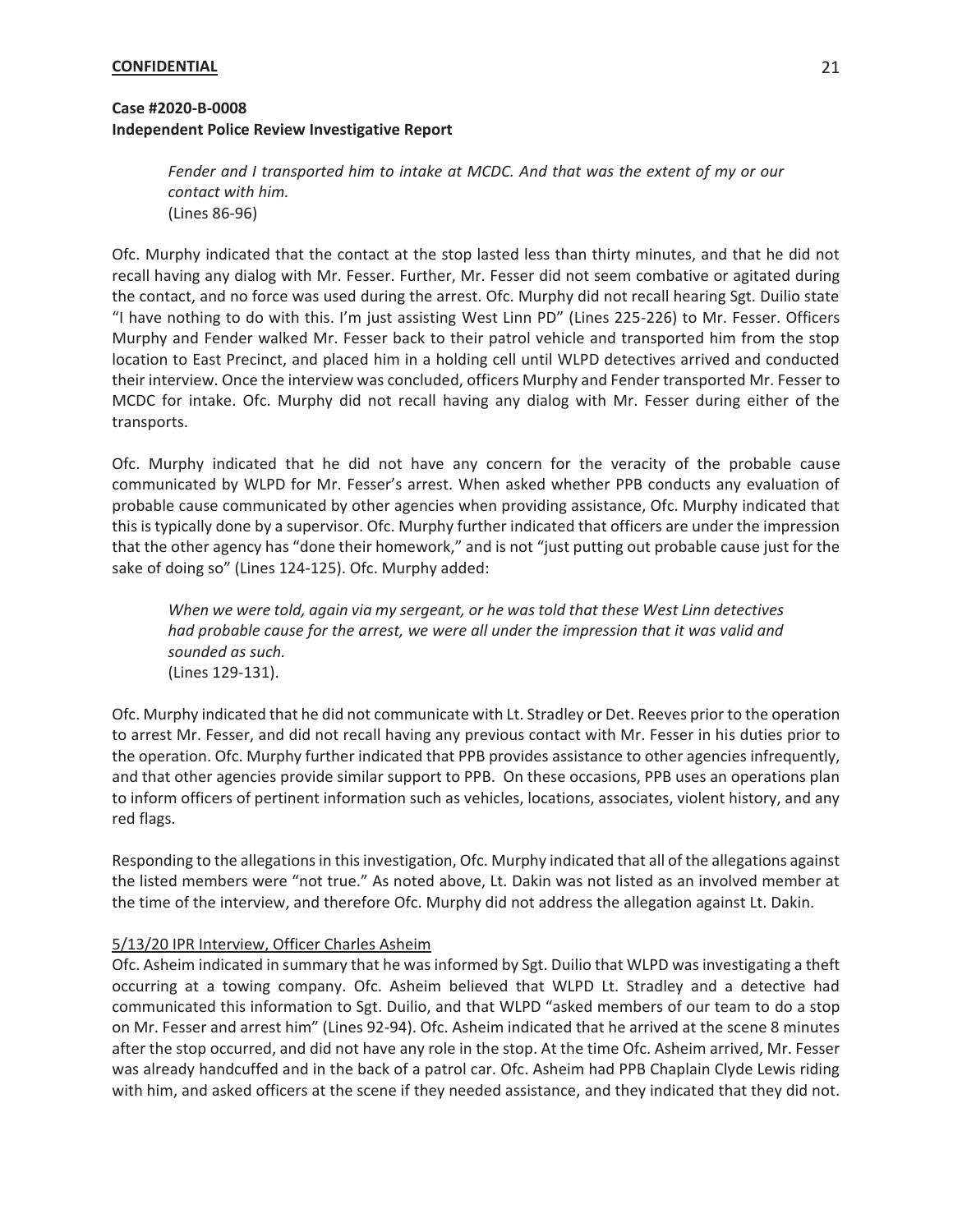At this time, Chaplain Lewis entered a sandwich shop adjacent to the scene, and "that's where we spent most of our time at the stop" (Lines 118-119).

Ofc. Asheim indicated he was not originally assigned to the operation to arrest Mr. Fesser because it did not begin during his shift, and he did not recall being briefed on the operation. When asked if he had any role in creating the operations plan, Ofc. Asheim stated: "Not that I recall. No" (Line 222). Ofc. Asheim indicated that prior to Mr. Fesser's arrest, he "had some conversations with Mike Stradley. But I do not recall them at all" (Lines 266-267). When asked if he had any contact with Det. Reeves, Ofc. Asheim stated: "The name sounds familiar just knowing about the case now, but I do not recall speaking with him at all, regarding this case" (Lines 281-282). In further addressing his contact with Lt. Stradley, Ofc. Asheim stated:

*Yeah. I can recall Stradley reaching out to us and I know Stradley through multiple ways and that's about it. I don't remember what he asked of us or what the questions were. I just remember being aware of this case happening prior to the traffic stop.*  (Lines 285-289)

When asked if PPB does any due diligence in evaluating a request from another agency to assist in an arrest, Ofc. Asheim stated:

*I would say yes. I mean, certainly, if it's something like this that's planned out, someone on the agency that's asking us to help is going to explain to someone in the Police Bureau why we need your help. You know, why it's in your city. Here's an outline of what my case is. How I got to probable cause.*  (Lines 246-250)

Ofc. Asheim further stated:

*That doesn't mean that we review every police report. That doesn't mean all of that. It means, you know, we talk to the investigator. We share information with other law enforcement agencies and figure out how we can assist them.*  (Lines 257-260)

Ofc. Asheim estimated that he has taken part in over 25, and perhaps 50 operations in which PPB assisted another agency, and that GET officers are called upon commonly to do so.

When asked to discuss information given to him by Lt. Stradley that resulted in the location "flag" that was the subject of PPB Report #2017-681577 (Exhibit 13), Ofc. Asheim stated:

*I don't recall how he contacted me. I don't recall if it was, like, phone call or email. At some point, though, I would've had to, I believe, talk to him on the phone just because of the specific stuff I put in the report. He contacted us, this would've been after the arrest on Foster, and said, hey, he's been indicted by a Multnomah County grand jury and he's, basically, making threats to go over and, like, do damage at the place and the employer's worried about it. He's in Portland. Can you flag the address for BOEC?*  (Lines 373-381)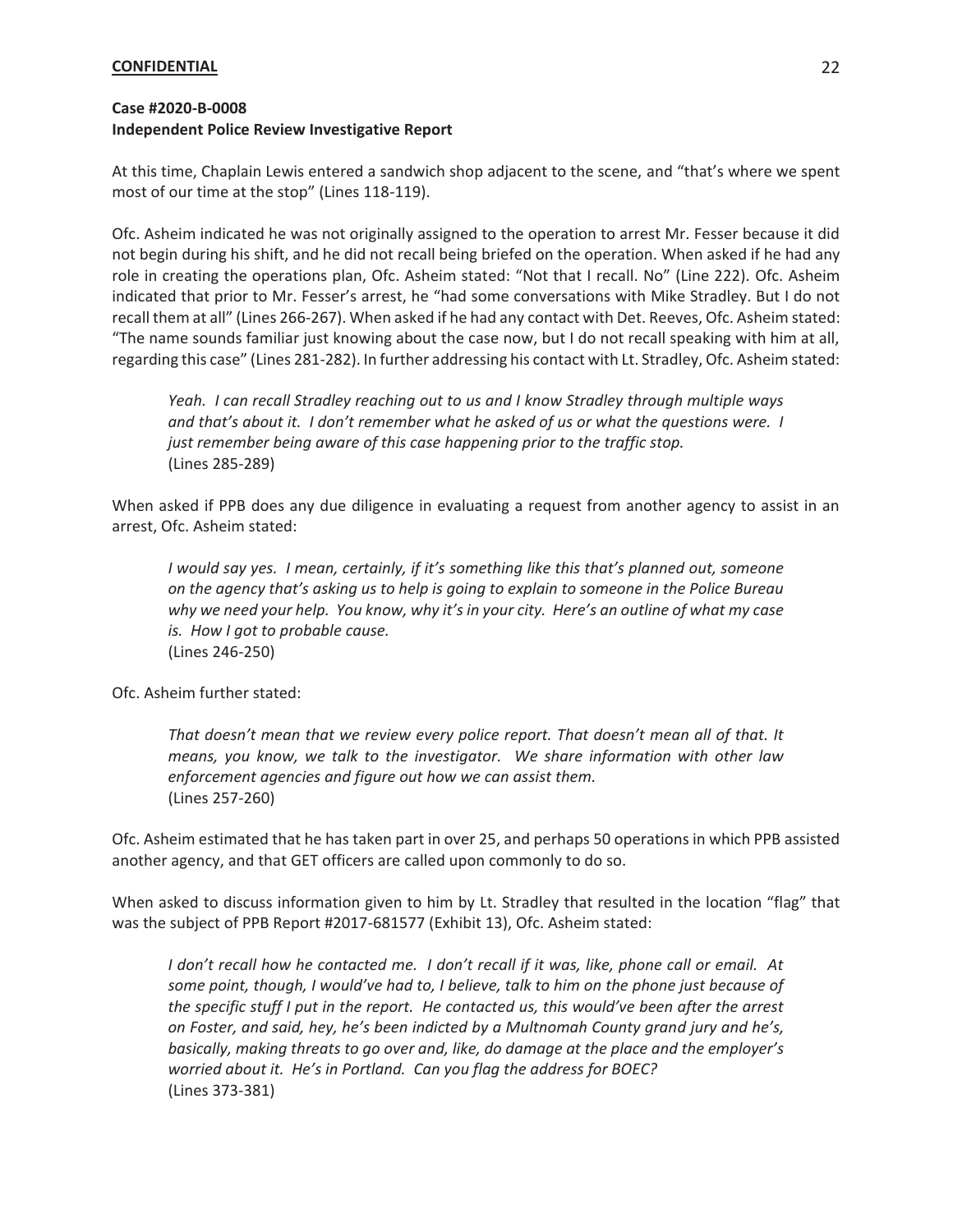# **Case #2020-B-0008 Independent Police Review Investigative Report**

Ofc. Asheim further indicated that the BOEC system required that he write a report in order to get the flag into the system, and that he has written reports to create flags in the past. When asked what a location flag means for the involved subject, Ofc. Asheim stated:

*The flag has a lot more to do with, like, the location. So, you know, that address – there's a 9-1-1 call to that location, dispatch is going to see all the history and they should be telling responding officers, hey, there's a flag in here from last month saying that there's an ex-employee making threats, and then they'll be aware of that, and if they wanted to pull it up and read the whole report they could.*  (Lines 404-415)

Ofc. Asheim indicated that he wrote the report within approximately "1-2 days of being contacted" (Lines 452-453) by WLPD. When asked if PPB does any due diligence before taking such action at the request of another agency, Ofc. Asheim stated:

*No. Not when it's coming from another police officer. So, I mean, in Oregon, when an officer tells you I have probable cause and here's what I know, there's statutes and policies that say you should help that officer and work with that officer and unless you have a reason not to believe him, you should take it with the way that they're giving it.*  (Lines 467-473)

Ofc. Asheim also cited Mr. Fesser's grand jury indictment as a reason not to question the flag request, and stated: "Now it's not just some cop calling me telling me this. I mean, that means a body of citizens have voted on this also" (Lines 475-477).

Regarding Lt. Stradley, Ofc. Asheim was complimentary and indicated that he was "seen as – as a leader and someone to look up to and who always worked hard and set a good example for younger officers." Ofc. Asheim further indicated that he would not question the veracity of information provided to him by Lt. Stradley. Responding to the allegations in this investigation, Ofc. Asheim indicated that all of the allegations against the listed members were "not true." As noted above, Lt. Dakin was not listed as an involved member at the time, therefore Ofc. Asheim did not address the allegation against Lt. Dakin.

### 5/13/20 IPR Interview, Officer Kameron Fender

Ofc. Fender indicated in summary that he did not recall many specific details of the traffic stop and arrest of Mr. Fesser, and only recalled that "our unit was tasked that day with assisting West Linn detectives arresting Mr. Fesser" (Lines 65-66). Ofc. Fender became aware that he was partnered with Ofc. Murphy on that day after having read Ofc. Murphy's report prior to the interview. Recounting what he could remember of the traffic stop, Ofc. Fender stated:

*As I walked up to the stop, they were already talking to Mr. Fesser and maybe even had taken him into custody. I don't know. I didn't have any interaction like up at the car. I just like showed up at the stop and I think I was standing like on the sidewalk, and that's pretty much all I remember.*  (Lines 84-88)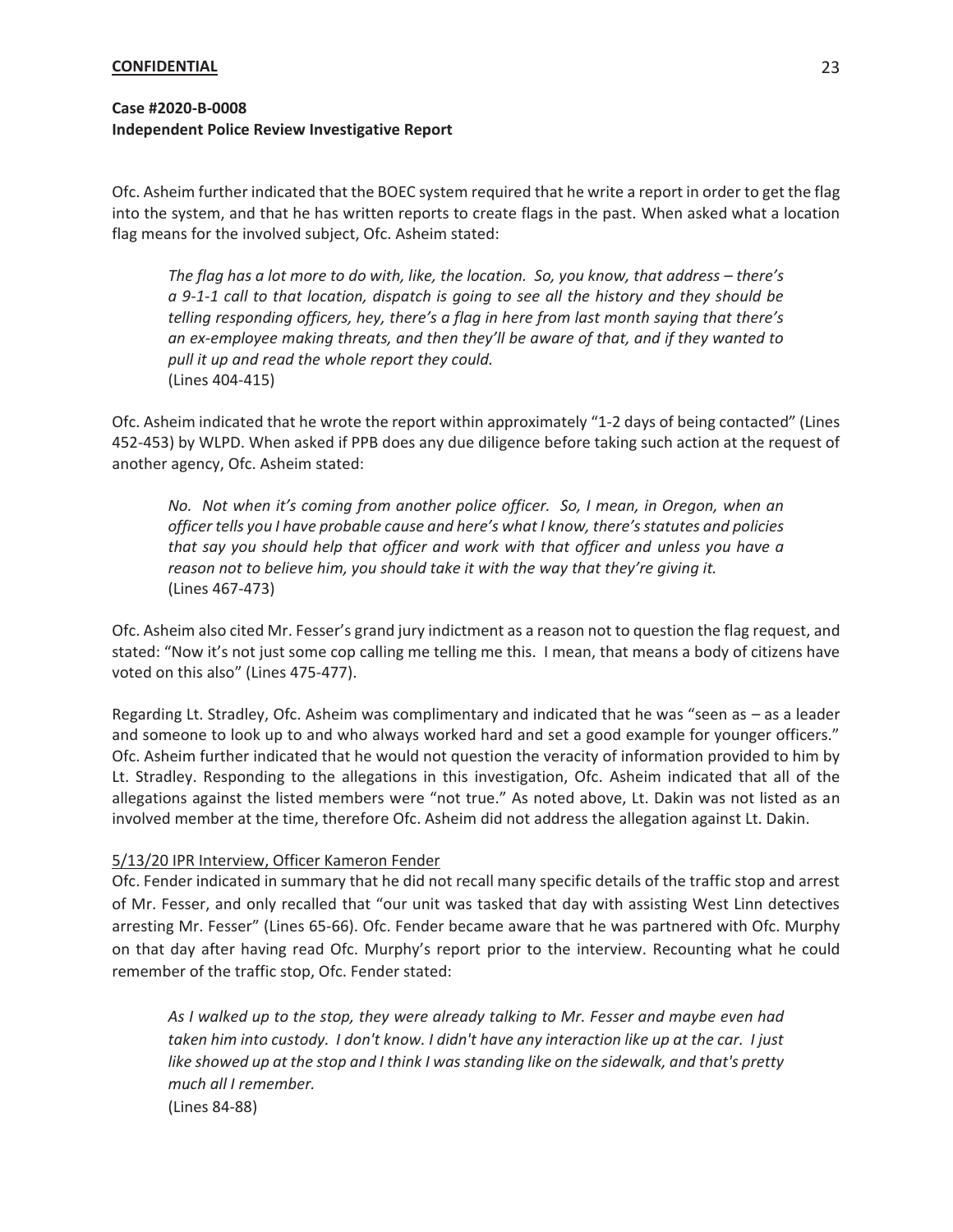# **Case #2020-B-0008 Independent Police Review Investigative Report**

Ofc. Fender did not recall anything specific about Mr. Fesser's demeanor or any specific dialog, and did not recall there being any "contention" (line 110) between Mr. Fesser and the officers. Ofc. Fender also did not have any specific recollection of what occurred during the transport of Mr. Fesser to East Precinct, the process of holding Mr. Fesser at the station, or the subsequent transport to MCDC.

Ofc. Fender further indicated that "agencies requiring or needing our assistance with investigations is extremely common" (Lines 217-218). Ofc. Fender further indicated that he has had no significant working experience with Lt. Stradley, and has "never" (Line 247) had any contact with Det. Reeves. When read the allegations against the involved officers, Ofc. Fender indicated that each allegation was false. As noted above, Lt. Dakin was not listed as an involved member at the time, therefore Ofc. Fender did not address the allegation against Lt. Dakin.

## 5/15/20 IPR Interview, Sergeant Kenneth Duilio

Sgt. Duilio indicated in summary that he was contacted by Lt. Stradley, who informed him that he needed assistance in taking Mr. Fesser into custody based on Det. Reeves' investigation into a felony theft. Sgt. Duilio recalled that he was required to obtain approval from Lt. Dakin due to overtime considerations for the officers, and once approved, created an operations plan for the mission. Regarding the operations plan, Sgt. Duilio stated:

*The op plan consisted of kind of the background, the history, criminal history, and any sort of threat history of the individual we're going to take into custody, and that what kind of the mission is. The personnel is going to be assigned to it, who the sergeant is, which was me; the case officer, which was West Linn Detective Poitras; and then once that is completed, those go through the chain of command. It goes to our lieutenant for kind of the ultimate approval to, you know, run the mission. That occurred.*  (Lines 100-109)

Regarding the information he was given about the investigation into Mr. Fesser, Sgt. Duilio stated:

*I talked to Lieutenant Stradley and Detective Poitras, and I don't remember who gave what part, but basically, there is a kind of longer-term investigation where Mr. Fesser was working at A&B Towing and running these auction and that he would sell these cars on a routine basis. Like, I don't know if it was once a week or once a month or whatever it was. And then he would sell it for a certain price, and then he would write down a lower price, report that back to the owner, and then he would pocket the money, or that's what they*  were assuming. And they said the range, my understanding, was well above, like, *\$100,000 and that it was a felony-level theft.*  (Lines 261-271)

Further describing his conversations with Lt. Stradley and Det. Reeves prior to the operation, Sgt. Duilio indicated that "Lieutenant Stradley was very kind of basic, and Detective Reeves was a little more detailed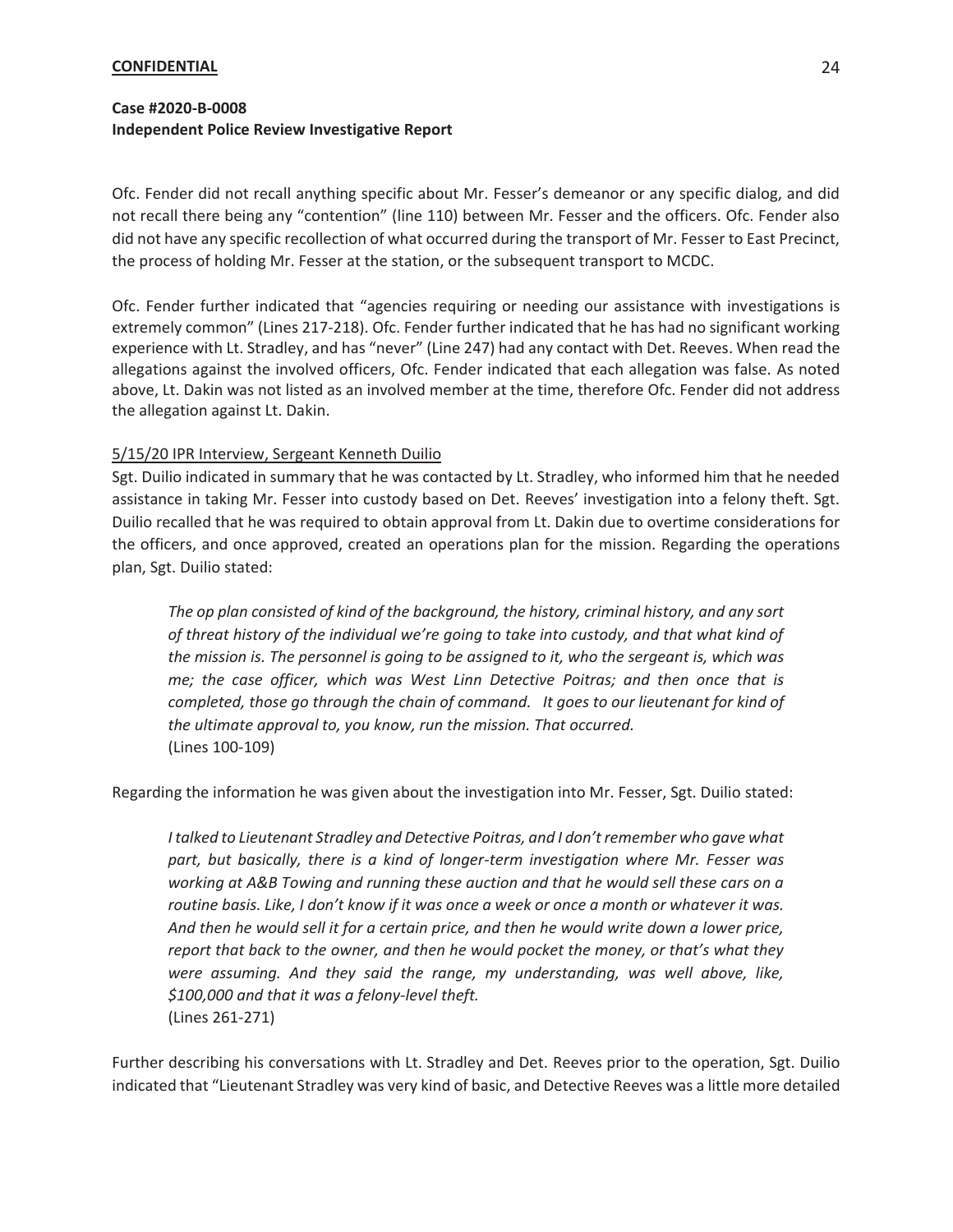# **Case #2020-B-0008 Independent Police Review Investigative Report**

on the case" (Lines 282-283). When asked if there was anything unusual or irregular about the case, Sgt. Duilio stated "no" (Line 287).

Sgt. Duilio indicated that for the operation, Det. Reeves informed him what vehicle Mr. Fesser would be driving, and that he would notify him once Mr. Fesser left the auction so that GET officers could affect the traffic stop and arrest Mr. Fesser. Sgt. Duilio recalled that the auction went on "longer than Detective Reeves thought, longer than we were suspecting," and that officers made the stop and arrest after Mr. Fesser left the tow lot. Describing Mr. Fesser's demeanor during the stop, Sgt. Duilio stated "Very quiet. I don't know if he said anything. He wasn't very talkative" (Lines 161-162).

Regarding the comment "I have nothing to do with this. I'm just assisting West Linn PD" attributed to him in the media and civil litigation materials, Sgt. Duilio indicated that he did not recall making the statement. Sgt. Duilio clarified that it is common for officers to make such statements to limit anger toward them and ensure that questions are directed to the proper agency.

Sgt. Duilio further indicated that WLPD detectives came in behind the officers at the stop, and Officers Murphy and Fender transported and booked Mr. Fesser at East Precinct at WLPD's request. Sgt. Duilio stated that following the arrest and transport, PPB officers "had nothing else to do on this, so then we just continued to work" (Lines 201-202).

When asked if he had any role in WLPD's investigation of Mr. Fesser, Sgt. Duilio stated: "Zero. And that goes for all of my officers too" (Line 586).

Asked if he knew why WLPD was investigating Mr. Fesser when the business involved was located in Portland, Sgt. Duilio initially stated, "I don't know if I knew at that time, but definitely from the same Oregon Live Maxine Bernstein articles, I understand why" (Lines 613-614). Asked specifically whether he knew at the time, Sgt. Duilio stated, "Yeah, I don't recall that" (Line 616).

Following this exchange, Sgt. Duilio further stated:

*I just want to be clear about Sergeant KONCZAL'S last questions. I haven't thought about it. And again, when Lieutenant STRADLEY first calls me, he kind of explains and – you know, it's really hard to remember back, but kind of like – I bet you that was – because I would have that questions. Why would you – right? And so, at some point I learned that. I definitely learned that when I read this article, but then certainly, I don't want to say that he didn't tell me when he first called me why West Linn was investigating a case in the city of Portland, you know, if the owner lived there.*  (Lines 626-635)

Sgt. Duilio indicated that Lt. Stradley has "a great reputation" (Line 403) and that he would not question the veracity of information given to him by Lt. Stradley. Sgt. Duilio clarified that he would still verify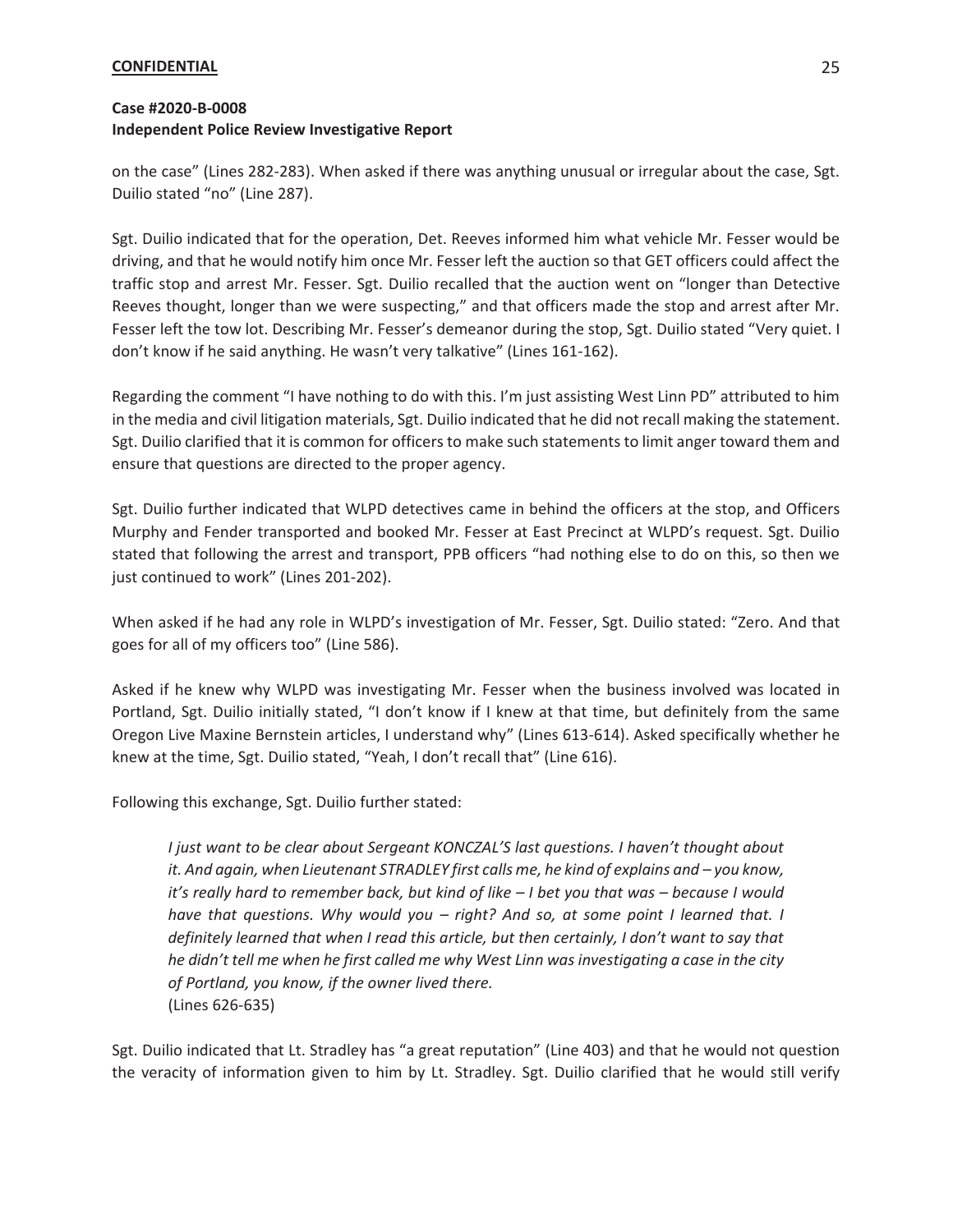# **Case #2020-B-0008 Independent Police Review Investigative Report**

information independently, follow PPB policy and procedure, and look out for the well-being of his officers regardless of Lt. Stradley's reputation.

## 5/15/20 IPR Interview, Officer John Billard

Ofc. Billard indicated in summary that Sgt. Duilio received information from WLPD, and that they needed assistance in making an arrest. Prior to the mission, Ofc. Billard was informed by Sgt. Duilio that:

*I believe it was that [Mr. Fesser] was committing some kind of a fraud. The way I understood it was that he was in charge of selling cars at some kind of an auction. And he would somehow pocket cash from those sales. I believe it was – he would charge a different price than what he wrote on the books and he would pocket the difference."*  (Lines 153-158)

Ofc. Billard assisted in writing the operations plan for the mission based on information he received from Sgt. Duilio, and did not have any communication with WLPD in advance. Ofc. Billard indicated that requests for assistance from other agencies are common, and stated:

*As far as arresting somebody for a mission, if it's in our jurisdiction, then yeah. Portland, you know, helps out quite a bit with, you know, SERT warrants and things of that nature. So, it wouldn't have been uncommon for us to help out on something like that.*  (Lines 230-234)

Asked whether PPB performs any due diligence prior to providing such assistance, Ofc. Billard stated:

*Not typically. I mean, we trust; otherwise, we wouldn't have – we'd have to have a separate department that goes in and vets everything. You know, if it appears legitimate, you know, on the surface, we all went to the same state academies and things like that, so we would trust that they are operating under the same laws and procedures that we would.*  (Lines 222—227)

Ofc. Billard indicated that he would not have any concern for the veracity of information provided by Lt. Stradley. When asked if he had worked with Lt. Stradley in the past, he indicated that he had, and that Lt. Stradley was knowledgeable, treated people fairly, and had a great reputation.

Regarding the mission, Ofc. Billard did not recall if it was his or another patrol vehicle that initiated the stop, and described the arrest was "unremarkable" (Line 100). Ofc Billard further indicated that Mr. Fesser was polite and did not ask any questions. Ofc. Billard did not recall Mr. Fesser engaging in any dialog. Sgt. Billard also did not have any dialog with WLPD personnel at the scene other than indicating that Mr. Fesser was in custody.

When asked if he would had done anything differently in light of recent media coverage, Ofc. Billard stated: "No. At the time I don't think we would have done anything different. And to this day I'm not sure it would change anything" (Lines 338-340).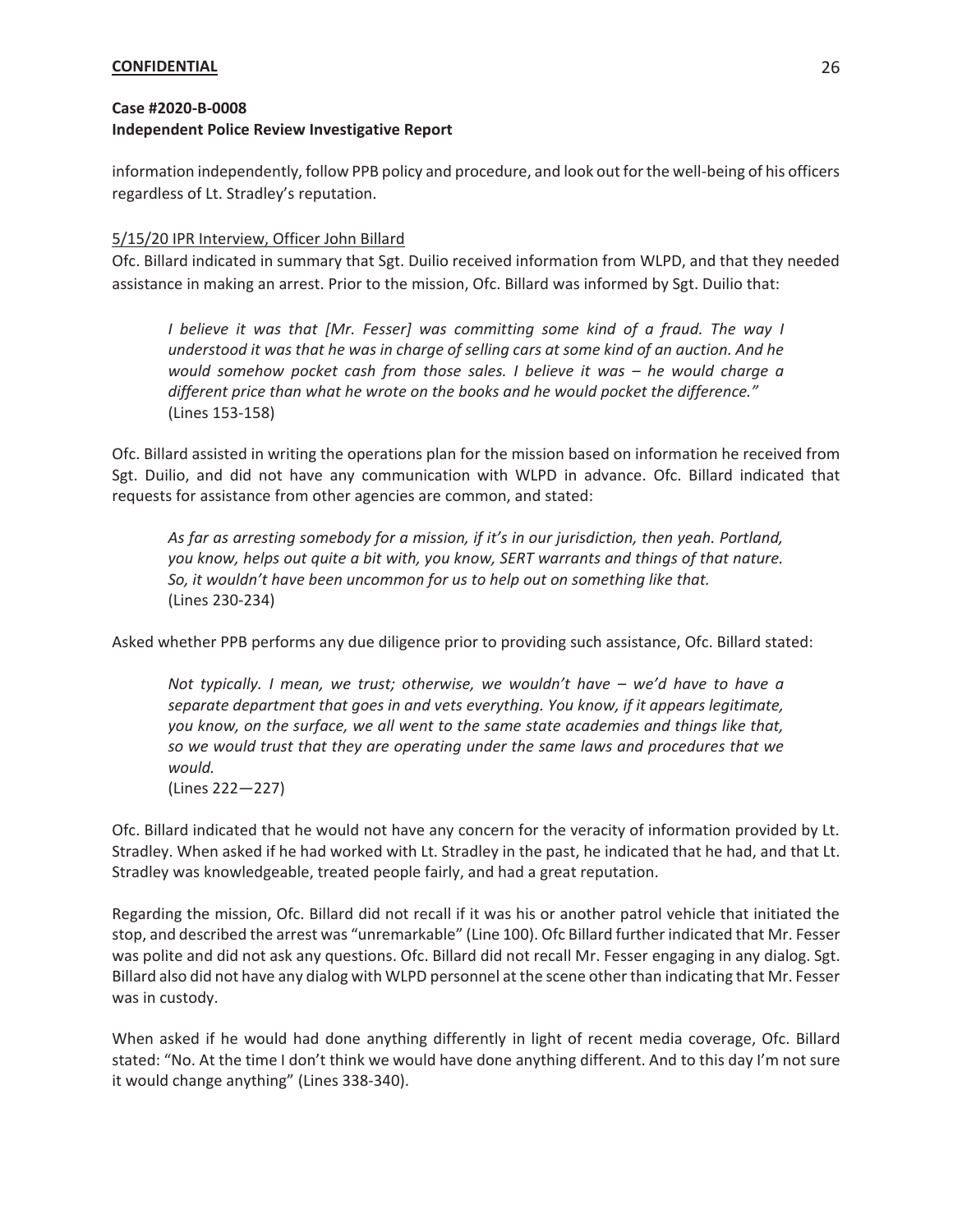#### **Case #2020-B-0008**

#### **Independent Police Review Investigative Report**

When read the allegations against himself and the involved officers, Ofc. Billard indicated that each allegation was false. As noted above, Lt. Dakin was not listed as an involved member at the time of the interview, therefore Ofc. Billard did not address the allegation against Lt. Dakin.

#### 5/15/20 IPR Interview, Lieutenant James Dakin

Lt. Dakin commanded GET at the time of Mr. Fesser's arrest. When asked what he recalled about the operation to assist WLPD in the arrest of Mr. Fesser, Lt. Dakin stated:

*Sergeant Duilio called me – either called me or emailed me but I'm fairly certain he called me and said that West Linn had requested assistance with a custody mission and I think he said that it was Stradley that called him directly, I think, and essentially he was asking for permission from me to come in early on that day because their shift started at 4:00 p.m. and they wanted to come in at 2:00 p.m. to start this mission and that would incur overtime. And my direction at the time was any deviation from their regular shift had to go through me and I approved the mission. It was a standard custody mission for another agency.* 

*(Lines 80-90).* 

When asked what information he was given in advance of the operation, Lt. Dakin stated:

*As best I remember it, Sergeant Duilio told me that Stradley had called him and that they had a suspect that worked at A&B Towing, I think it is, that was a suspect in a felony rob case, something like that or theft and the family was asking for assistance taking him into custody because it was in Portland – or the suspect lives in Portland. That's where they planned the arrest to be; otherwise, they wouldn't have asked for help and we wouldn't have helped them if it was somewhere else. And West Linn is a very small police department so to effect a mission like this, they'd be sending – they'd leave their city uncovered, is what it would amount to so – and this – if I remember right, this person was known to the Gang Enforcement Team at the time for one reason or another. Duilio indicated that he knew who the suspect was, and we are asked to do custody missions for other agencies all the time and it's very standard practice, and so I approved it.*  (Lines 135-149).

Lt. Dakin indicated that approval of the operations plan would typically be the duty of the sergeant, but his approval was required due to the need for officers to work overtime hours for the operation. Lt. Dakin was asked if had any concern for the veracity of WLPD's probable cause to arrest Mr. Fesser, and stated:

*No. You know, we – like I said, we do custody missions for other agencies all the time. It's common practice and it's based on a tried-and-true court, you know, an ORS-approved basically standard of good faith. They provide us probable cause and we will move forward with that if a person's in our jurisdiction. You know, we do it with our own agency where flyers and bulletins establishing probable cause for suspects are sent out in emails*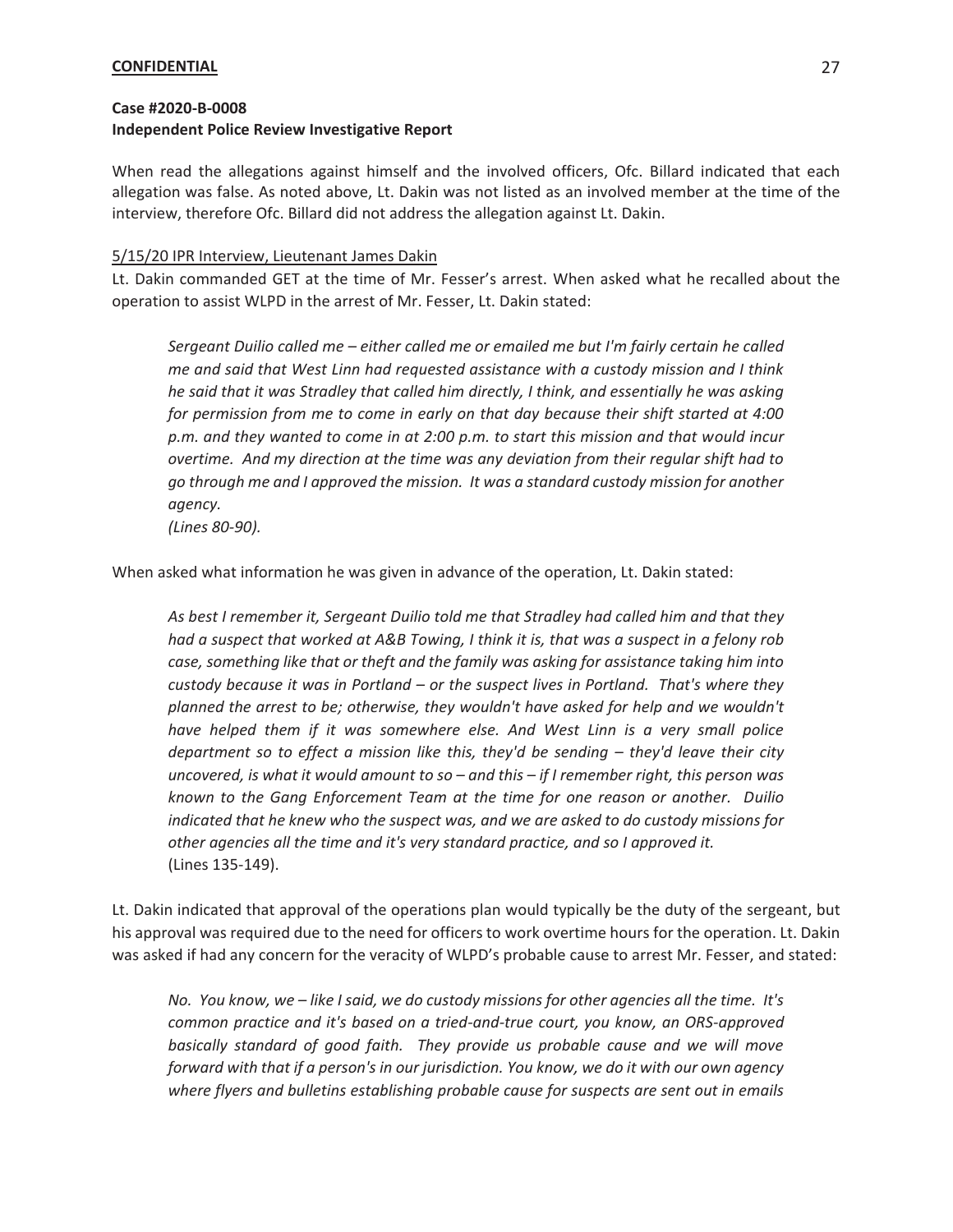# **Case #2020-B-0008 Independent Police Review Investigative Report**

*for everybody in the entire Police Bureau to see so that somebody can be picked up when they're seen. There was nothing about this instance that was a red flag to me.*  (Lines 178-187).

Lt. Dakin indicated that he did not speak with anyone from WLPD in advance of the operation. When asked to characterize how often PPB provides assistance to other agencies in making arrests, Lt. Dakin indicated that they occur commonly, and that the relationship is reciprocal. When asked if he would do anything differently in light of the resulting media coverage, Lt. Dakin indicated "I would not have done anything differently" (Line 342), and further stated:

*Based on what my responsibilities are as the commanding officer of that team and the way we operate and delegate authority, especially on the weekends, I would say no. I think that it was handled perfectly. Sergeant Duilio did what he was required to do which was notify me.*  (Lines 332-336)

When asked if he would have any concern for the veracity of information provided by Lt. Stradley, and stated:

*No. It's been my experience over the decades, and a lot of this is just watching from afar, is that Mike Stradley had an absolute stellar reputation inside the Police Bureau and outside the Police Bureau with the community, highly respected officer and no, I would not have any issues or any concerns about his veracity.*  (Lines 362-367).

When asked if it would be practical for PPB to recreate probable cause for an arrest provided by another agency, Lt. Dakin stated: "No. The criminal justice system would grind to a halt if that was the standard," and added that it "would not be worthwhile" (Lines 386-389). Lt. Dakin further indicated that if he felt any of the information was questionable or untruthful, he would not have authorized GET officers to perform the mission, and stated that he has denied missions in the past. When read the allegation that he inappropriately assisted WLPD in arresting Mr. Fesser, Lt. Dakin stated: "That's false" (Line 419). When asked if Sgt. Duilio and Officers Murphy, Fender, Billard, Ables, and Asheim inappropriately assisted WLPD in arresting Mr. Fesser, Lt. Dakin stated "No, they did not" (Line 427).

### 5/26/20 IPR Interview, Chaplain Lewis

Chaplain Lewis was contacted and interviewed by IPR because he was riding in Ofc. Asheim's patrol vehicle in his capacity as Chaplain on 2/25/17. However, Chaplain Lewis did not have meaningful recollection of the relevant events of Mr. Fesser's arrest. The audio and transcript for Chaplain Lewis' IPR interview are in the case file for review.

6/16/20 Follow-up Interview, Sergeant Duilio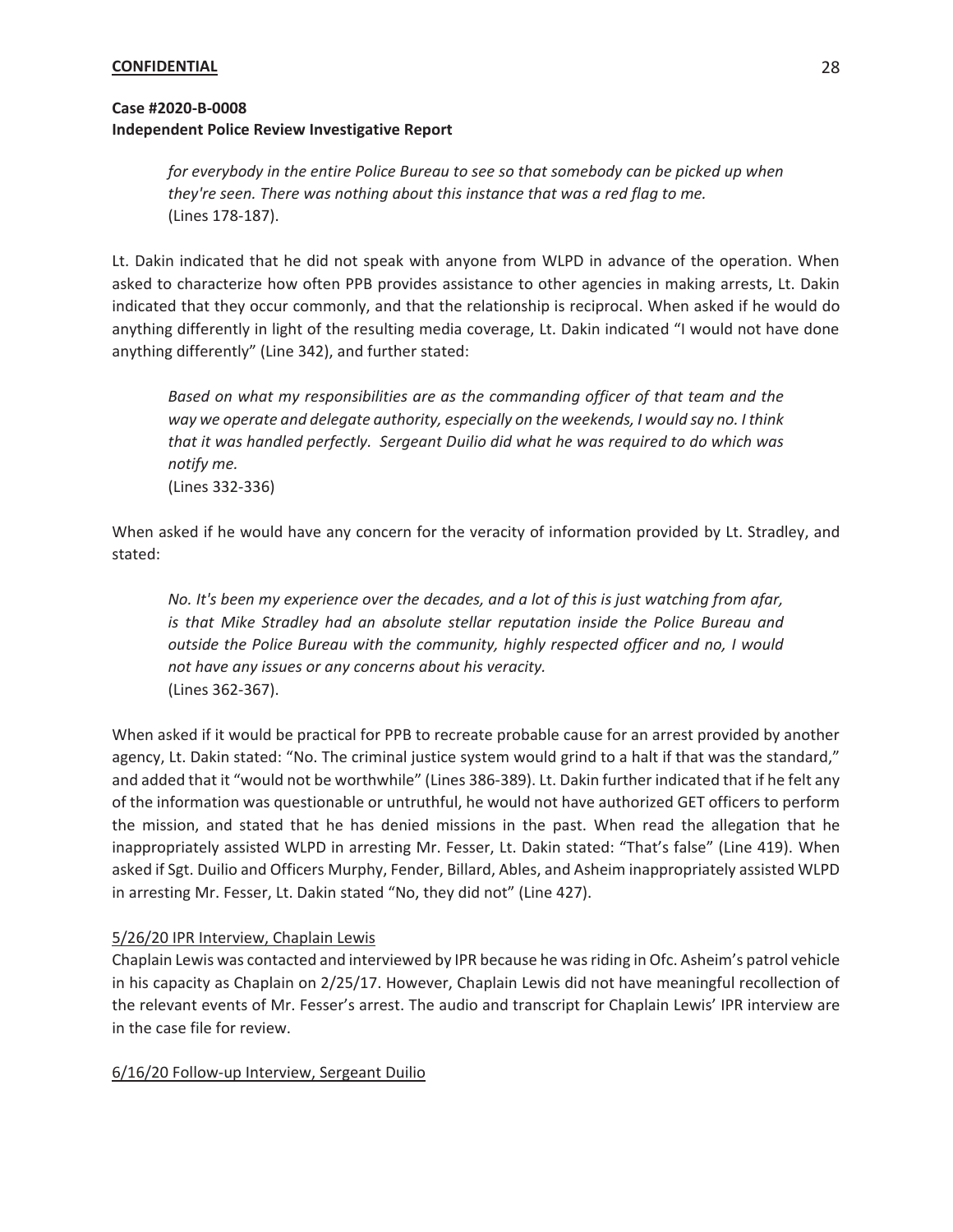Sgt. Duilio was asked if he was aware of any conflict of interest in WLPD's investigation based on Chief Timeus' personal relationship with Mr. Benson, and stated: "Not at all" (Line 51). When asked if it was communicated to him in any way that WLPD's investigation was opened based on that personal relationship, Sgt. Duilio stated: "No" (Line 56). Sgt. Duilio indicated that he was not aware that Det. Reeves was in real time text communication with Mr. Benson during the operation, and was not aware that WLPD Detectives were in contact with A&B Towing employees during the operation. When asked if Lt. Stradley had discussed Mr. Fesser's alleged prior gang activity with him, Sgt. Duilio stated:

*No, I think he made a statement of you know he knows Fesser from way back when, or do you know Fesser, and I'd known the name Fesser and that was pretty much it. And just talked about well, we have a case involving him. I have a detective assigned to it. (Lines 102-106).* 

When asked if Det. Reeves had discussed Mr. Fesser's alleged prior gang activity with him, Sgt. Duilio stated "No, none of that with Reeves" (Line 113). Sgt. Duilio further indicated that neither Det. Reeves or Stradley disclosed to him that Mr. Benson was concerned about a discrimination lawsuit being filed by Mr. Fesser. When asked if there was any indication on his part that WLPD's investigation was inappropriate, Sgt. Duilio stated: "Not at all" (Line 122). When asked if he would do anything differently in light of the resulting media coverage, Sgt. Duilio indicated that PPB would likely have not been involved, and the decision would have been higher on the chain of command.

Sgt. Duilio was asked if he still believed the allegations against the GET officers who assisted in the arrest of Mr. Fesser were "not true" as he previously indicated, and stated: "Correct, not true" (Line 182). When read the allegation that Lt. Dakin inappropriately assisted WLPD in the arrest of Mr. Fesser, Sgt. Duilio stated: "Not true" (Line 187).

# **Investigator Comments**

The investigation into PPB's assistance to WLPD in the arrest of Mr. Fesser elicited further information regarding two additional areas of investigative interest:

(1) WLPD's initial outreach to PPB Detectives regarding the investigation of Mr. Fesser at A&B Towing; and

(2) WLPD's communications to PPB in November and December 2017 following the indictment and issuance of an arrest warrant, respectively, for Mr. Fesser.

Regarding WLPD's outreach to PPB detectives, an examination of emails and other communications as well as interviews of the concerned detectives did not reveal information indicating that investigative or supportive action was taken by PPB Detectives Division. Further, the content of emails, depositions, and interviews indicates that PPB detectives were not interested in opening the case, and their involvement culminated in Det. Waddell's referral of Det. Reeves to the DOJ for assistance. For these reasons, I did not write additional allegations related to the involvement of PPB detectives.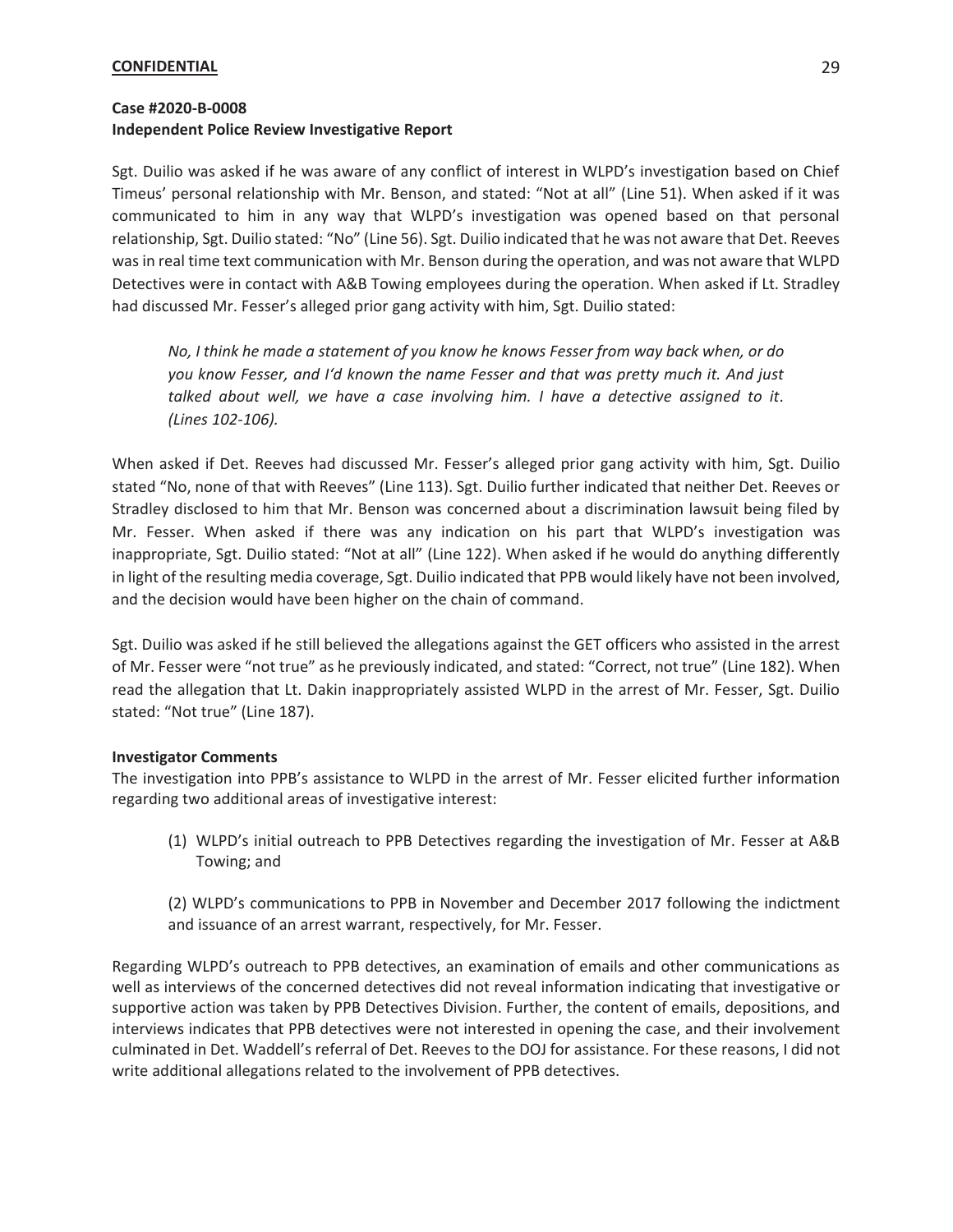As a result of Lt. Stradley's communication with Ofc. Asheim in November and December of 2017, PPB created a hazard flag for A&B Towing's address based on concerns communicated by Lt. Stradley. Further, Ofc. Asheim circulated a flyer (Exhibit 19) provided by Lt. Stradley that included a photograph, physical description, common locations, and other information regarding Mr. Fesser. Regarding the use of BOEC flags, PPB's 2/13/20 statement (Exhibit 2) indicates the following:

*Flagging an address as a "hazard" in the dispatch system is a common practice across all*  disciplines who partner with dispatch. vCAD flags are "hazard flags" in the internal *dispatch system. They are used by many law enforcement, fire, and emergency medical services providers and dispatch to share critical information. Examples of critical hazard information could include premise access information, or any officer safety information that will affect the way in which a call is dispatched or any information that will alert the call taker at the Bureau of Emergency Communications to be aware of known issues at an address.*

When interviewed, Ofc. Asheim indicated that there is no established process for due diligence in evaluating flag requests from other agencies. Ofc. Asheim further indicated that such requests are common, and cited Mr. Fesser's grand jury indictment as supportive of the appropriateness of the flag. The flyer depicting Mr. Fesser was sent on the basis of an active arrest warrant, and PPB employees interviewed during this investigation identified flyers and other materials as commonplace. For these reasons, I did not write additional allegations related to the hazard flags or the flyer sent to PPB by Lt. Stradley.

### **Recommended Findings:**

Directive 830.00 directs, in relevant part:

*A sworn member may make a custody arrest of a person, without a warrant, if the officer has probable cause to believe that the person has committed any of the following:* 

- *a. Felony.*
- *b. Misdemeanor.*

Of further relevance, Oregon Revised Statute 133.310(2) states:

*A peace officer may arrest a person without a warrant when the peace officer is notified by telegraph, telephone, radio or other mode of communication by another peace officer of any state that there exists a duly issued warrant for the arrest of a person within the other peace officer's jurisdiction.* 

Caselaw indicates that this authority extends to instances in which an officer is notified there is probable cause to arrest a person.

**Allegation #1:** Sergeant Kenneth Duilio, #34491 inappropriately assisted West Linn Police Department in the arrest of Michael Fesser. (PROCEDURE) (Directive 830.00 - Arrest Without Warrant)

### **Recommended Finding: Not Sustained**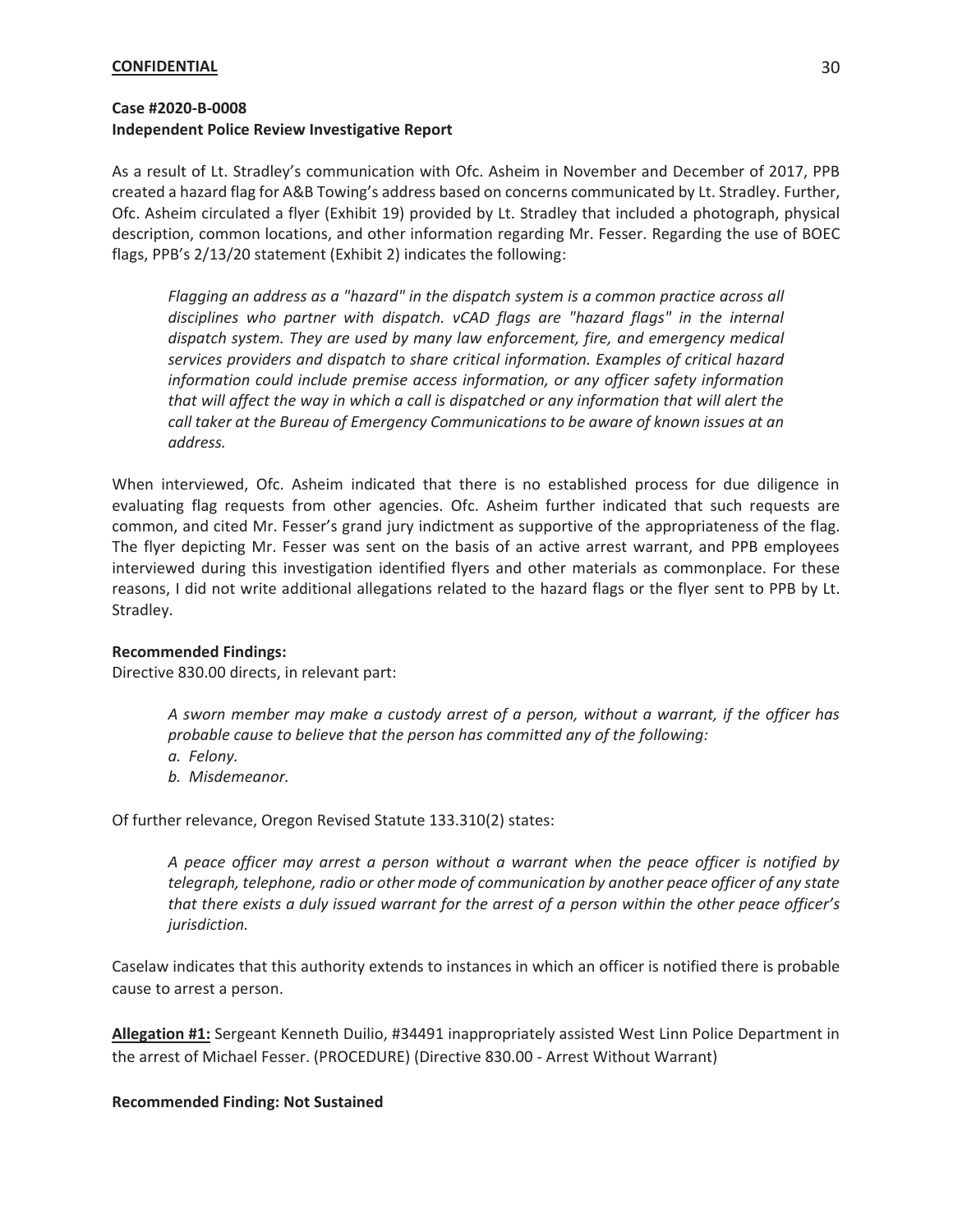# **Case #2020-B-0008 Independent Police Review Investigative Report**

When interviewed, Sgt. Duilio indicated that his assistance to WLPD was requested by Lt. Stradley and was based on the investigation of Mr. Fesser conducted by Det. Reeves. Sgt. Duilio said he discussed the case with Det. Reeves, and indicated that he did not detect anything unusual or irregular about the case. Sgt. Duilio indicated he prepared the operations plan with the assistance of Ofc. Billard, based on information provided by Det. Reeves and Lt. Stradley. When asked, Sgt. Duilio was not able to state if he knew, at the time of Mr. Fesser's arrest, why WLPD was investigating a crime said to have occurred in Portland.

In a follow-up interview, Sgt. Duilio again indicated that there was no concern on his part that WLPD's investigation was inappropriate, and that he was not aware of any conflict of interest involving Chief Timeus and Mr. Benson. Sgt. Duilio also indicated that during the operation to arrest Mr. Fesser he was not aware that Mr. Fesser was being video and audio surveilled at the auction, and he did not know that Det. Reeves and Mr. Benson were in real-time text communication. Sgt. Duilio further indicated he was not informed by Det. Reeves or Lt. Stradley that Mr. Benson was concerned about a discrimination lawsuit from Mr. Fesser, or that Det. Reeves had communicated with Mr. Benson about that concern. Sgt. Duilio indicated that had the concerning factors later published in the news media been known, PPB would likely not have been involved.

Many of these issues are identified in the CCDA's Brady investigation as information that Det. Reeves failed to disclose in his police reports, or to the grand jury that indicted Mr. Fesser. Given these documented instances when Det. Reeves failed to disclose this information, it is reasonable to conclude Det. Reeves likewise did not disclose any of this information to Sgt. Duilio.

This investigation reviewed media reports, civil litigation materials, email correspondence, and police records from multiple law enforcement agencies. Our review found no explicit indication Sgt. Duilio was given information that suggested WLPD's assertion it had probable cause to arrest Mr. Fesser was improper.

This investigation found that when WLPD officers contacted PPB officers regarding Mr. Fesser, they said there was probable cause to arrest him. Many of the involved officers interviewed for this investigation indicated an understanding that requests for assistance by other agencies are common, and typically based on the word of the requesting officer or agency, with no established process for due diligence to verify the information. All involved officers interviewed for this investigation, including Sgt. Duilio, indicated they commonly rely on information provided to them by other police officers to be truthful and accurate.

This shared understanding is reflected in PPB's press release regarding the arrest of Mr. Fesser, which states in part: "In Oregon, it is legally permissible and common practice for officers from one agency to arrest a criminal suspect based on a request from and representation by an officer from another agency that there is probable cause for arrest." This release goes on to note that doing so means officers rely on each other to be "truthful and ethical."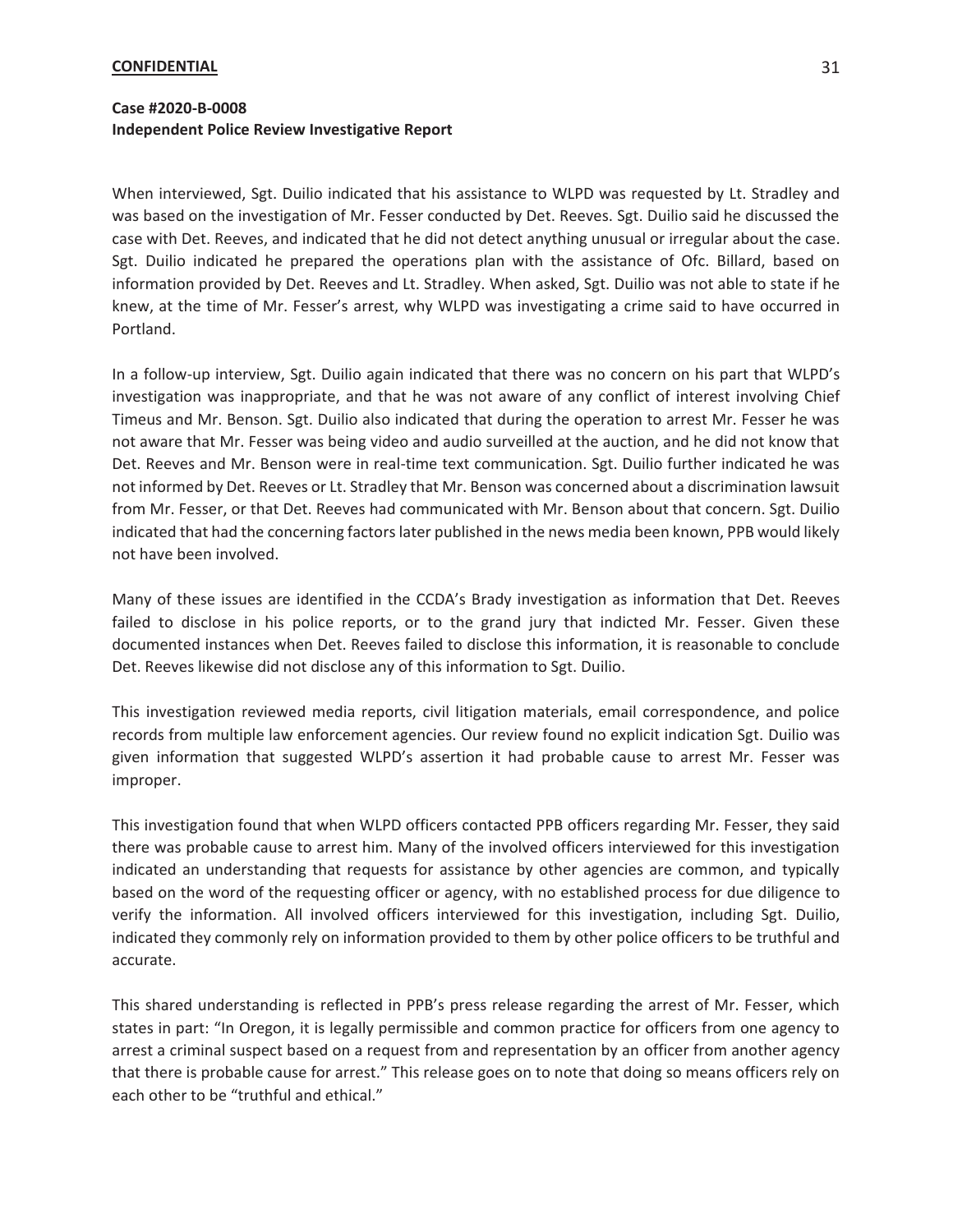# **Case #2020-B-0008 Independent Police Review Investigative Report**

The applicable statute, ORS 133.310, states an officer from one agency may arrest a person without a warrant when they are notified by an officer from another agency that there is a valid arrest warrant for that person. Multiple case precedents suggest this authority extends to when an officer is notified there is probable cause to arrest a person.

Sgt. Duilio's supervisor Lt. Dakin noted although he himself had to approve the overtime costs associated with the operation to assist WLPD in arresting Mr. Fesser, Sgt. Duilio had the authority to approve and carry out the operation. Lt. Dakin further indicated it was appropriate to rely on another law enforcement agency's assertion that there was probable cause to arrest a person. Lt. Dakin described this as "common practice" and noted it happens "all the time" (Line 179).

Directive 830.00 – Arrest Without Warrant indicates PPB officers may arrest a person when they have probable cause to believe that person has committed a misdemeanor or felony offense. Applicable ORS and case precedents indicate an officer from one agency may rely on the probable cause provided by an officer from another agency to make an arrest.

Sgt. Duilio indicated WLPD officers told him they had probable cause to arrest Mr. Fesser, and he had no reason to doubt the information. This investigation found no indication Sgt. Duilio received any information which suggested WLPD's assertion it had probable cause was improper. Further, Sgt. Duilio's assistance based on the word of WLPD personnel was consistent with PPB practices regarding assisting other agencies, and was consistent with the applicable statute, ORS 133.310.

However, Sgt. Duilio's statement that he could not recall whether he knew why WLPD was investigating a crime said to have occurred in Portland may suggest his decision to assist WLPD in arresting Mr. Fesser was not as carefully considered as it could have been. Additionally, although Sgt. Dulio indicated Det. Reeves did not disclose any concerning information to him, because IPR lacks the jurisdiction to interview Det. Reeves it was not possible to fully evaluate Sgt. Dulio's description of his contact with Det. Reeves.

Because the evidence was insufficient to prove a violation of applicable Directive, our recommended finding for Allegation #1 is NOT SUSTAINED.

**Allegation #2:** Officer Patrick Murphy, #44162 inappropriately assisted West Linn Police Department in the arrest of Michael Fesser. (PROCEDURE) (Directive 830.00 - Arrest Without Warrant)

# **Recommended Finding: Exonerated**

When interviewed, Ofc. Murphy indicated that he did not have concern regarding the veracity of WLPD's probable cause to arrest Mr. Fesser, and that such evaluation is typically done by a supervisor. Ofc. Murphy indicated he did not have communication with WLPD personnel ahead of the mission. Ofc. Murphy further stated officers are under the impression that the other agency has "done their homework," and are not "just putting out probable cause just for the sake of doing so" (Lines 124-125).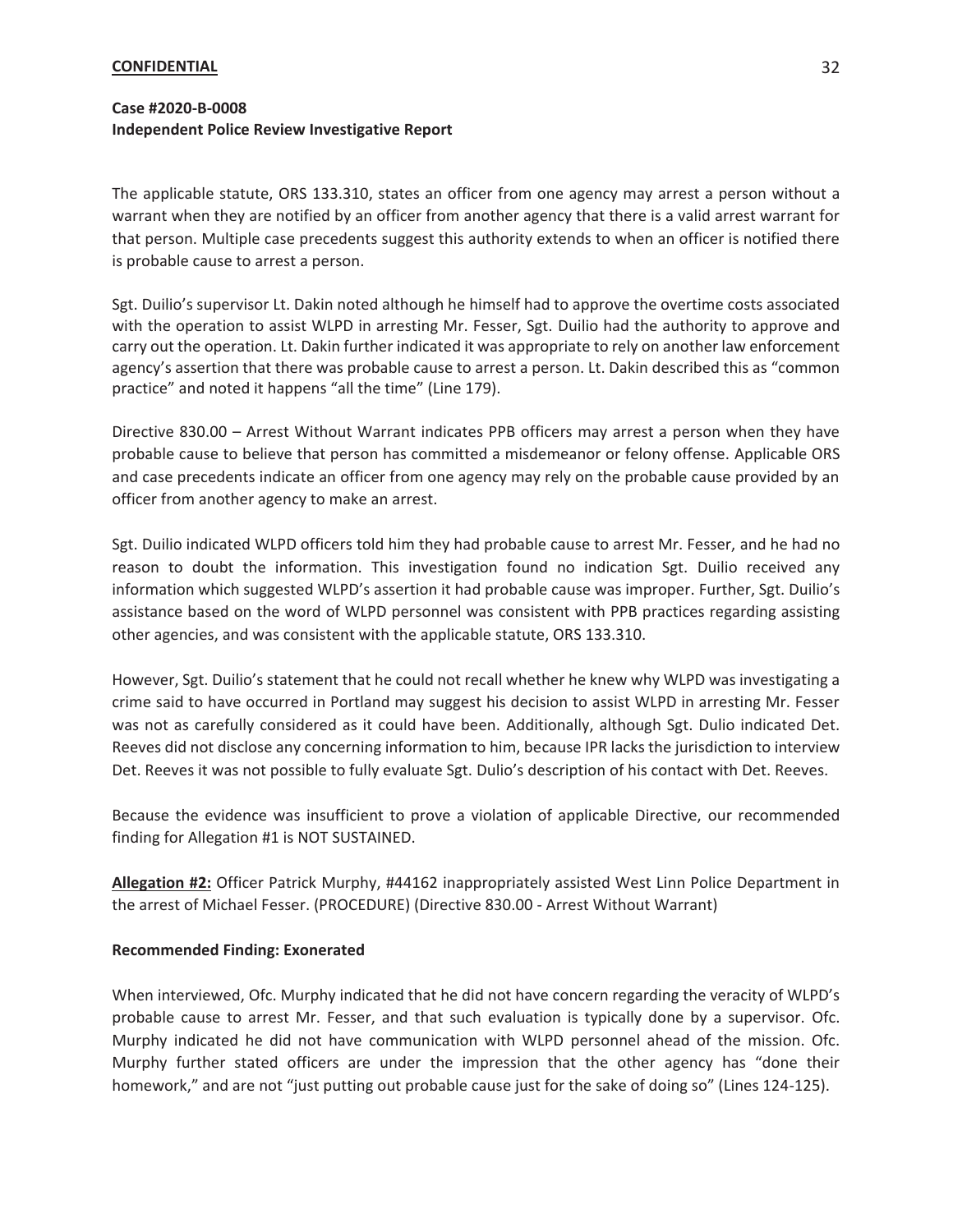Directive 830.00 – Arrest Without Warrant indicates PPB officers may arrest a person when they have probable cause to believe that person has committed a misdemeanor or felony offense. As previously noted, PPB publicly stated it is "common practice for officers from one agency to arrest a criminal suspect based on a request from and representation by an officer from another agency that there is probable cause for arrest." Ofc. Murphy indicated he was told WLPD had probable cause to arrest Mr. Fesser. Ofc. Murphy's reliance on WLPD's assertion it had probable cause to arrest Mr. Fesser appears to comply with applicable Directive, and appears to be consistent with PPB's practices regarding assisting other agencies. For these reasons, our recommended finding for Allegation #2 is EXONERATED.

**Allegation #3:** Officer Kameron Fender, #50793 inappropriately assisted West Linn Police Department in the arrest of Michael Fesser. (PROCEDURE) (Directive 830.00 - Arrest Without Warrant)

## **Recommended Finding: Exonerated**

When interviewed, Ofc. Fender indicated that his memory of the operation was limited, but he recalled being tasked to assist WLPD detectives to arrest Mr. Fesser, and that he was informed that the charge was Aggravated Theft I. Ofc. Fender further indicated that he has had no significant working experience with Lt. Stradley, and has never had contact with Det. Reeves.

Directive 830.00 – Arrest Without Warrant indicates PPB officers may arrest a person when they have probable cause to believe that person has committed a misdemeanor or felony offense. As previously noted, PPB publicly stated it is "common practice for officers from one agency to arrest a criminal suspect based on a request from and representation by an officer from another agency that there is probable cause for arrest." When interviewed, Ofc. Fender reflected an understanding of that practice by stating: "Agencies requiring or needing our assistance with investigations is extremely common" (Lines 214-215).

Ofc. Fender's reliance on WLPD's assertion it had probable cause to arrest Mr. Fesser appears to comply with applicable Directive, and appears to be consistent with PPB's practices regarding assisting other agencies. For these reasons, our recommended finding for Allegation #3 is EXONERATED.

**Allegation #4:** Officer John Billard, #44160 inappropriately assisted West Linn Police Department in the arrest of Michael Fesser. (PROCEDURE) (Directive 830.00 - Arrest Without Warrant)

### **Recommended Finding: Exonerated**

When interviewed, Ofc. Billard indicated he assisted in writing the operations plan for assistance to WLPD based on information he received from Sgt. Duilio, and he did not have communication with WLPD personnel prior to writing the operations plan.

Directive 830.00 – Arrest Without Warrant indicates PPB officers may arrest a person when they have probable cause to believe that person has committed a misdemeanor or felony offense. As previously noted, PPB publicly stated it is "common practice for officers from one agency to arrest a criminal suspect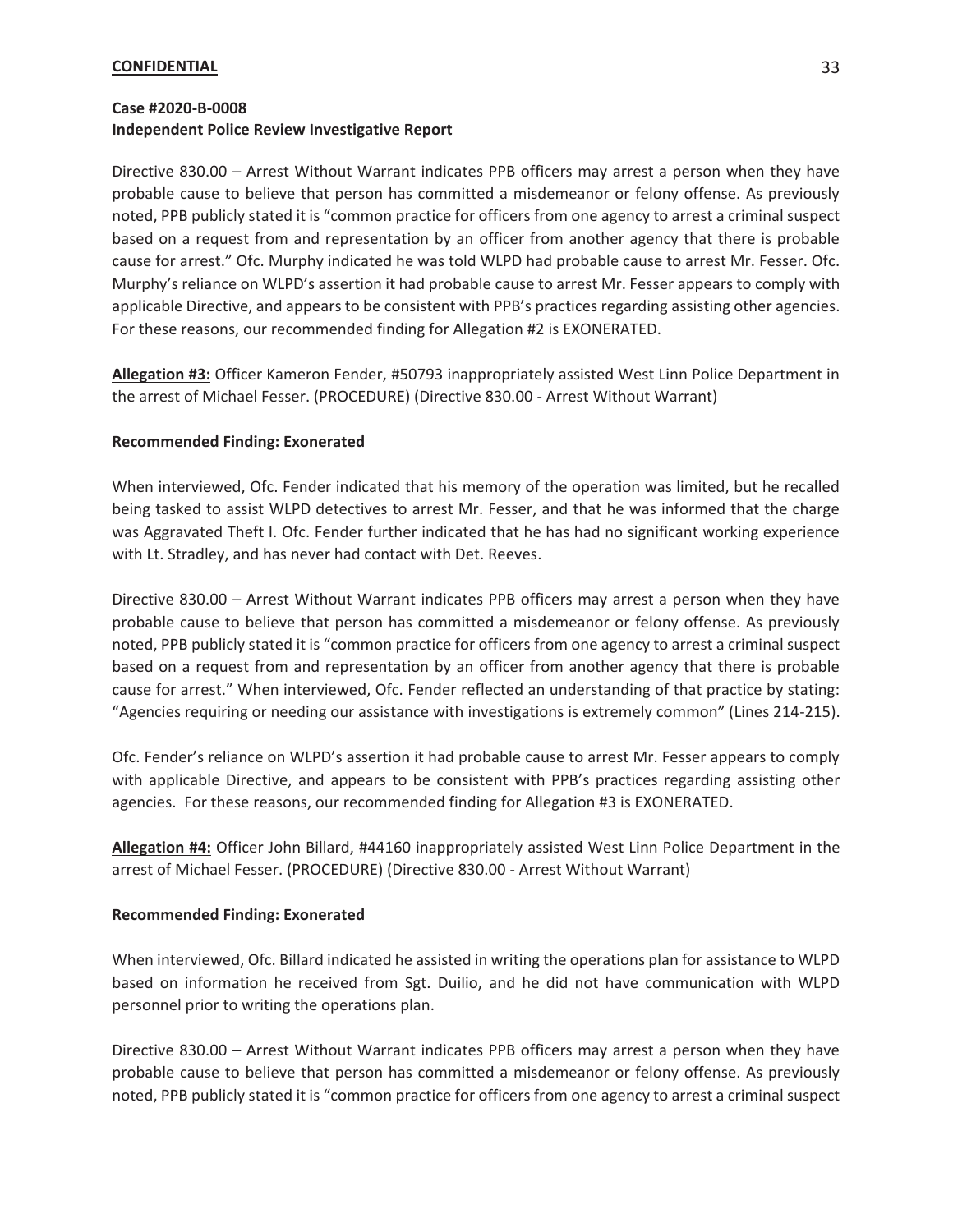based on a request from and representation by an officer from another agency that there is probable cause for arrest." Ofc. Billard indicated PPB personnel often help other law enforcement agencies make arrests. Ofc. Billard indicated officers rely on other officers to be truthful, stating, "we would trust that they are operating under the same laws and procedures that we would" (Lines 224-225).

Ofc. Billard's reliance on WLPD's assertion it had probable cause to arrest Mr. Fesser appears to comply with applicable Directive, and appears to be consistent with PPB's practices regarding assisting other agencies. For these reasons, our recommended finding for Allegation #4 is EXONERATED.

**Allegation #5:** Officer Jerry Ables, #36303 inappropriately assisted West Linn Police Department in the arrest of Michael Fesser. (PROCEDURE) (Directive 830.00 - Arrest Without Warrant)

# **Recommended Finding: Exonerated**

Ofc. Ables indicated he had no role in writing the operations plan for the mission to arrest Mr. Fesser, and could not recall if he reviewed police reports prior to the mission. Ofc. Ables further indicated that he did not have contact with Lt. Stradley or Det. Reeves in advance of the mission.

Directive 830.00 – Arrest Without Warrant indicates PPB officers may arrest a person when they have probable cause to believe that person has committed a misdemeanor or felony offense. As previously noted, PPB publicly stated it is "common practice for officers from one agency to arrest a criminal suspect based on a request from and representation by an officer from another agency that there is probable cause for arrest." When interviewed, Ofc. Ables reflected an understanding of that practice by stating: "[When] Another officer within my agency or another agency, comes to me and says, hey, I have probable cause to arrest this guy. I take his word for it" (Lines 202-203).

Ofc. Ables' reliance on WLPD's assertion it had probable cause to arrest Mr. Fesser appears to comply with applicable Directive, and appears to be consistent with PPB's practices regarding assisting other agencies. For these reasons, our recommended finding for Allegation #5 is EXONERATED.

**Allegation #6:** Officer Charles Asheim, #46067 inappropriately assisted West Linn Police Department in the arrest of Michael Fesser. (PROCEDURE) (Directive 830.00 - Arrest Without Warrant)

# **Recommended Finding: Exonerated**

Ofc. Asheim was not listed on the operations plan for the mission to arrest Mr. Fesser, and indicated when interviewed that he was not assigned to the mission. Ofc. Asheim indicated that he did not have a role in the stop of Mr. Fesser, and self-dispatched once he was already in custody, to ask the officers present if they required assistance.

Ofc. Asheim indicated that he recalled speaking with Lt. Stradley about the investigation ahead of the mission, but could not recall specifics of the conversation. There is no indication in the investigative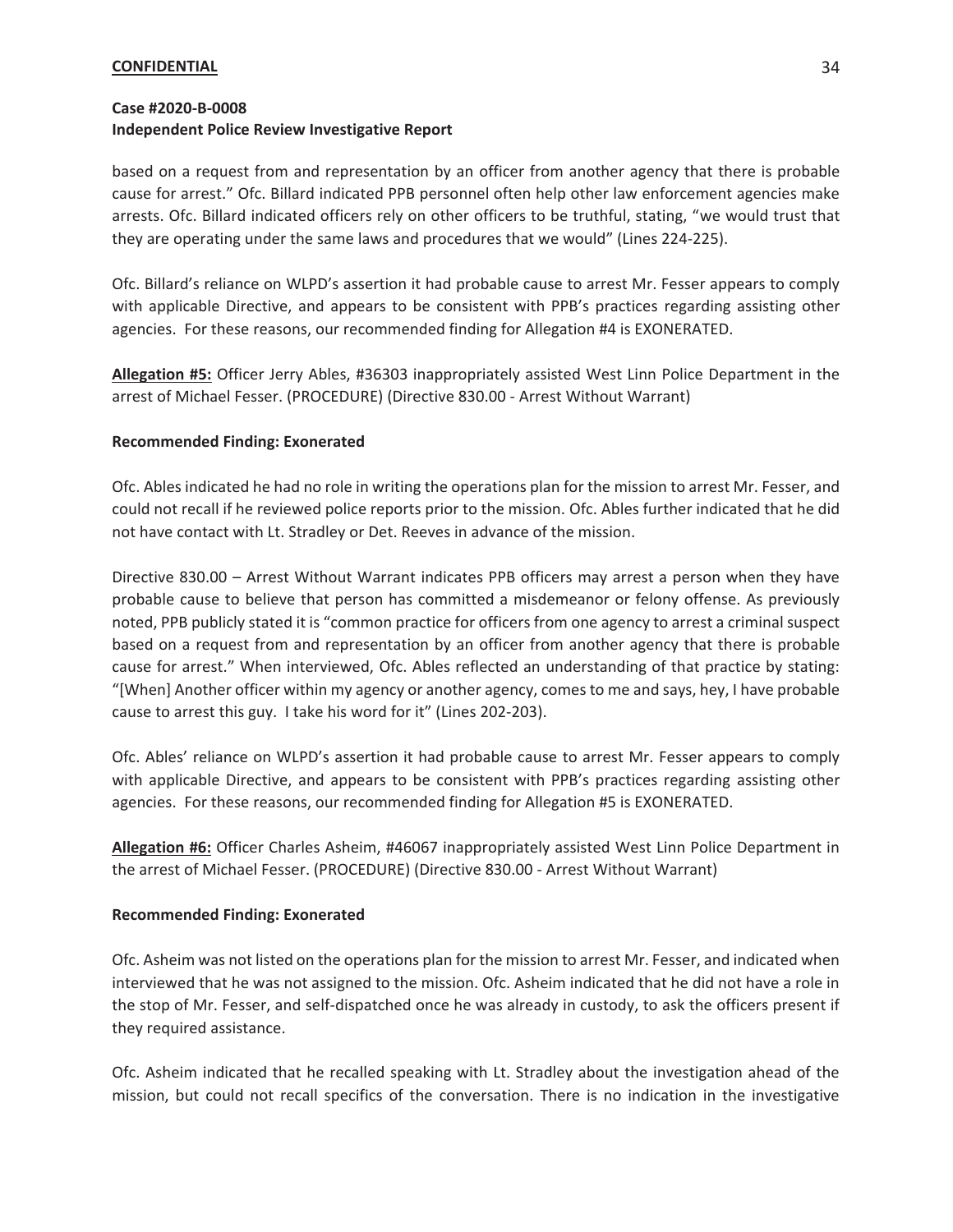# **Case #2020-B-0008 Independent Police Review Investigative Report**

materials that any information provided to Ofc. Asheim by Lt. Stradley was inappropriate, or that it was different than information Lt. Stradley provided Sgt. Duilio. Ofc. Asheim stated that he did not recall speaking with Det. Reeves in advance of the mission, and the available investigative materials provide no indication that he did so.

Directive 830.00 – Arrest Without Warrant indicates PPB officers may arrest a person when they have probable cause to believe that person has committed a misdemeanor or felony offense. As previously noted, PPB publicly stated it is "common practice for officers from one agency to arrest a criminal suspect based on a request from and representation by an officer from another agency that there is probable cause for arrest." Ofc. Asheim reflected an understanding of that practice, stating:

*I mean, certainly, if it's something like this that's planned out, someone on the agency that's asking us to help is going to explain to someone in the Police Bureau why we need your help. You know, why it's in your city. Here's an outline of what my case is. How I got to probable cause.*  (Lines 246-250)

And:

*That doesn't mean that we review every police report. That doesn't mean all of that. It means, you know, we talk to the investigator. We share information with other law enforcement agencies and figure out how we can assist them.*  (Lines 257-260)

Ofc. Asheim's reliance on WLPD's assertion it had probable cause to arrest Mr. Fesser appears to comply with applicable Directive, and appears to be consistent with PPB's practices regarding assisting other agencies. For these reasons, our recommended finding for Allegation #6 is EXONERATED.

**Allegation #7:** Lieutenant James Dakin, #25235 inappropriately assisted West Linn Police Department in the arrest of Michael Fesser. (PROCEDURE) (Directive 830.00 - Arrest Without Warrant)

# **Recommended Finding: Exonerated**

Lt. Dakin indicated he approved the operation to arrest Mr. Fesser based on the information provided by Sgt. Duilio, who had been briefed by Lt. Stradley. Lt. Dakin noted he only had to approve the operation because of overtime costs, and under normal circumstances, Sgt. Duilio would have authority to approve the operation himself. Lt. Dakin indicated that if he felt any of the information was questionable or untruthful, he would not have authorized GET officers to perform the operation, and noted he has denied approving other operations.

Directive 830.00 – Arrest Without Warrant indicates PPB officers may arrest a person when they have probable cause to believe that person has committed a misdemeanor or felony offense. As previously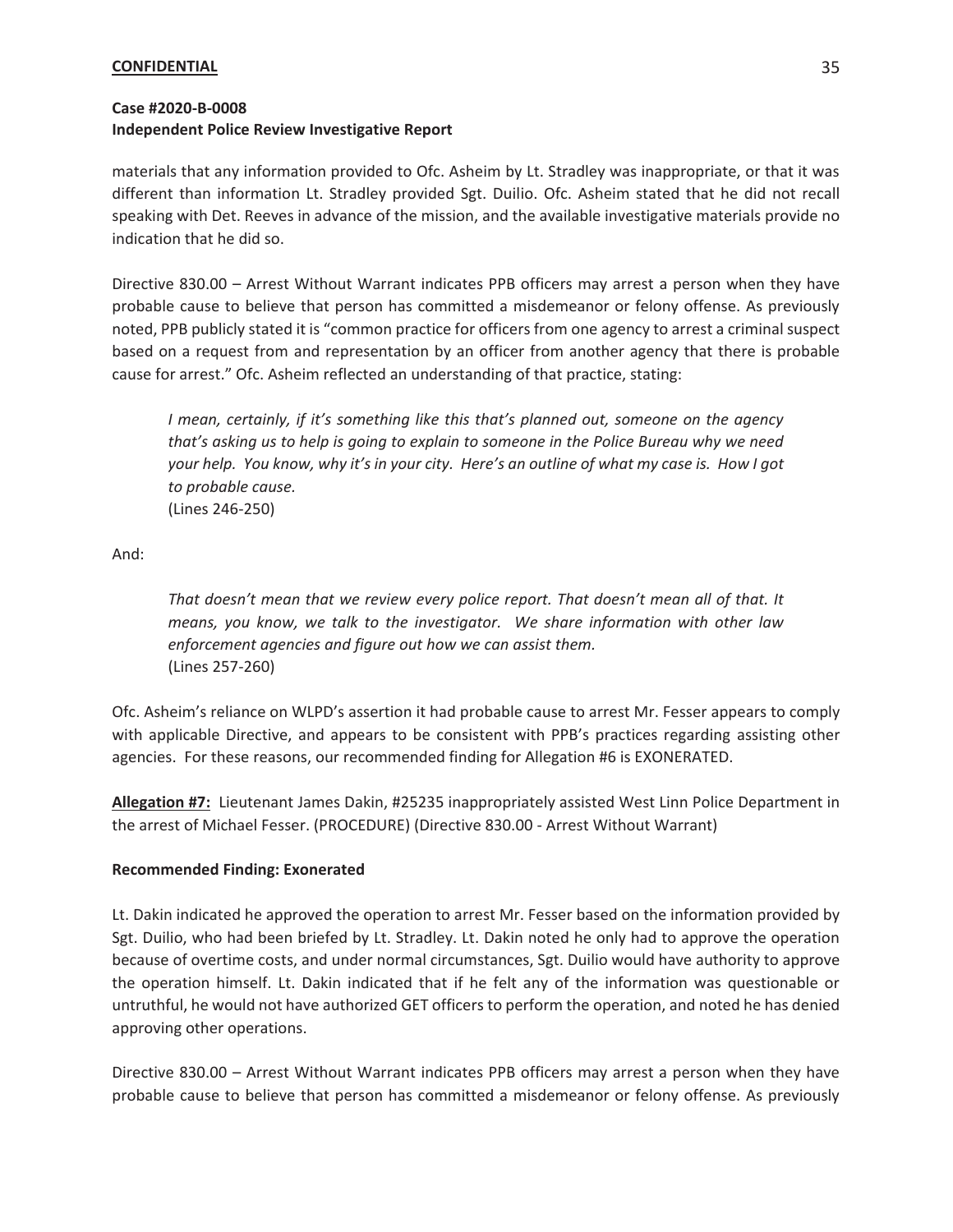# **Case #2020-B-0008**

# **Independent Police Review Investigative Report**

noted, PPB publicly stated it is "common practice for officers from one agency to arrest a criminal suspect based on a request from and representation by an officer from another agency that there is probable cause for arrest." Lt. Dakin demonstrated an understanding of this practice, stating, "We do custody missions for other agencies all the time" (Line 178).

Lt. Dakin further indicated that it would be impractical for PPB to recreate probable cause for an arrest provided by another agency, stating: "The criminal justice system would grind to a halt if that was the standard," and "that would not be worthwhile" (Lines 386-389).

Lt. Dakin's reliance on WLPD's assertion it had probable cause to arrest Mr. Fesser appears to comply with applicable Directive, and appears to be consistent with PPB's practices regarding assisting other agencies. For these reasons, our recommended finding for Allegation #7 is EXONERATED.

# **Exhibits:**

1 – *Oregonian* Article: "Old-boy-style Racism' by Small-town Cops leads to \$600,000 payout to Portland Man"

- 2 2.13.20 PPB Press Release
- 3 CCDA Brady Report
- 4 Michael Fesser's Third Amended Complaint
- 5 Fesser vs. WLPD Interrogatories
- 6 Deposition transcript, WLPD Capt. Hennelly
- 7 Deposition Transcript, WLPD Lt. Stradley
- 8 Deposition Transcript, WLPD Det. Reeves
- 9 PPB Operations Plan
- 10 WLPD Police Report #2017-270
- 11 vCAD Entry for BOEC Call #PP17-57475
- 12 PPB Police Report #2017-57475
- 13 PPB Police Report #2017-681577
- 14 Poitress.Becker Email
- 15 Becker.Sitton Email
- 16 Waddell.Poitras Email
- 17 Stradley.Tracy Email
- 18 Stradley.Asheim Email
- 19 Arrest Flyer
- 20 Deposition Transcript, Michael Fesser
- 21 Audio recording of 4/16/20 IPR interview of Paul Buchanan
- 22 Transcript of 4/16/20 IPR interview of Paul Buchanan
- 23 Audio recording of 5/11/20 IPR interview of Ofc. Jerry Ables
- 24 Transcript of 5/11/20 IPR interview of Ofc. Jerry Ables
- 25 Audio recording of 5/11/20 IPR interview of Ofc. Patrick Murphy
- 26 Transcript of 5/11/20 IPR interview of Ofc. Patrick Murphy
- 27 Audio recording of 5/13/20 IPR interview of Ofc. Charles Asheim
- 28 Transcript of 5/13/20 IPR interview of Ofc. Charles Asheim